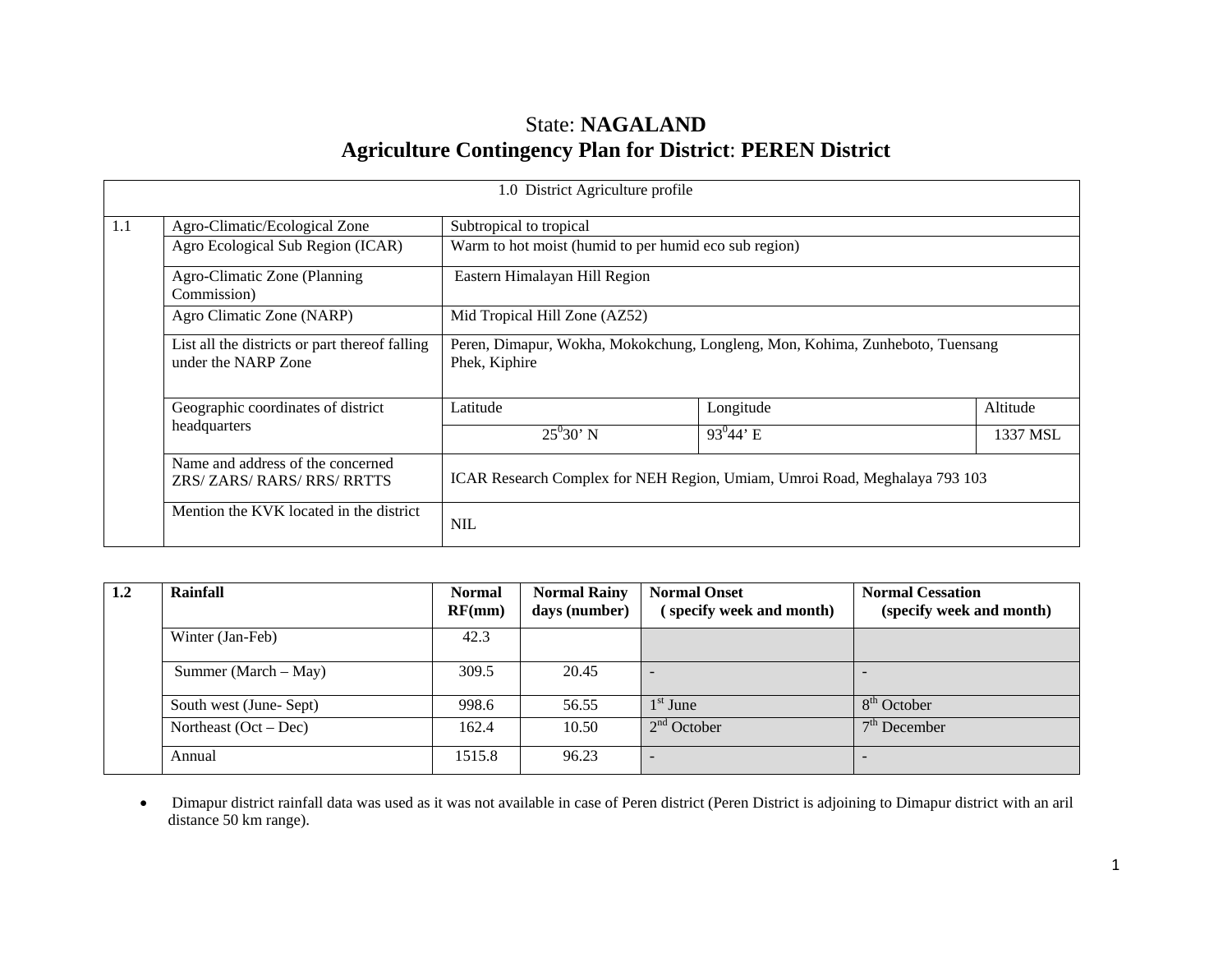| 1.3 | Land use<br>pattern of the<br>district (latest<br>statistics) | Geographical<br>area $(000)$<br>ha) | <b>Cultivable</b><br>area<br>( <b>'000 ha)</b> | Forest<br>area<br>(900)<br>ha) | Land under<br>non-<br>agricultural use<br>$000$ ha) | Permanent<br>Pastures<br>$(000 \text{ ha})$ | Cultivable<br>wasteland<br>('000 ha) | Land<br>under<br>Misc.<br>tree<br>crops<br>and<br>groves<br>(000)<br>ha) | Barren and<br>uncultivable<br>land $(000)$<br>ha) | Current<br><b>Fallows</b><br>$(000)$ ha) | Other<br>fallows<br>(000)<br>ha) |
|-----|---------------------------------------------------------------|-------------------------------------|------------------------------------------------|--------------------------------|-----------------------------------------------------|---------------------------------------------|--------------------------------------|--------------------------------------------------------------------------|---------------------------------------------------|------------------------------------------|----------------------------------|
|     | Area $(900 \text{ ha})$                                       | 164.7                               | 114.8                                          | 34.3                           | 1.5                                                 | 0.1                                         | 33.2                                 | 3.4                                                                      | 0.3                                               | 2.4                                      | <b>Nil</b>                       |

Source: SREP Peren District prepared by ATMA, Nagaland

| 1.4 | Major Soils (common names like red sandy loam deep soils (etc.,)* | Area ('000 ha) | Percent $(\% )$ of total |
|-----|-------------------------------------------------------------------|----------------|--------------------------|
|     |                                                                   |                |                          |
|     | Red clayey soils                                                  |                |                          |
|     | 2 Lateritic soils                                                 |                |                          |
|     | 3 Alluvial colluvial soils (partly saline)                        |                |                          |
|     | 4 Alluvial-colluvial soils                                        |                |                          |
|     | 5 Lateritic gravelly soils                                        |                |                          |
|     | 6 Rock land and water bodies                                      |                |                          |
|     | 7 Medium deep black soils                                         |                |                          |
|     | 8 Red gravelly loam soils                                         | -              | ۰                        |
|     | 9 Red gravelly clay loam soils                                    |                |                          |
|     | Others (specify):                                                 |                |                          |
|     | Sandy loam                                                        | 164.70         | 100                      |

*Source: SREP Peren District prepared by ATMA, Nagaland*

| 1.5 | Area $(900 \text{ ha})$<br><b>Agricultural land use</b> |        | Cropping intensity % |
|-----|---------------------------------------------------------|--------|----------------------|
|     | Net sown area                                           | 105.89 | 120.26               |
|     | Area sown more than once                                | 21.46  |                      |
|     | Gross cropped area                                      | 127.35 |                      |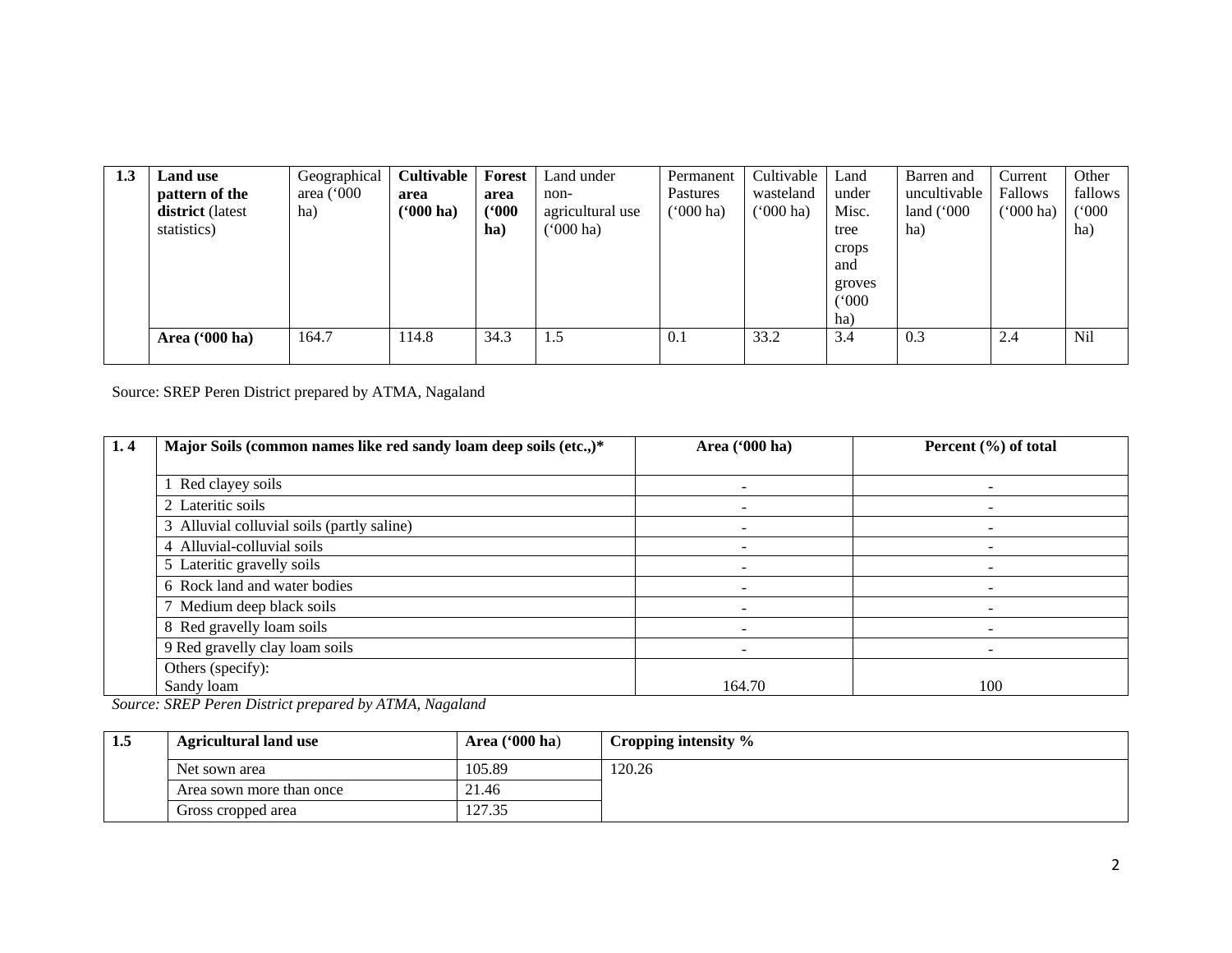*Source: SREP Peren District prepared by ATMA, Nagaland*

| $\overline{1.6}$ | <b>Irrigation</b>                                                                                          | Area ('000 ha)                   |  |                                                                                                |                                                                                                          |
|------------------|------------------------------------------------------------------------------------------------------------|----------------------------------|--|------------------------------------------------------------------------------------------------|----------------------------------------------------------------------------------------------------------|
|                  | Net irrigated area                                                                                         | 4.38                             |  | Source:- Statistical Handbook of Nagaland 2011                                                 |                                                                                                          |
|                  | Gross irrigated area                                                                                       | 6.36                             |  | Source:- Statistical Handbook of Nagaland 2011                                                 |                                                                                                          |
|                  | Rainfed area                                                                                               |                                  |  | 98.635 Source :- SREP, ATMA Peren, 2010-13                                                     |                                                                                                          |
|                  | <b>Sources of Irrigation</b>                                                                               | Number                           |  | Area ('000 ha)                                                                                 | % of total irrigated area                                                                                |
|                  | Canals                                                                                                     |                                  |  |                                                                                                |                                                                                                          |
|                  | <b>Tanks</b>                                                                                               |                                  |  |                                                                                                |                                                                                                          |
|                  | Open wells                                                                                                 |                                  |  |                                                                                                |                                                                                                          |
|                  | Bore wells                                                                                                 |                                  |  |                                                                                                |                                                                                                          |
|                  | Lift irrigation schemes                                                                                    | $\overline{a}$                   |  | $\sim$                                                                                         |                                                                                                          |
|                  | Micro-irrigation                                                                                           |                                  |  | $\overline{a}$                                                                                 |                                                                                                          |
|                  | Other sources (please specify)                                                                             |                                  |  |                                                                                                |                                                                                                          |
|                  | <b>Total Irrigated Area</b>                                                                                | 4                                |  |                                                                                                |                                                                                                          |
|                  | Pump sets                                                                                                  |                                  |  | Source :- SREP, ATMA Peren, 2010-<br>13                                                        |                                                                                                          |
|                  | No. of Tractors                                                                                            | 300                              |  | Source :- SREP, ATMA Peren, 2010-<br>13                                                        |                                                                                                          |
|                  | Groundwater availability and use* (Data<br>source: State/Central Ground water<br><b>Department /Board)</b> | No. of blocks/<br><b>Tehsils</b> |  | $(\% )$ area                                                                                   | <b>Quality of water (specify the</b><br>problem such as high levels of<br>arsenic, fluoride, saline etc) |
|                  | Over exploited                                                                                             |                                  |  | $\sim$                                                                                         |                                                                                                          |
|                  | Critical                                                                                                   |                                  |  | $\sim$                                                                                         |                                                                                                          |
|                  | Semi-critical                                                                                              |                                  |  |                                                                                                |                                                                                                          |
|                  | Safe                                                                                                       | 3                                |  | 100 %                                                                                          | The quality of ground water is<br>generally safe, as these chemicals are<br>with in the normal range     |
|                  | Wastewater availability and use                                                                            |                                  |  | $\sim$                                                                                         |                                                                                                          |
|                  | Ground water quality                                                                                       |                                  |  | The quality of ground water is generally safe, as these chemicals are with in the normal range |                                                                                                          |
|                  | *over-exploited: groundwater utilization > 100%; critical: 90-100%; semi-critical: 70-90%; safe: <70%      |                                  |  |                                                                                                |                                                                                                          |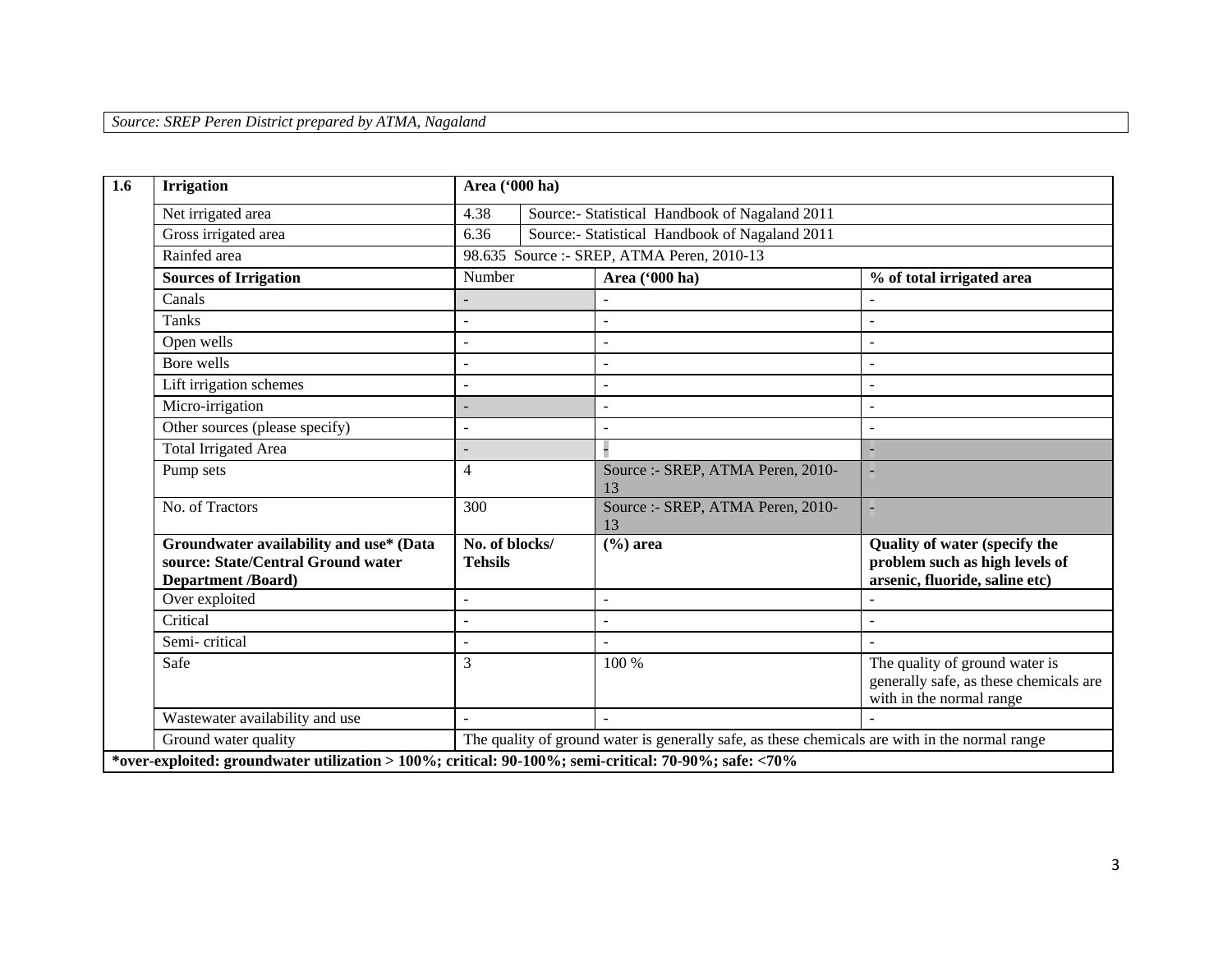| 1.7a             | Major field crops    |                  | Area ('000 ha)           |                |                          |                          |                          |                          |                          |                          |                    |  |
|------------------|----------------------|------------------|--------------------------|----------------|--------------------------|--------------------------|--------------------------|--------------------------|--------------------------|--------------------------|--------------------|--|
|                  | cultivated           |                  | <b>Pre Kharif</b>        |                |                          | <b>Kharif</b>            |                          |                          | Rabi                     |                          | <b>Grand</b> total |  |
|                  |                      | <b>Irrigated</b> | <b>Rainfed</b>           | <b>Total</b>   | <b>Irrigated</b>         | Rainfed                  | <b>Total</b>             | <b>Irrigated</b>         | <b>Rainfed</b>           | <b>Total</b>             |                    |  |
|                  | <b>Jhum Paddy</b>    |                  | 4.43                     | 4.43           |                          |                          |                          |                          |                          |                          | 4.43               |  |
| $\mathbf{2}$     | <b>WRC</b> Paddy     | $\blacksquare$   | $\sim$                   | ۰              | $\blacksquare$           | 6.75                     | 6.75                     | $\blacksquare$           | $\overline{\phantom{a}}$ | $\overline{\phantom{a}}$ | 6.75               |  |
| $\mathfrak{Z}$   | <b>Maize</b>         | $-$              | 3.01                     | 3.01           | $\blacksquare$           | $\overline{\phantom{a}}$ |                          | $\equiv$                 | $\overline{\phantom{a}}$ | $\overline{\phantom{a}}$ | 3.01               |  |
| 4                | <b>Rice bean</b>     | ۰                |                          |                |                          | 0.30                     | 0.30                     | $\overline{\phantom{a}}$ | $\overline{\phantom{a}}$ | $\overline{\phantom{a}}$ | 0.30               |  |
| 5                | <b>Ginger</b>        | $\blacksquare$   | 0.40                     | 0.40           | $\blacksquare$           | $\blacksquare$           | ٠                        |                          | $\overline{\phantom{a}}$ | $\overline{\phantom{a}}$ | 0.40               |  |
| 5                | Rapeseed/Mustard     | $\sim$           | ٠                        | ۰              | $\overline{\phantom{a}}$ | $\overline{\phantom{a}}$ | $\blacksquare$           | $\blacksquare$           | 5.25                     | 5.25                     | 5.25               |  |
|                  | <b>Linseed</b>       |                  | ۰                        | ۰              |                          | $\blacksquare$           | $\overline{\phantom{a}}$ |                          | 1.21                     | 1.21                     | 1.21               |  |
| Others           |                      |                  |                          |                |                          |                          |                          |                          |                          |                          |                    |  |
| (specify)        |                      |                  |                          |                |                          |                          |                          |                          |                          |                          |                    |  |
| 1.7 <sub>b</sub> | Horticulture crops - |                  |                          |                |                          |                          |                          |                          |                          |                          |                    |  |
|                  | <b>Fruits</b>        |                  |                          |                |                          | <b>Total</b>             |                          |                          | <b>Irrigated</b>         |                          | Rainfed ('000 ha)  |  |
|                  | Orange               | $\blacksquare$   | $\blacksquare$           | $\blacksquare$ |                          | 0.400                    |                          | $\blacksquare$           |                          |                          | 0.400              |  |
| $\sqrt{2}$       | Lemon                | ۰                | $\overline{\phantom{a}}$ | -              |                          | 0.105                    |                          | $\overline{\phantom{a}}$ |                          |                          | 0.105              |  |
| $\mathfrak{Z}$   | Papaya               | $\blacksquare$   | $\blacksquare$           | $\blacksquare$ | 0.100                    |                          |                          | $\blacksquare$           |                          |                          | 0.100              |  |
| $\overline{4}$   | <b>Banana</b>        | $\blacksquare$   | $\sim$                   | $\blacksquare$ | 0.500                    |                          |                          | $\blacksquare$           |                          |                          | 0.500              |  |
| 5                | Pineapple            | ٠                | ۰                        | ٠              | 1.230                    |                          |                          | $\overline{\phantom{0}}$ |                          |                          | 1.230              |  |
| Others           |                      |                  | ۰                        | ٠              | ٠                        |                          |                          | $\overline{\phantom{0}}$ |                          |                          |                    |  |
| (specify)        |                      |                  |                          |                |                          |                          |                          |                          |                          |                          |                    |  |

**1.7 Area under major field crops & horticulture (as per latest figures) (2009-2010)** 

*Source: Statistical Handbook of Nagaland 2009-10*

| 1.7c | Horticulture crops -                                    | Total area ('000 ha) | Irrigated area ('000 ha)     | Rainfed area ('000 ha) |
|------|---------------------------------------------------------|----------------------|------------------------------|------------------------|
|      | <b>Vegetables</b>                                       |                      |                              |                        |
|      | Vegetable                                               |                      |                              |                        |
|      | Cabbage                                                 | 0.20                 | $\qquad \qquad \blacksquare$ | 0.20                   |
|      | Chilli                                                  | 0.30                 | $\overline{\phantom{0}}$     | 0.30                   |
|      | Colocasia                                               | 0.10                 | -                            | 0.10                   |
|      | Chow chow                                               | 0.20                 |                              | 0.20                   |
|      | King Chilli                                             | 0.040                | $\qquad \qquad \blacksquare$ | 0.040                  |
|      | <b>Source: Statistical Handbook of Nagaland 2009-10</b> |                      |                              |                        |
|      |                                                         |                      |                              |                        |
| 1.7d | <b>Medicinal and</b>                                    | Total area ('000 ha) | Irrigated area ('000 ha)     | Rainfed area ('000 ha) |
|      | <b>Aromatic crops</b>                                   |                      |                              |                        |
|      | Medicinal and Aromatic                                  | 0.10                 |                              | 0.10                   |
|      | crops                                                   |                      |                              |                        |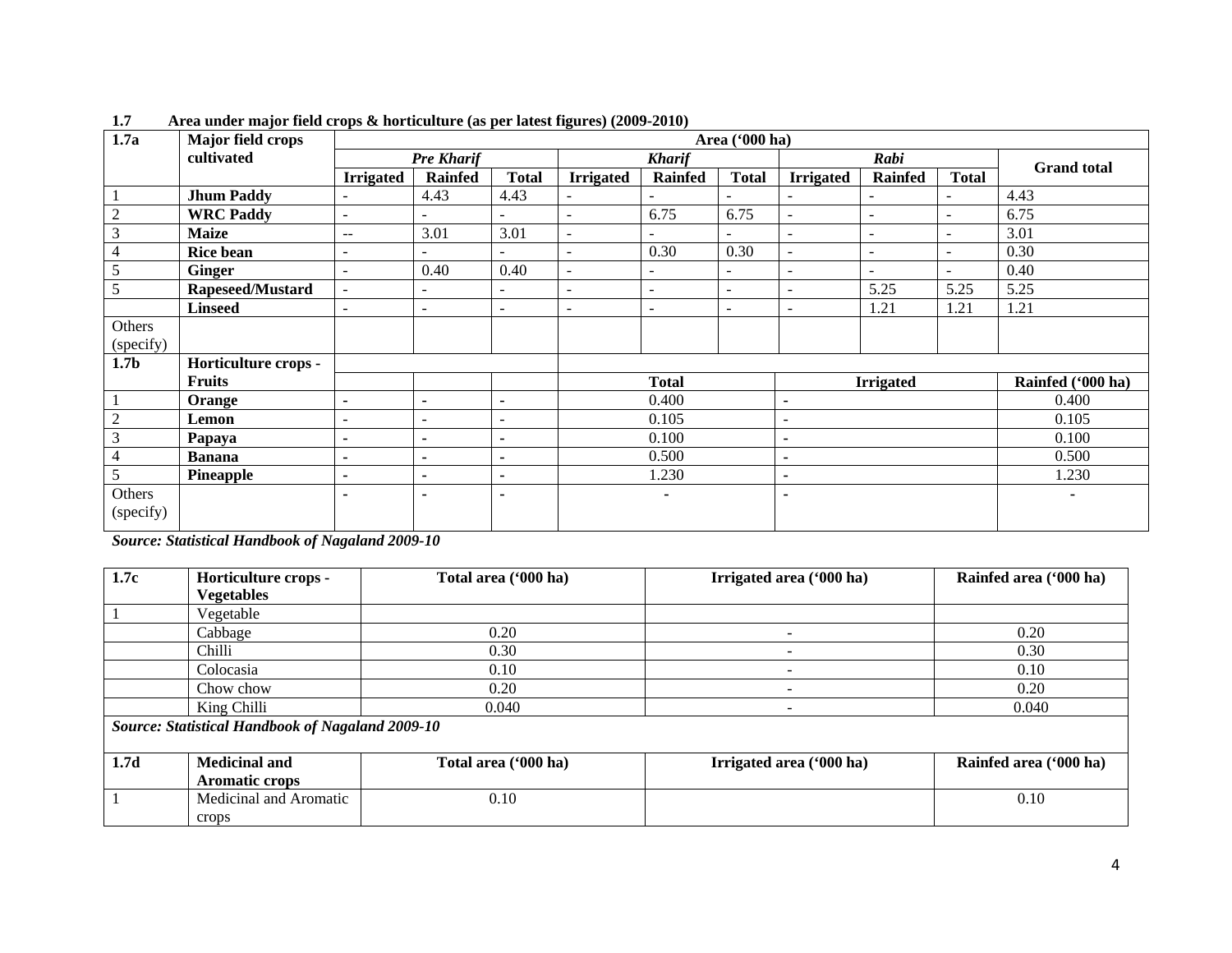| Others<br>(specify) |                          |                      |                          |                        |
|---------------------|--------------------------|----------------------|--------------------------|------------------------|
| 1.7e                | <b>Plantation crops</b>  | Total area ('000 ha) | Irrigated area ('000 ha) | Rainfed area ('000 ha) |
|                     | Coconut                  | 0.30                 |                          | 0.30                   |
| $\gamma$            | Cashew                   | 0.15                 | ۰                        | 0.15                   |
|                     | Arecanut                 | 0.02                 |                          | 0.02                   |
| Others              | Eg., industrial pulpwood |                      |                          |                        |
| (Specify)           | crops etc.               |                      |                          |                        |
| 1.7f                | <b>Fodder crops</b>      | Total area ('000 ha) | Irrigated area ('000 ha) | Rainfed area ('000 ha) |
| Others              |                          |                      |                          |                        |
| (Specify)           |                          |                      |                          |                        |
| 1.7g                | <b>Grazing land</b>      |                      |                          |                        |
| 1.7 <sub>h</sub>    | <b>Sericulture etc</b>   |                      | -                        |                        |
|                     | <b>Others</b> (specify)  |                      |                          |                        |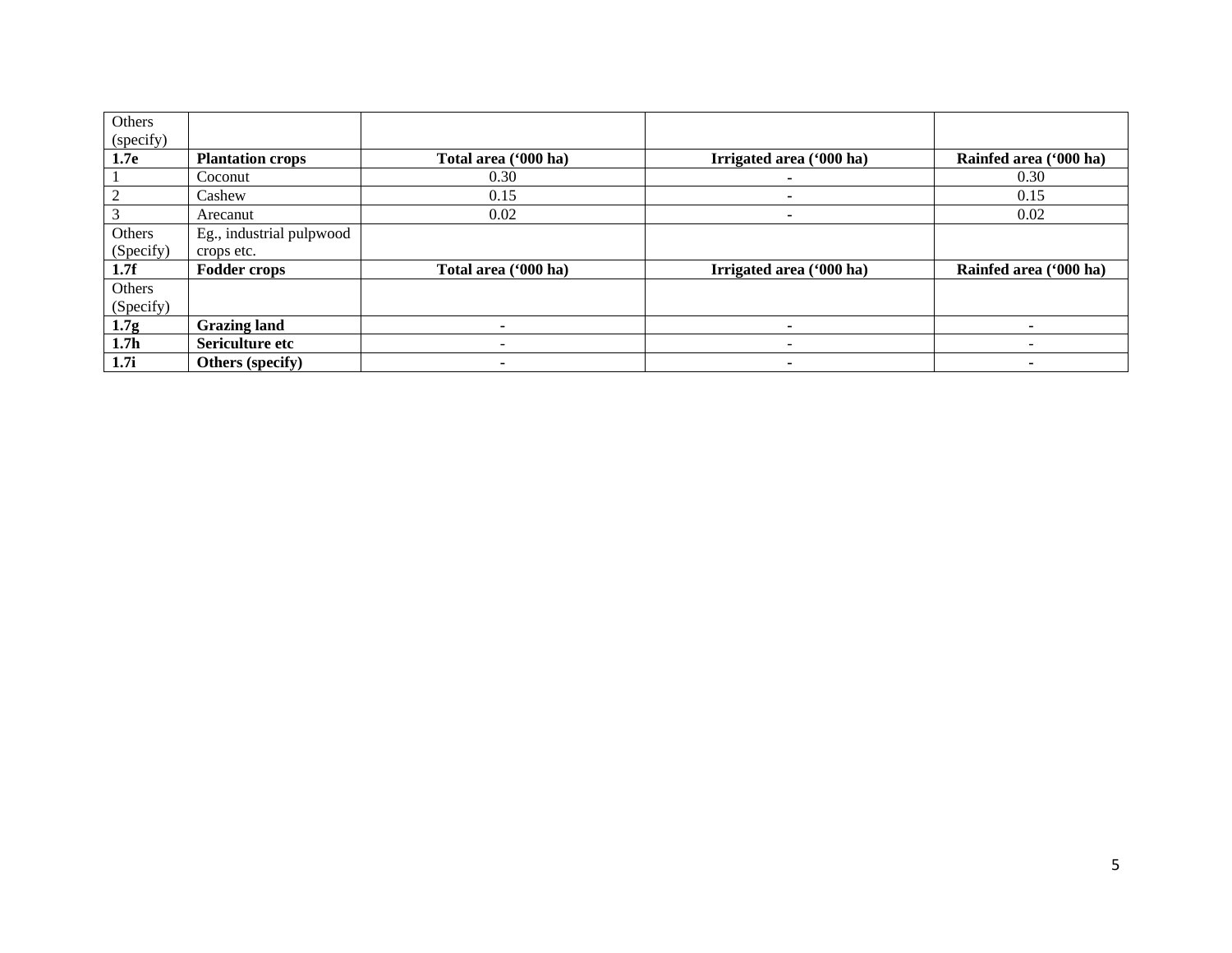| 1.8  | Livestock (in number)                                                 |  | <b>Male</b> ('000)                                                                 |                        | Female ('000) |      |                            | <b>Total ('000)</b> |                           |                           |
|------|-----------------------------------------------------------------------|--|------------------------------------------------------------------------------------|------------------------|---------------|------|----------------------------|---------------------|---------------------------|---------------------------|
|      | Non descriptive Cattle (local low yielding)                           |  |                                                                                    | 5.12                   |               |      | 7.67                       |                     |                           | 12.79                     |
|      | Crossbred cattle                                                      |  |                                                                                    | 1.42                   |               |      | 2.09                       |                     | 3.51                      |                           |
|      | Non descriptive Buffaloes (local low yielding)                        |  |                                                                                    | 2.26                   |               |      | 4.23                       |                     | 6.49                      |                           |
|      | <b>Graded Buffaloes</b>                                               |  |                                                                                    | $\sim$                 |               |      | $\omega$                   |                     |                           | $\sim$ $\sim$             |
|      | Goat                                                                  |  |                                                                                    | 1.97                   |               |      | 3.33                       |                     |                           | 5.30                      |
|      | Sheep                                                                 |  |                                                                                    | 0.29                   |               |      | 0.43                       |                     |                           | 0.72                      |
|      | Others (Camel, Pig, Yak etc.)<br>$(i)$ Pig<br>(ii) Mithun             |  |                                                                                    |                        |               |      |                            |                     |                           |                           |
|      |                                                                       |  |                                                                                    | 15.09                  |               |      | 13.19                      |                     |                           | 28.28                     |
|      |                                                                       |  |                                                                                    | 0.82                   |               |      | 1.30                       |                     |                           | 2.12                      |
|      | Commercial dairy farms (Number)                                       |  |                                                                                    |                        |               |      |                            |                     |                           |                           |
| 1.9  | <b>Poultry</b>                                                        |  |                                                                                    | No. of farms           |               |      |                            |                     | Total No. of birds ('000) |                           |
|      | Commercial                                                            |  |                                                                                    | $\overline{4}$         |               |      |                            | 9.15                |                           |                           |
|      | Backyard                                                              |  |                                                                                    | $\overline{a}$         |               |      |                            |                     | 187.22                    |                           |
|      |                                                                       |  | Source: - Livestock census 2007 Directorate of Veterinary & AH, Govt. of Nagaland. |                        |               |      |                            |                     |                           |                           |
| 1.10 | <b>Fisheries (Data source: Chief Planning Officer of district)</b>    |  |                                                                                    |                        |               |      |                            |                     |                           |                           |
|      | A. Capture                                                            |  |                                                                                    |                        |               |      |                            |                     |                           |                           |
|      | i) Marine (Data Source:                                               |  | No. of fishermen                                                                   | <b>Boats</b>           |               |      |                            | <b>Nets</b>         |                           | <b>Storage facilities</b> |
|      | <b>Fisheries Department)</b>                                          |  |                                                                                    | Mechanized             |               | Non- |                            | Non-mechanized      |                           | (Ice plants etc.)         |
|      |                                                                       |  |                                                                                    |                        | mechanized    |      | Mechanized<br>(Trawl nets, |                     | (Shore Seines,            |                           |
|      |                                                                       |  |                                                                                    |                        |               |      | Gill nets)                 |                     | Stake & trap nets)        |                           |
|      |                                                                       |  |                                                                                    |                        |               |      |                            |                     |                           |                           |
|      |                                                                       |  |                                                                                    |                        |               |      |                            |                     |                           |                           |
|      |                                                                       |  | No. Farmer owned ponds                                                             |                        |               |      | <b>No. of Reservoirs</b>   |                     | No. of village tanks      |                           |
|      | ii) Inland (Data Source:                                              |  |                                                                                    |                        |               |      |                            |                     |                           |                           |
|      | <b>Fisheries Department)</b>                                          |  |                                                                                    |                        |               |      |                            |                     |                           |                           |
|      | <b>B.</b> Culture                                                     |  |                                                                                    |                        |               |      |                            |                     |                           |                           |
|      |                                                                       |  |                                                                                    | Water Spread Area (ha) |               |      | Yield (t/ha)               |                     |                           | Production ('000 tons)    |
|      | i) Brackish water (Data Source:<br><b>MPEDA/Fisheries Department)</b> |  |                                                                                    |                        |               |      |                            |                     |                           |                           |
|      | ii) Fresh water (Data Source: Fisheries<br>Department)                |  |                                                                                    | 170.10                 |               | 2.08 |                            |                     | 0.355                     |                           |
|      | <b>Others</b>                                                         |  |                                                                                    |                        |               |      |                            |                     |                           |                           |
|      |                                                                       |  |                                                                                    |                        |               |      |                            |                     |                           |                           |

*Source: Statistical Handbook of Nagaland 2012*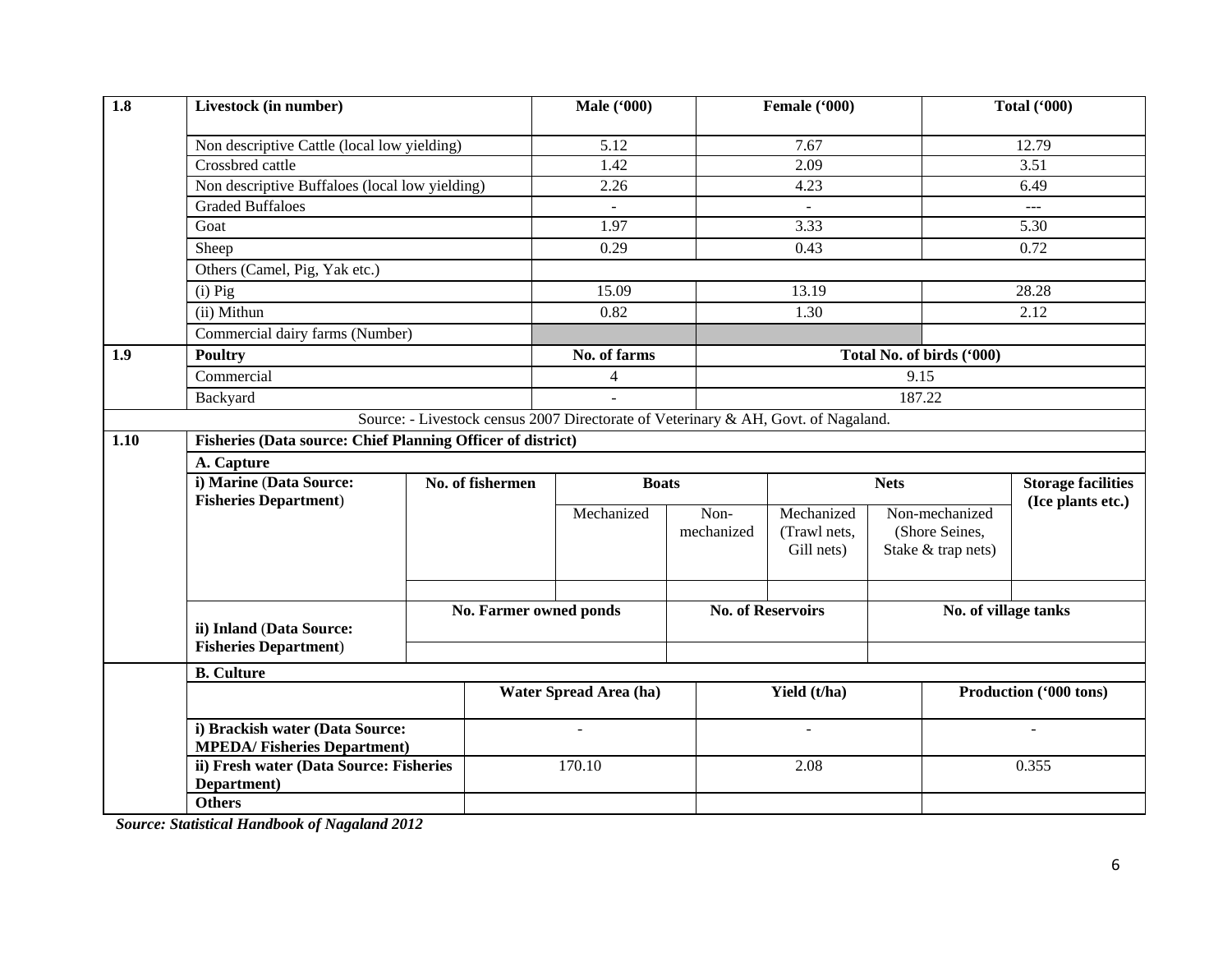# **1.11 Production and Productivity of major crops** (Average of last 4 years: 2008-09, 09-10, 10-11, 11-12)

| 1.11   | Name of crop                                                      |                       | <b>Pre Kharif</b>                                                         |                       | <b>Kharif</b>            |                          | Rabi                     |                       | <b>Total</b>            | Crop                                   |  |  |
|--------|-------------------------------------------------------------------|-----------------------|---------------------------------------------------------------------------|-----------------------|--------------------------|--------------------------|--------------------------|-----------------------|-------------------------|----------------------------------------|--|--|
|        |                                                                   | Production<br>(000 t) | Productivity<br>(kg/ha)                                                   | Production<br>(000 t) | Productivity<br>(kg/ha)  | Production<br>(000 t)    | Productivity<br>(kg/ha)  | Production<br>(000 t) | Productivity<br>(kg/ha) | residue as<br>fodder<br>(900)<br>tons) |  |  |
|        | Major Field crops (Crops to be identified based on total acreage) |                       |                                                                           |                       |                          |                          |                          |                       |                         |                                        |  |  |
| Crop 1 | <b>Jhum Paddy</b>                                                 | 8.59                  | 1600.00                                                                   |                       |                          | $\qquad \qquad -$        | $\overline{\phantom{a}}$ | 8.59                  | 1600.00                 | ٠                                      |  |  |
| Crop 2 | Paddy                                                             | $\blacksquare$        |                                                                           | 15.69                 | 2264                     | ÷.                       | $\overline{\phantom{a}}$ | 15.69                 | 2264.00                 | $\overline{\phantom{a}}$               |  |  |
| Crop 3 | <b>Maize</b>                                                      | 5.18                  | 1692.00                                                                   |                       |                          | $\overline{\phantom{a}}$ | $\blacksquare$           | 5.18                  | 1692.00                 | $\overline{\phantom{a}}$               |  |  |
| Crop 4 | <b>Rice bean</b>                                                  |                       |                                                                           | 0.31                  | 885.70                   | $\blacksquare$           |                          | 0.31                  | 885.70                  |                                        |  |  |
| Crop 5 | <b>Rapeseed</b><br>/mustard                                       | $\overline{a}$        |                                                                           |                       |                          | 2.8525                   | 910.00                   | 2.8525                | 910.00                  |                                        |  |  |
| Crop 6 | <b>Linseed</b>                                                    | $\blacksquare$        | $\overline{\phantom{a}}$                                                  | $\sim$                | $\overline{\phantom{a}}$ | 0.5525                   | 760.00                   | 0.5525                | 760.00                  |                                        |  |  |
|        |                                                                   |                       | Major Horticultural crops (Crops to be identified based on total acreage) |                       |                          |                          |                          |                       |                         |                                        |  |  |
| Crop 1 | <b>Ginger</b>                                                     | 4.13                  | 10325.00                                                                  |                       |                          |                          |                          | 4.13                  | 10325.00                | $\overline{\phantom{a}}$               |  |  |
| Crop 2 | Cabbage                                                           | $\sim$                |                                                                           |                       |                          | 1.75                     | 10000                    | 1.75                  | 10000                   |                                        |  |  |
| Crop 3 | Chilli                                                            |                       |                                                                           | 2.10                  | 6000                     | $\blacksquare$           |                          | 2.10                  | 6000                    | $\blacksquare$                         |  |  |
| Crop 4 | King Chilli                                                       | 0.22                  | 4093.00                                                                   | Ξ.                    | $\overline{\phantom{a}}$ | ٠                        | $\overline{\phantom{a}}$ | 0.22                  | 4093.00                 | ٠                                      |  |  |
|        | Source: Statistical Handbook of Nagaland 2009 & 2012              |                       |                                                                           |                       |                          |                          |                          |                       |                         |                                        |  |  |

| 1.12 | Sowing window for 5 major<br>field crops<br>(start and end of normal<br>sowing period) | Crop 1 : Jhum Paddy | Crop 2: Wet<br><b>Rice cultivation</b> | Crop 3:<br><b>Maize</b> | Crop 4: Rice bean | Crop 5:Pea |
|------|----------------------------------------------------------------------------------------|---------------------|----------------------------------------|-------------------------|-------------------|------------|
|      | Pre-Kharif Rainfed                                                                     | March-April         |                                        | Feb.-March              |                   |            |
|      | Pre-Kharif Irrigated                                                                   |                     |                                        |                         |                   |            |
|      | Kharif-Rainfed                                                                         |                     | June-July                              |                         | May-June          |            |
|      | Kharif-Irrigated                                                                       |                     |                                        |                         |                   |            |
|      | Rabi-Rainfed                                                                           |                     |                                        |                         |                   | Sept.-Oct. |
|      | Rabi-Irrigated                                                                         |                     |                                        |                         |                   |            |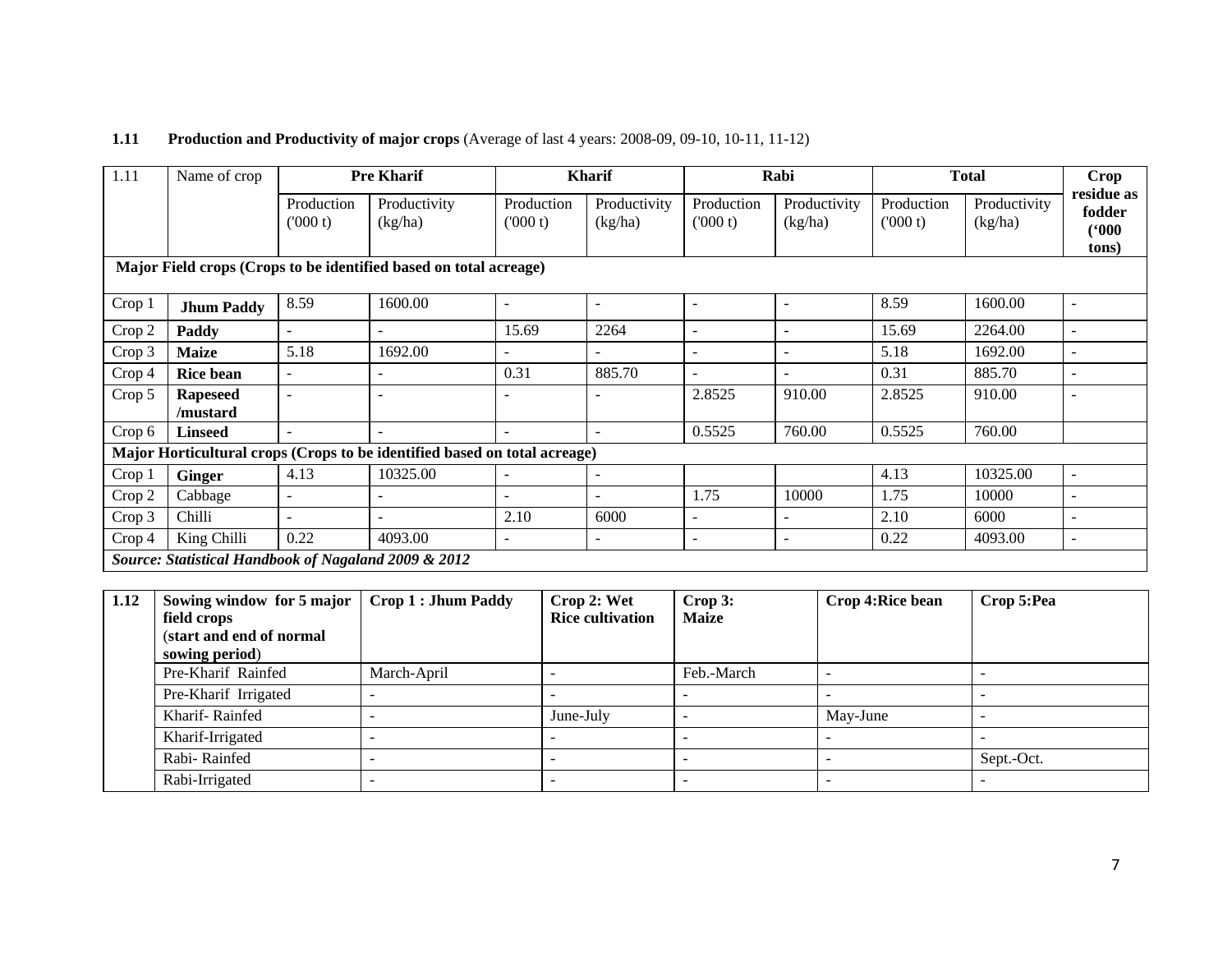| 1.13 | What is the major contingency the district is prone to? (Tick mark) | Regular | <b>Occasional</b> | <b>None</b> |  |  |  |  |  |
|------|---------------------------------------------------------------------|---------|-------------------|-------------|--|--|--|--|--|
|      | Drought                                                             |         |                   |             |  |  |  |  |  |
|      | Flood                                                               |         |                   |             |  |  |  |  |  |
|      | Cyclone                                                             |         |                   |             |  |  |  |  |  |
|      | Hail storm                                                          |         |                   |             |  |  |  |  |  |
|      | Heat wave                                                           |         |                   |             |  |  |  |  |  |
|      | Cold wave                                                           |         |                   |             |  |  |  |  |  |
|      | Frost                                                               |         |                   |             |  |  |  |  |  |
|      | Sea water intrusion                                                 |         |                   |             |  |  |  |  |  |
|      | Pests and disease outbreak (specify)                                |         |                   |             |  |  |  |  |  |
|      | Others (specify)                                                    |         |                   |             |  |  |  |  |  |
|      | $6$ out of 10 years = Regular                                       |         |                   |             |  |  |  |  |  |

| 1.14 | Include Digital maps of the<br>district for | Location map of district within State as Annexure I | Enclosed: Yes |
|------|---------------------------------------------|-----------------------------------------------------|---------------|
|      |                                             | Mean annual rainfall as Annexure 2                  | Enclosed: Yes |
|      |                                             | Soil map as Annexure 3                              | Enclosed: Yes |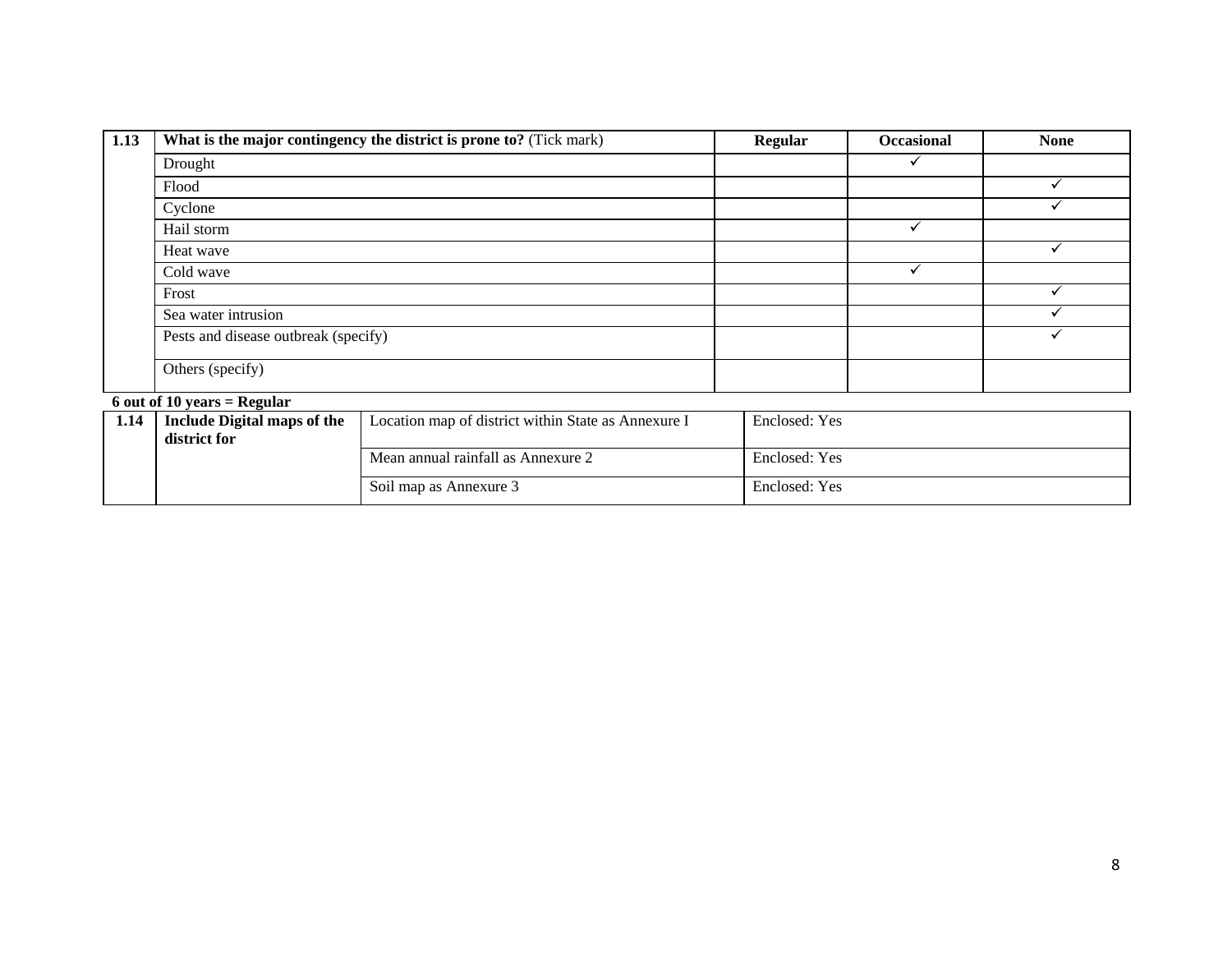

**Annexure – 1: LOCATION MAP OF PEREN**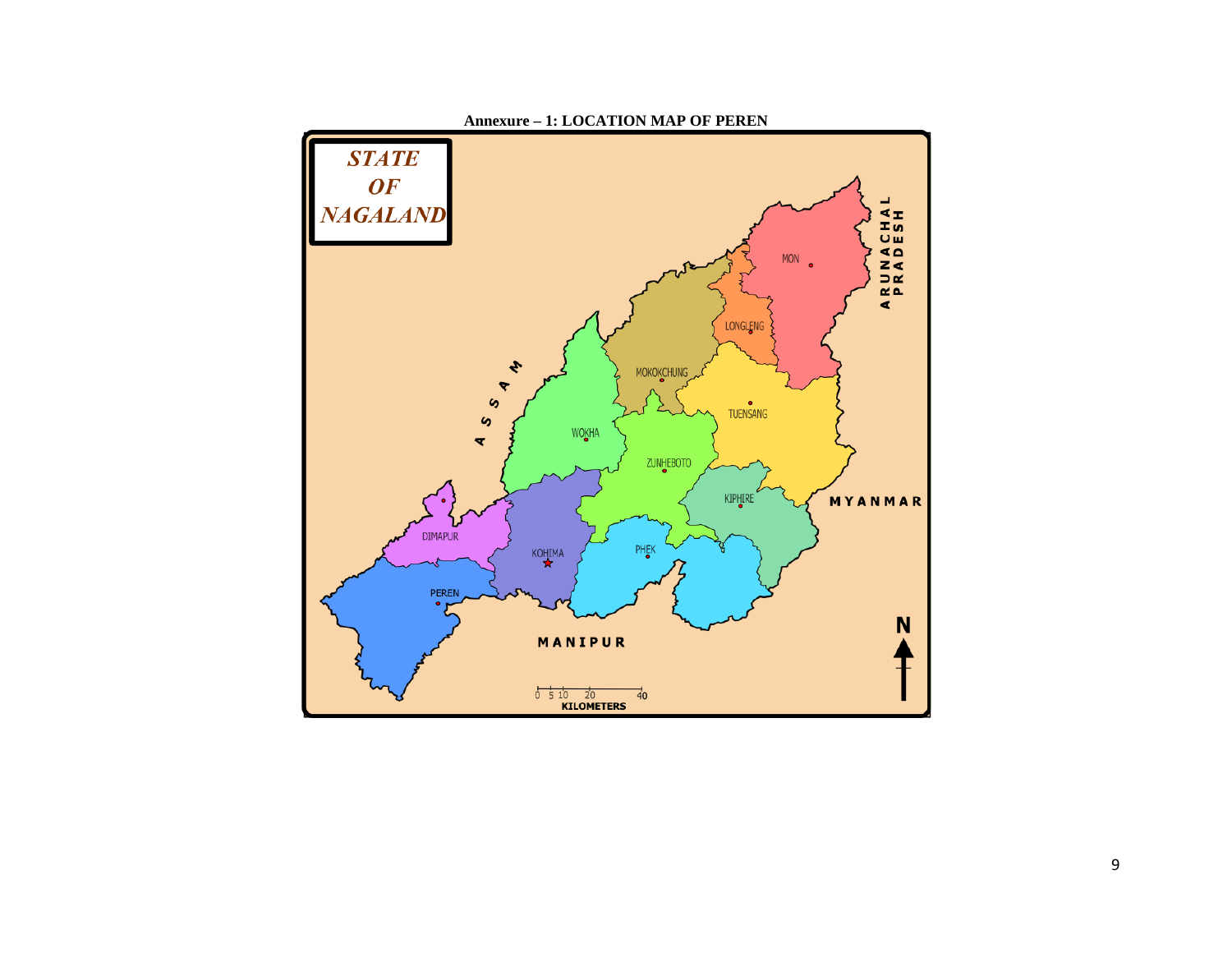

**Average monthly rainfall for 14 years at ICAR Research Complex for NEH Region, Jharnapani, Nagaland Centre**

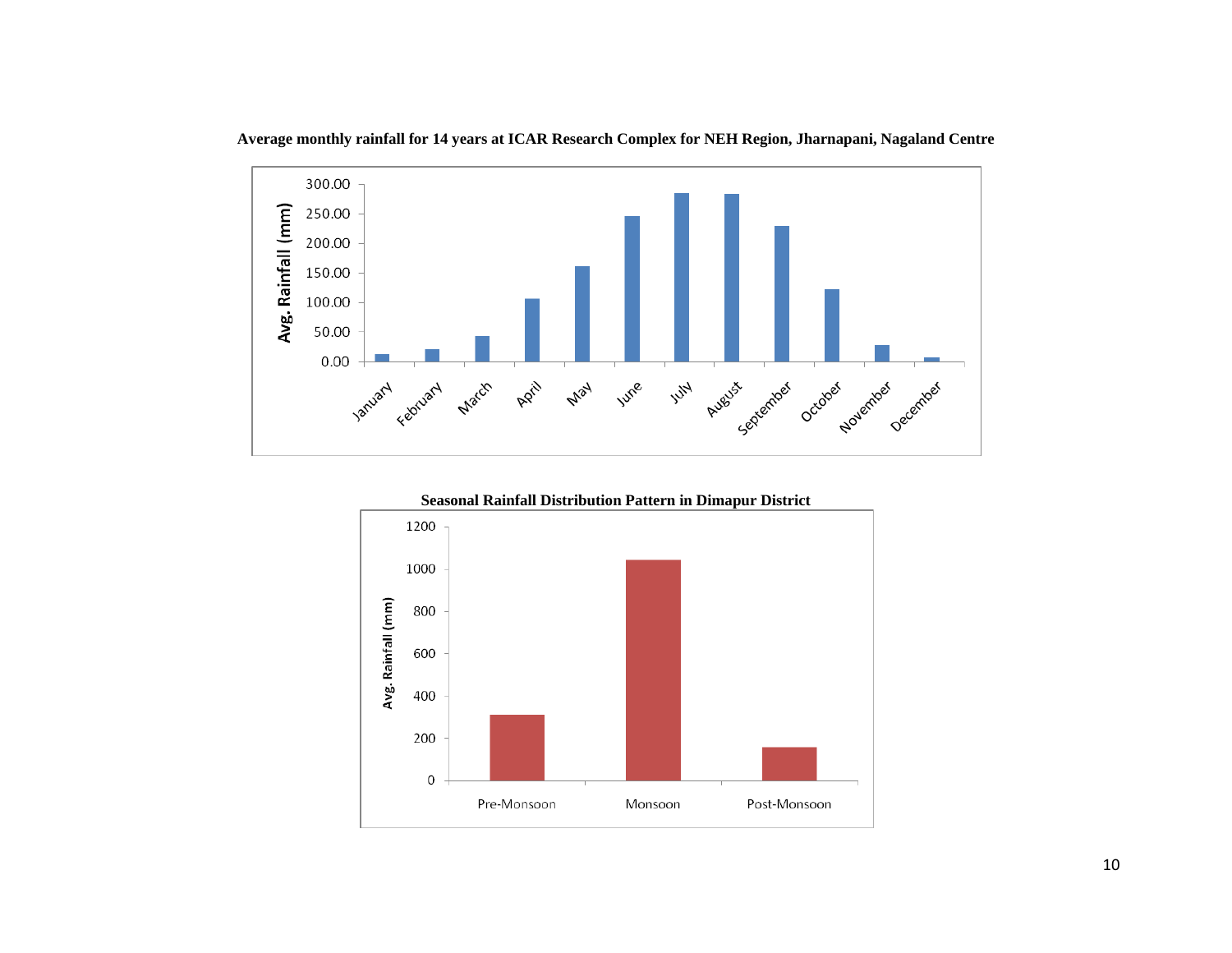#### **Annexure – 3: SOIL MAP OF PEREN**

| NASALAND<br>PARTICLE SIZE<br><b>Fire-last</b><br>--- man bunding | <b>MALANO</b><br>SOIL DEPTH<br>and Mathbard<br><mark>Sa Shakara di - An</mark><br>Mathama di - An<br>Mathama di - A<br>side barden | Negaland<br>SOIL (SUBGROUPS)<br>n Nationalis<br>voin Palescota i<br>yper. Univertiments<br>Typic Dystrochness<br><b>Rechic Happiumbraute</b><br>rend. History conductions<br>Humba Hamburkatta<br><b>Tuoris Hagisadulla</b><br><b>Tuese Palmatuk</b><br><b>Exceptive Member</b><br>state boundary | NAGALAND<br><b>EROSION</b><br>Myanmer<br><b>Severa</b> | <b>NAGALAND</b><br><b>SURFACE FORM</b><br><b>Control expire level</b><br>And the second level |
|------------------------------------------------------------------|------------------------------------------------------------------------------------------------------------------------------------|---------------------------------------------------------------------------------------------------------------------------------------------------------------------------------------------------------------------------------------------------------------------------------------------------|--------------------------------------------------------|-----------------------------------------------------------------------------------------------|
| Particle size map of<br><b>Nagaland</b>                          | Soil depth map of<br><b>Nagaland</b>                                                                                               | Soil sub groups of Nagaland                                                                                                                                                                                                                                                                       | <b>Soil erosion of Nagaland</b>                        | <b>Surface maps of Nagaland</b>                                                               |

**Source: NBSSLUP, Regional Centre, Jorhat, Assam**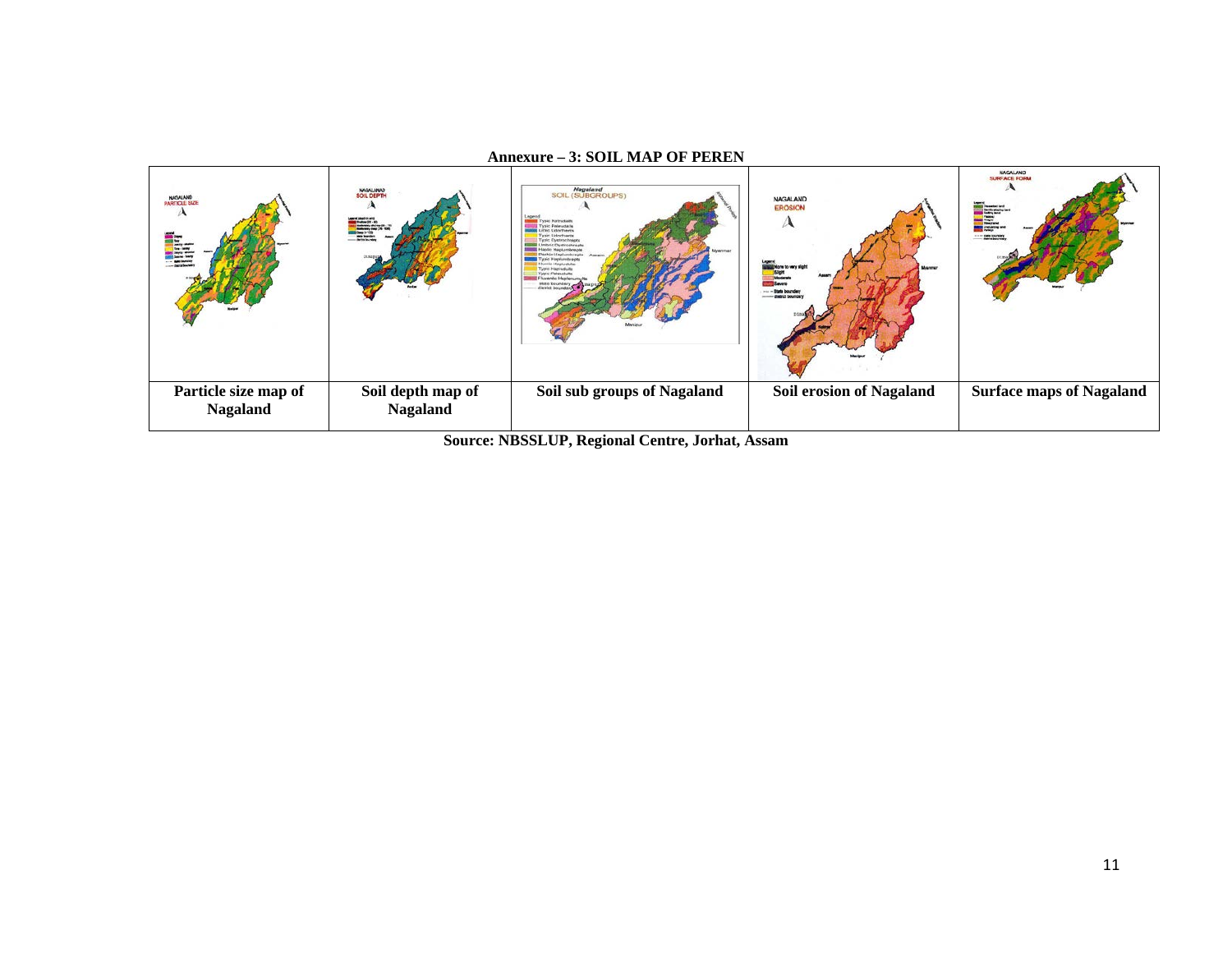## **2.0 Strategies for weather related contingencies**

**2.1 Drought** 

**2.1.1 Rainfed situation- Pre-monsoon** 

| 2.1 Drought - Pre- monsoon (Last week of March to First week of April) Normal |  |  |  |  |  |  |  |
|-------------------------------------------------------------------------------|--|--|--|--|--|--|--|
|                                                                               |  |  |  |  |  |  |  |

| <b>Condition</b>     |                      |                                      |                           | <b>Suggested Contingency measures</b>    |                   |
|----------------------|----------------------|--------------------------------------|---------------------------|------------------------------------------|-------------------|
| <b>Early season</b>  | <b>Major Farming</b> | <b>Normal Crop / Cropping system</b> | Change in crop /          | Agronomic                                | <b>Remarks</b> on |
| drought              | situation            |                                      | cropping system           | measures                                 | Implementat       |
| (delayed onset)      |                      |                                      | including variety         |                                          | ion               |
|                      | FS-1(Steep to        | Jhum paddy                           | No change                 |                                          | Line dept.        |
| Delay by 2           | moderate steep       |                                      | Short duration vars. Like |                                          | schemes/          |
| weeks                | side slopes of       |                                      | Bhalum-3,4 and SARS-1,    |                                          | <b>RKVY</b>       |
| $(2nd$ to $3rd$ week | hills with           |                                      | $\overline{c}$            |                                          |                   |
| of April)            | moderately deep      | Pre-kharif maize,                    | No change                 | Mulching                                 |                   |
|                      | loamy soils)         |                                      | DA-61 A, RCM-75,          |                                          |                   |
|                      |                      |                                      | RCM-76 and local          |                                          |                   |
|                      |                      |                                      | cultivars.                |                                          |                   |
|                      |                      |                                      |                           |                                          |                   |
|                      |                      | Ginger                               | No change                 | Sowing in ridge and<br>furrow / Mulching |                   |
|                      |                      | Colocassia                           | No change                 |                                          |                   |
|                      |                      |                                      | Mukta keshi,              |                                          |                   |
|                      |                      |                                      | Punchmukhi & local        |                                          |                   |
|                      |                      |                                      | cultivars                 |                                          |                   |
|                      |                      | Perilla                              | No change                 |                                          |                   |
|                      |                      |                                      | Local cultivars.          |                                          |                   |
|                      | FS-2 (Deep to        | Jhum paddy                           | No change                 |                                          |                   |
|                      | moderate deep,       |                                      | Short duration vars. Like |                                          |                   |
|                      | fine soils on        |                                      | Bhalum-3,4 and SARS-1,    |                                          |                   |
|                      | moderate sloping     |                                      | $\overline{2}$            |                                          |                   |
|                      | to gently sloping    | Pre-kharif maize,                    | No change                 | Mulching                                 |                   |
|                      | hills and            |                                      | DA-61 A, RCM-75,          |                                          |                   |
|                      | escarpment)          |                                      | RCM-76 and local          |                                          |                   |
|                      |                      |                                      | cultivars.                |                                          |                   |
|                      |                      | Ginger                               | No change                 | Sowing in ridge and                      |                   |
|                      |                      |                                      |                           | furrow / Mulching                        |                   |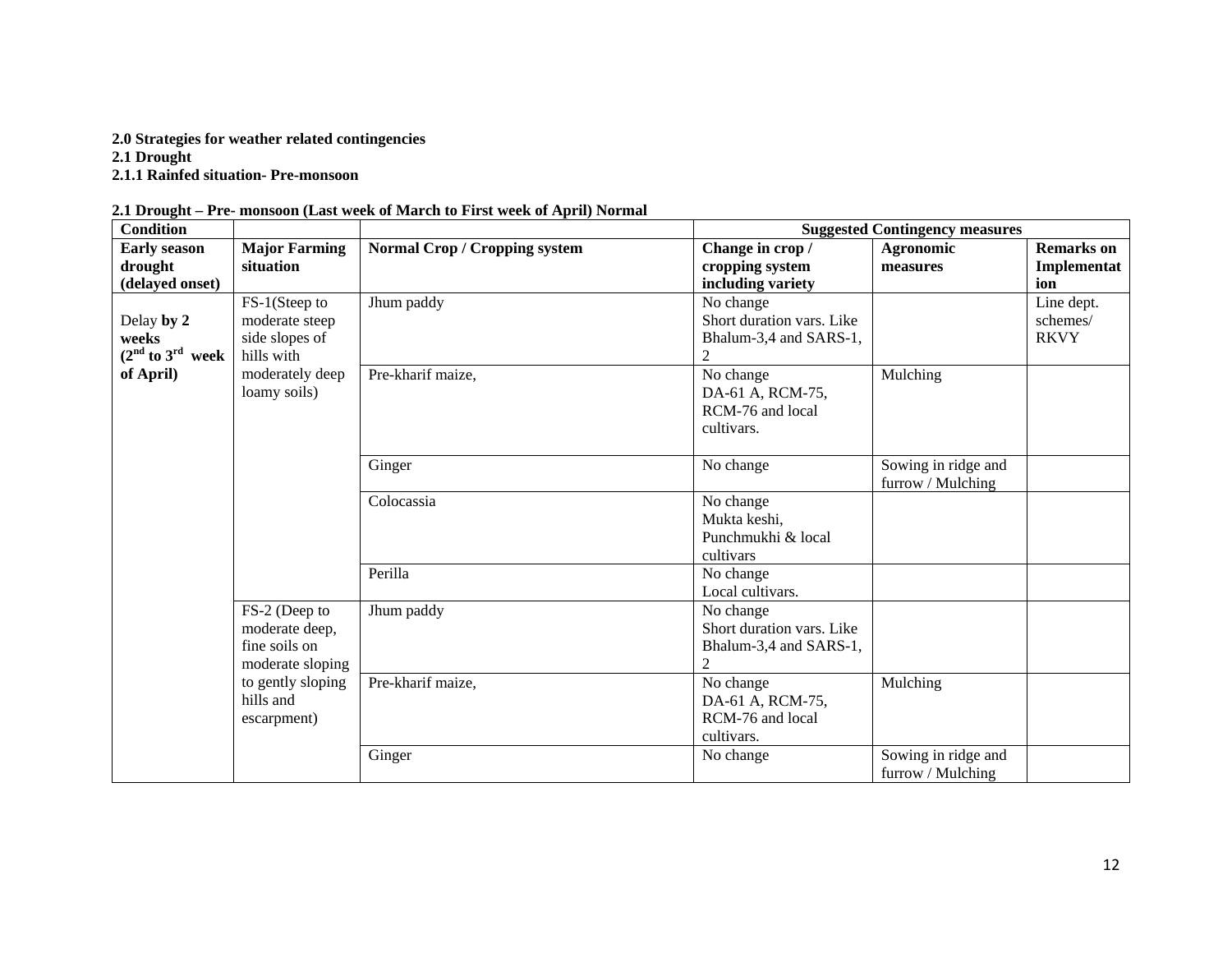|                     | Colocassia        | No change                 |                     |  |
|---------------------|-------------------|---------------------------|---------------------|--|
|                     |                   | Mukta keshi,              |                     |  |
|                     |                   | Punchmukhi & local        |                     |  |
|                     |                   | cultivars                 |                     |  |
| $FS-3$              | Jhum paddy        | No change                 |                     |  |
| (Moderately         |                   | Short duration vars. Like |                     |  |
| steep sloping       |                   | Bhalum-3,4 and SARS-1,    |                     |  |
| side slope of hills |                   | $\overline{2}$            |                     |  |
| with moderately     | Pre-kharif maize, | No change                 | Mulching            |  |
| shallow, clayey     |                   | DA-61 A, RCM-75,          |                     |  |
| soils)              |                   | RCM-76 and local          |                     |  |
|                     |                   | cultivars.                |                     |  |
|                     | Rice bean         | No change                 |                     |  |
|                     |                   | Local cultivars           |                     |  |
|                     | King chilly       | No change                 |                     |  |
|                     |                   | Local cultivars           |                     |  |
| $FS-4$              | Jhum paddy        | No change                 |                     |  |
| (Moderately         |                   | Short duration vars. Like |                     |  |
| sloping foot hills  |                   | Bhalum-3,4 and SARS-1,    |                     |  |
| with deep fine      |                   | $\overline{2}$            |                     |  |
| loamy soil)         | Pre-kharif maize, | No change                 | Mulching            |  |
|                     |                   | DA-61 A, RCM-75,          |                     |  |
|                     |                   | RCM-76 and local          |                     |  |
|                     |                   | cultivars.                |                     |  |
|                     | Ginger            | No change                 | Sowing in ridge and |  |
|                     |                   | Nadia & local culivars    | furrow / Mulching   |  |
|                     | Turmeric          | No change                 | Sowing in ridge and |  |
|                     |                   | Megha-1                   | furrow / Mulching   |  |
|                     | Colocassia        | No change                 |                     |  |
|                     |                   | Mukta keshi,              |                     |  |
|                     |                   | Punchmukhi & local        |                     |  |
|                     |                   | cultivars                 |                     |  |
|                     | Cucurbits         | Okra/cowpea etc.          |                     |  |
|                     |                   | Okra-A. Anamika/          |                     |  |
|                     |                   | Prabhani Kranti, Long     |                     |  |
|                     |                   | yard beans                |                     |  |
|                     | Rice bean         | No change                 |                     |  |
|                     |                   | Local cultivars           |                     |  |
|                     | King chilly       | No change                 |                     |  |
|                     |                   | Local cultivars           |                     |  |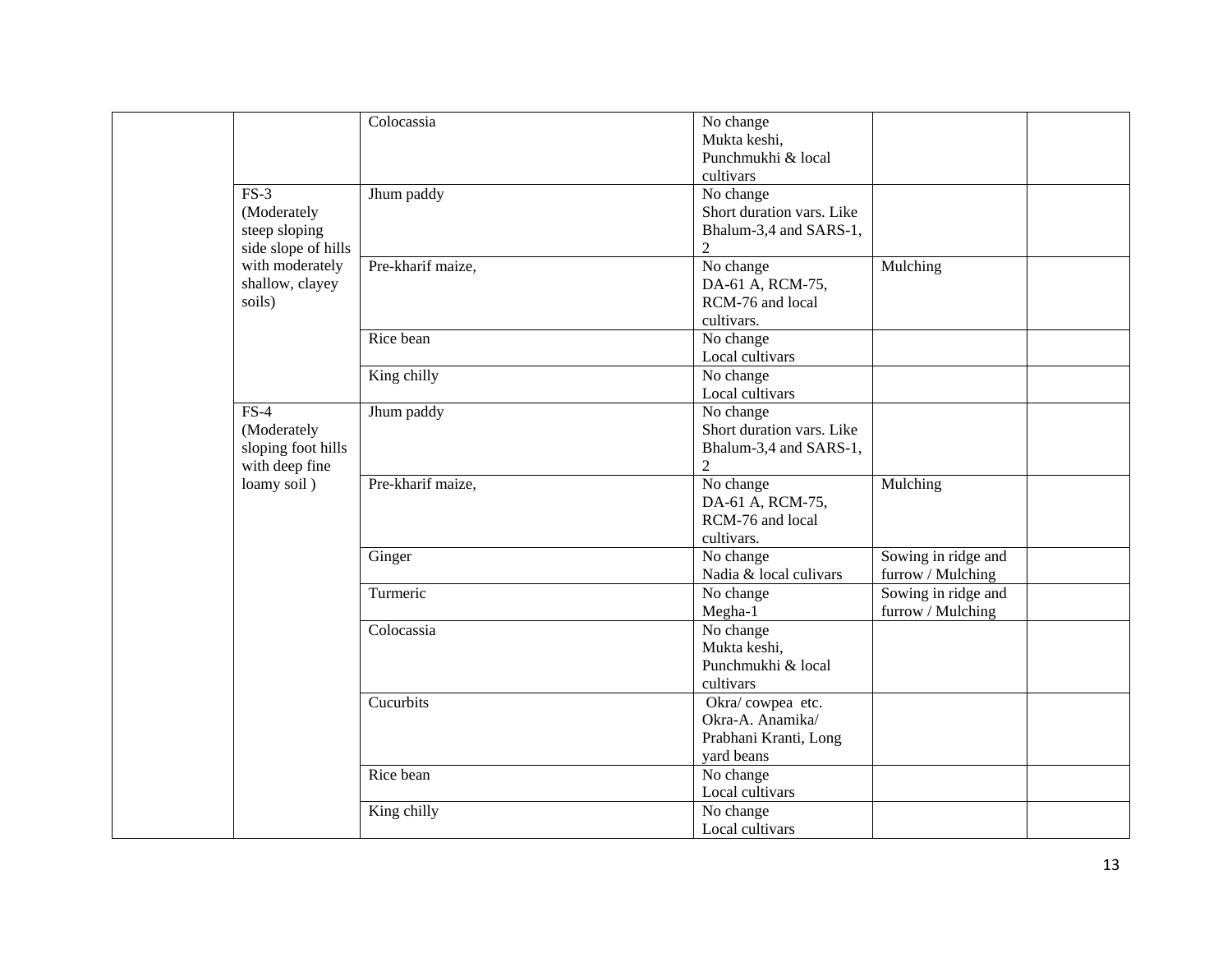| $FS-5$              | Jhum paddy        | No change                 |                     |  |
|---------------------|-------------------|---------------------------|---------------------|--|
| (Moderately         |                   | Short duration vars. Like |                     |  |
| steep sloping       |                   | Bhalum-3,4 and SARS-1,    |                     |  |
| side slope of hills |                   |                           |                     |  |
| with deep fine      | Pre-kharif maize, | No change                 | Mulching            |  |
| soils)              |                   | DA-61 A, RCM-75,          |                     |  |
|                     |                   | RCM-76 and local          |                     |  |
|                     |                   | cultivars.                |                     |  |
|                     | Ginger/           | No change                 | Sowing in ridge and |  |
|                     |                   | Nadia & local culivars    | furrow / Mulching   |  |
|                     | Turmeric          | No change                 | Sowing in ridge and |  |
|                     |                   | Megha-1                   | furrow / Mulching   |  |
|                     | Colocassia        | No change                 |                     |  |
|                     |                   | Mukta keshi,              |                     |  |
|                     |                   | Punchmukhi & local        |                     |  |
|                     |                   | cultivars                 |                     |  |
|                     | Cucurbits         | Okra/cowpea etc.          |                     |  |
|                     |                   | Okra-A. Anamika/          |                     |  |
|                     |                   | Prabhani Kranti, Long     |                     |  |
|                     |                   | yard beans                |                     |  |
|                     | Rice bean         | No change                 |                     |  |
|                     |                   | Local cultivars           |                     |  |
|                     | King chilly       | No change                 |                     |  |
|                     |                   | Local cultivars           |                     |  |

## **Pre- monsoon (Last week of March to First week of April) Normal**

| <b>Condition</b>         |                      |                                      |                           | <b>Suggested Contingency measures</b> |                   |
|--------------------------|----------------------|--------------------------------------|---------------------------|---------------------------------------|-------------------|
| <b>Early season</b>      | <b>Major Farming</b> | <b>Normal Crop / Cropping system</b> | Change in crop /          | Agronomic                             | <b>Remarks</b> on |
| drought                  | situatio             |                                      | cropping system           | measures                              | Implementat       |
| (delayed onset)          |                      |                                      | including variety         |                                       | ion               |
|                          | FS-1(Steep to        | Jhum paddy                           | No change                 |                                       | Line dept.        |
| Delay by 4               | moderate steep       |                                      | Short duration vars. Like |                                       | schemes/          |
| weeks                    | side slopes of       |                                      | Bhalum-3,4 and SARS-1,    |                                       | <b>RKVY</b>       |
| (4 <sup>th</sup> week of | hills with           |                                      |                           |                                       |                   |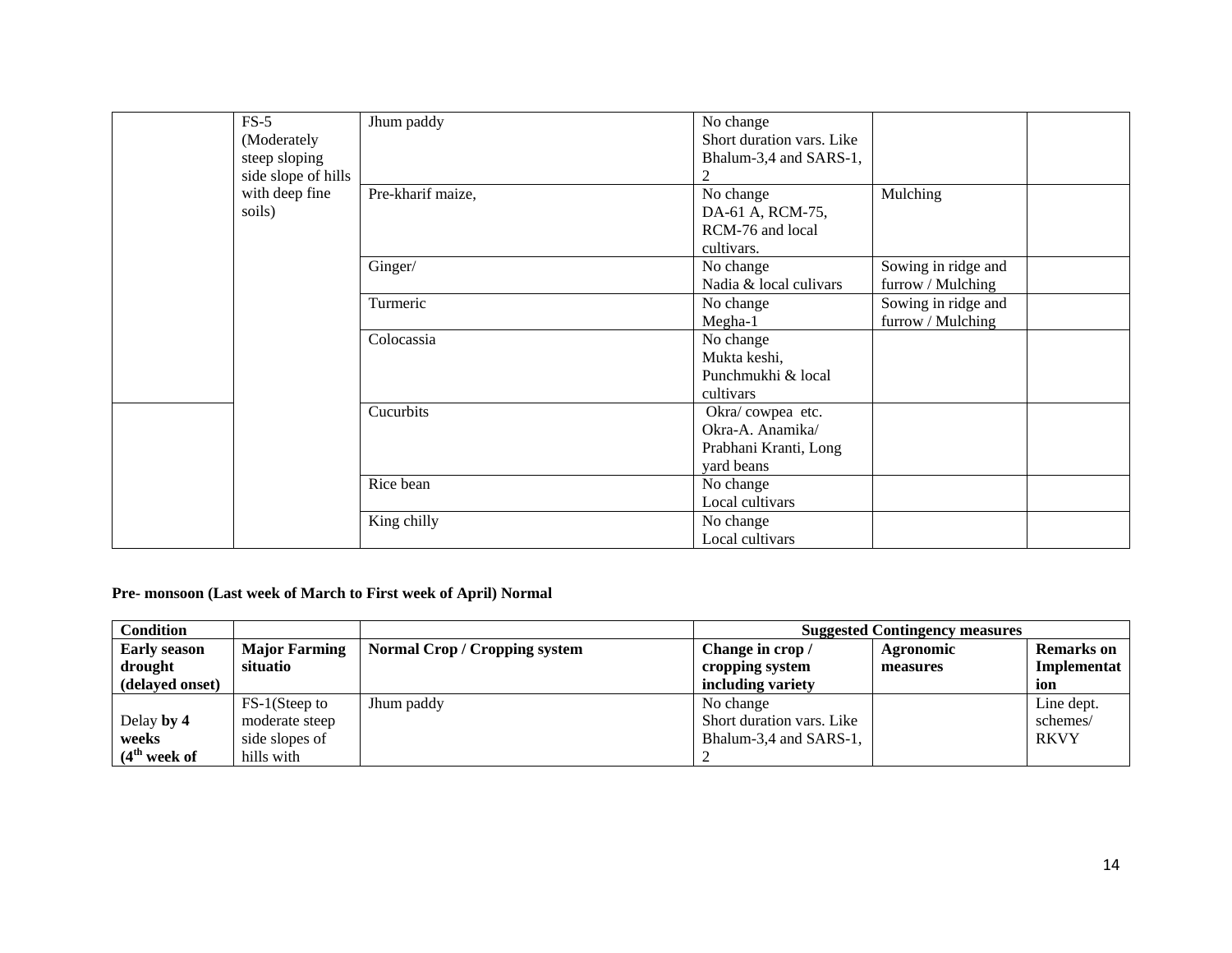| April to I <sup>st</sup><br>week of May | moderately deep<br>loamy soils)                                      | Kharif maize, | No change<br>DA-61 A, RCM-75,<br>RCM-76 and local<br>cultivars.                    | Mulching                                 |
|-----------------------------------------|----------------------------------------------------------------------|---------------|------------------------------------------------------------------------------------|------------------------------------------|
|                                         |                                                                      | Ginger        | No change                                                                          | Sowing in ridge and<br>furrow / Mulching |
|                                         |                                                                      | Colocassia    | No change<br>Mukta keshi,<br>Punchmukhi & local<br>cultivars                       |                                          |
|                                         |                                                                      | Perilla       | No change<br>Local cultivars.                                                      |                                          |
|                                         | FS-2 (Deep to<br>moderate deep,<br>fine soils on<br>moderate sloping | Jhum paddy    | No change<br>Short duration vars. Like<br>Bhalum-3,4 and SARS-1,<br>$\overline{2}$ |                                          |
|                                         | to gently sloping<br>hills and<br>escarpment)                        | Kharif maize, | No change<br>DA-61 A, RCM-75,<br>RCM-76 and local<br>cultivars.                    | Mulching                                 |
|                                         |                                                                      | Ginger        | No change                                                                          | Sowing in ridge and<br>furrow / Mulching |
|                                         |                                                                      | Colocassia    | No change<br>Mukta keshi,<br>Punchmukhi & local<br>cultivars                       |                                          |
|                                         | $FS-3$<br>(Moderately<br>steep sloping<br>side slope of hills        | Jhum paddy    | No change<br>Short duration vars. Like<br>Bhalum-3,4 and SARS-1,<br>$\overline{c}$ |                                          |
|                                         | with moderately<br>shallow, clayey<br>soils)                         | Kharif maize, | No change<br>DA-61 A, RCM-75,<br>RCM-76 and local<br>cultivars.                    | Mulching                                 |
|                                         |                                                                      | Rice bean     | No change<br>Local cultivars                                                       |                                          |
|                                         |                                                                      | King chilli   | No change<br>Local cultivars                                                       |                                          |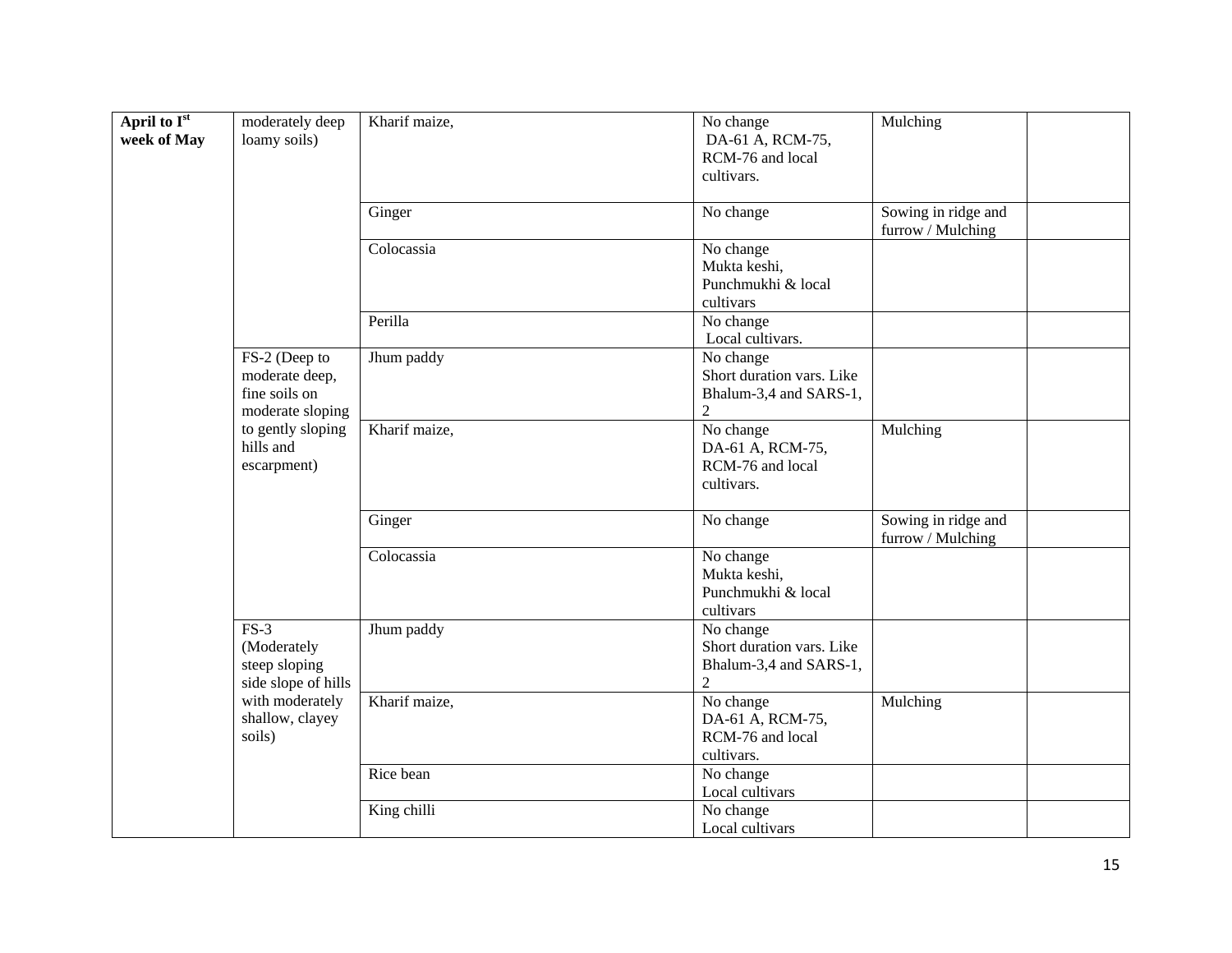| $FS-4$<br>(Moderately<br>sloping foot hills<br>with deep fine                   | Jhum paddy    | No change<br>Short duration vars. Like<br>Bhalum-3,4 and SARS-1,<br>$\overline{2}$ |                                          |  |
|---------------------------------------------------------------------------------|---------------|------------------------------------------------------------------------------------|------------------------------------------|--|
| loamy soil)                                                                     | Kharif maize, | No change<br>DA-61 A, RCM-75,<br>RCM-76 and local<br>cultivars.                    | Mulching                                 |  |
|                                                                                 | Ginger        | No change<br>Nadia & local culivars                                                | Sowing in ridge and<br>furrow / Mulching |  |
|                                                                                 | Turmeric      | No change<br>Megha-1                                                               | Sowing in ridge and<br>furrow / Mulching |  |
|                                                                                 | Colocassia    | No change<br>Mukta keshi,<br>Punchmukhi & local<br>cultivars                       |                                          |  |
|                                                                                 | Cucurbits     | Okra/cowpea etc.<br>Okra-A. Anamika/<br>Prabhani Kranti, Long<br>yard beans        |                                          |  |
|                                                                                 | Rice bean     | No change<br>Local cultivars                                                       |                                          |  |
|                                                                                 | King chilli   | No change<br>Local cultivars                                                       |                                          |  |
| $FS-5$<br>(Moderately<br>steep sloping<br>side slope of hills<br>with deep fine | Jhum paddy    | No change<br>Short duration vars. Like<br>Bhalum-3,4 and SARS-1,<br>$\overline{2}$ |                                          |  |
| soils)                                                                          | Kharif maize, | No change<br>DA-61 A, RCM-75,<br>RCM-76 and local<br>cultivars.                    | Mulching                                 |  |
|                                                                                 | Ginger        | No change<br>Nadia & local culivars                                                | Sowing in ridge and<br>furrow / Mulching |  |
|                                                                                 | Turmeric      | No change<br>Megha-1                                                               | Sowing in ridge and<br>furrow / Mulching |  |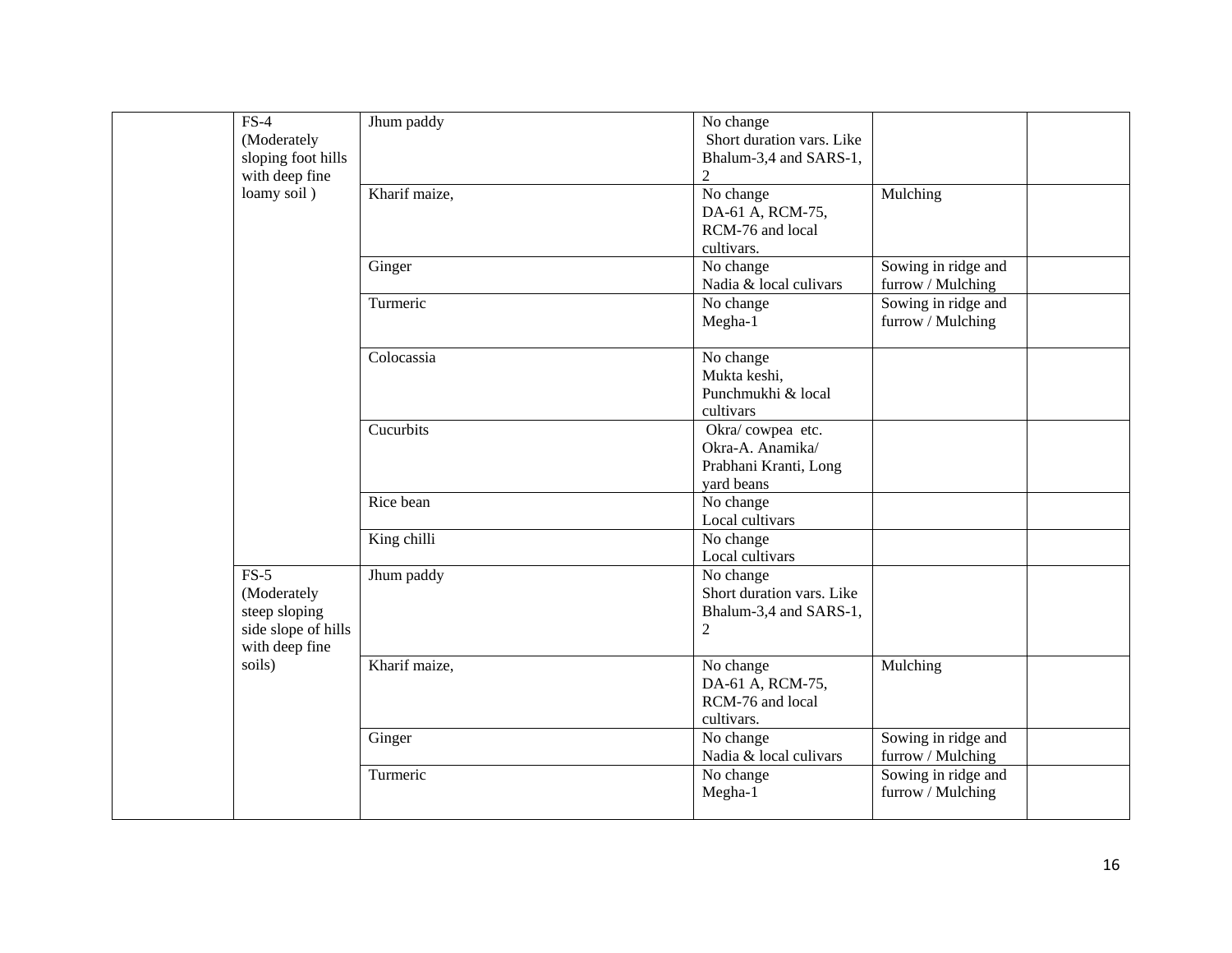| Colocassia  | No change<br>Mukta keshi,<br>Punchmukhi & local<br>cultivars                |
|-------------|-----------------------------------------------------------------------------|
| Cucurbits   | Okra/cowpea etc.<br>Okra-A. Anamika/<br>Prabhani Kranti, Long<br>yard beans |
| Rice bean   | No change<br>Local cultivars                                                |
| King chilli | No change<br>Local cultivars                                                |

**2.1.2 Rainfed situation** – South west monsoon - normal  $(1<sup>st</sup>$  week of June)

| <b>Condition</b>          |                      |                                      |                         | <b>Suggested Contingency measures</b> |                   |
|---------------------------|----------------------|--------------------------------------|-------------------------|---------------------------------------|-------------------|
| <b>Early season</b>       | <b>Major Farming</b> | <b>Normal Crop / Cropping system</b> | Change in crop /        | Agronomic                             | <b>Remarks</b> on |
| drought                   | situation            |                                      | cropping system         | measures                              | Implementat       |
| (delayed onset)           |                      |                                      | including variety       |                                       | ion               |
|                           | FS-1(Steep to        | Kharif maize,                        | No change               | Mulching                              |                   |
| Delay by 2                | moderate steep       |                                      | DA-61 A, RCM-75,        |                                       |                   |
| weeks                     | side slopes of       |                                      | RCM-76 and local        |                                       |                   |
| June $3^{\text{rd}}$ week | hills with           |                                      | cultivars.              |                                       |                   |
|                           | moderately deep      |                                      |                         |                                       |                   |
|                           | loamy soils)         | Ginger                               | No change               | Mulching                              |                   |
|                           |                      | Colocassia                           | No change               | Mulching,                             |                   |
|                           |                      |                                      |                         |                                       |                   |
|                           |                      | Perilla                              | No change               | Mulching                              |                   |
|                           |                      | Sesame                               | No Change               |                                       |                   |
|                           |                      |                                      | AST-1, Local cultivars  |                                       |                   |
|                           |                      | French Bean                          | Arka Komal, Selection - | Mulching,                             |                   |
|                           |                      |                                      | 9, Pant Anupama,        |                                       |                   |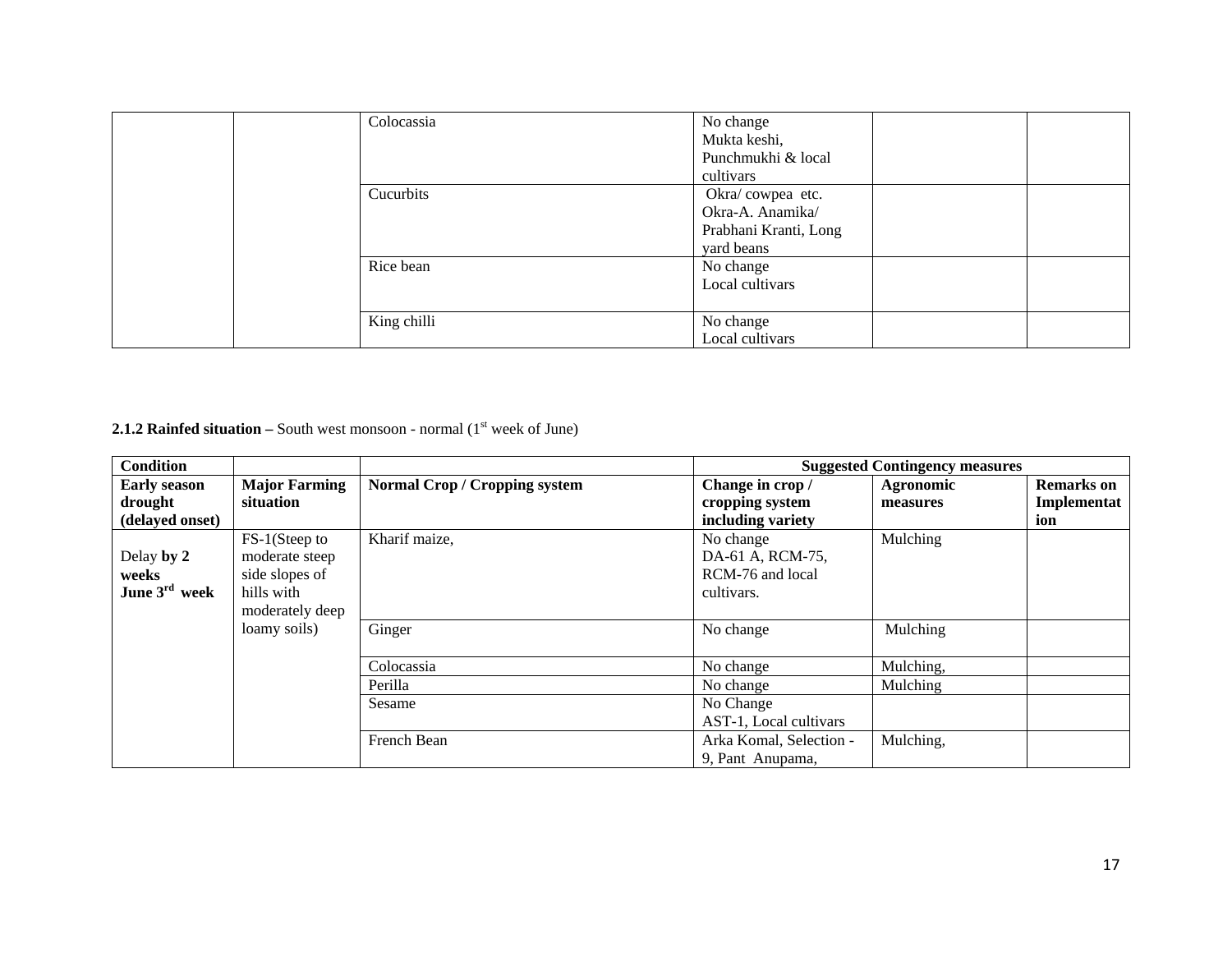| FS-2 (Deep to<br>moderate deep,<br>fine soils on                                 | WRC paddy     | No change<br>Medium duration vars.<br>Shahsarnag-1, RCM-9,                                    |                         |
|----------------------------------------------------------------------------------|---------------|-----------------------------------------------------------------------------------------------|-------------------------|
| moderate sloping<br>to gently sloping                                            |               | RCM-11, RCM-5 and<br>CAUR-1 SRI                                                               |                         |
| hills and<br>escarpment)                                                         | Kharif maize, | No change<br>DA-61 A, RCM-75,<br>RCM-76 and local<br>cultivars.                               | Mulching                |
|                                                                                  | Ginger        | No change                                                                                     | Weeding and<br>mulching |
|                                                                                  | Colocassia    | No change                                                                                     | Weeding and<br>mulching |
| $FS-3$<br>(Moderately<br>steep sloping<br>side slope of hills<br>with moderately | WRC paddy     | No change<br>Medium duration vars.<br>Shahsarnag-1, RCM-9,<br>RCM-11, RCM-5 and<br>CAUR-1 SRI |                         |
| shallow, clayey<br>soils)                                                        | Kharif maize, | No change<br>DA-61 A, RCM-75,<br>RCM-76 and local<br>cultivars.                               | Mulching                |
|                                                                                  | Rice bean     | No change                                                                                     | Weeding and<br>mulching |
|                                                                                  | King chilli   | No change                                                                                     | Weeding and<br>mulching |
| $FS-4$<br>(Moderately<br>sloping foot hills<br>with deep fine<br>loamy soil)     | WRC paddy     | No change<br>Medium duration vars.<br>Shahsarnag-1, RCM-9,<br>RCM-11, RCM-5 and<br>CAUR-1 SRI |                         |
|                                                                                  | Kharif maize, | No change<br>DA-61 A, RCM-75,<br>RCM-76 and local<br>cultivars                                | Mulching                |
|                                                                                  | Ginger        | No change                                                                                     | Weeding & Mulching      |
|                                                                                  | Turmeric      | No change                                                                                     | Weeding & Mulching      |
|                                                                                  | Colocassia    | No change                                                                                     | Weeding & Mulching      |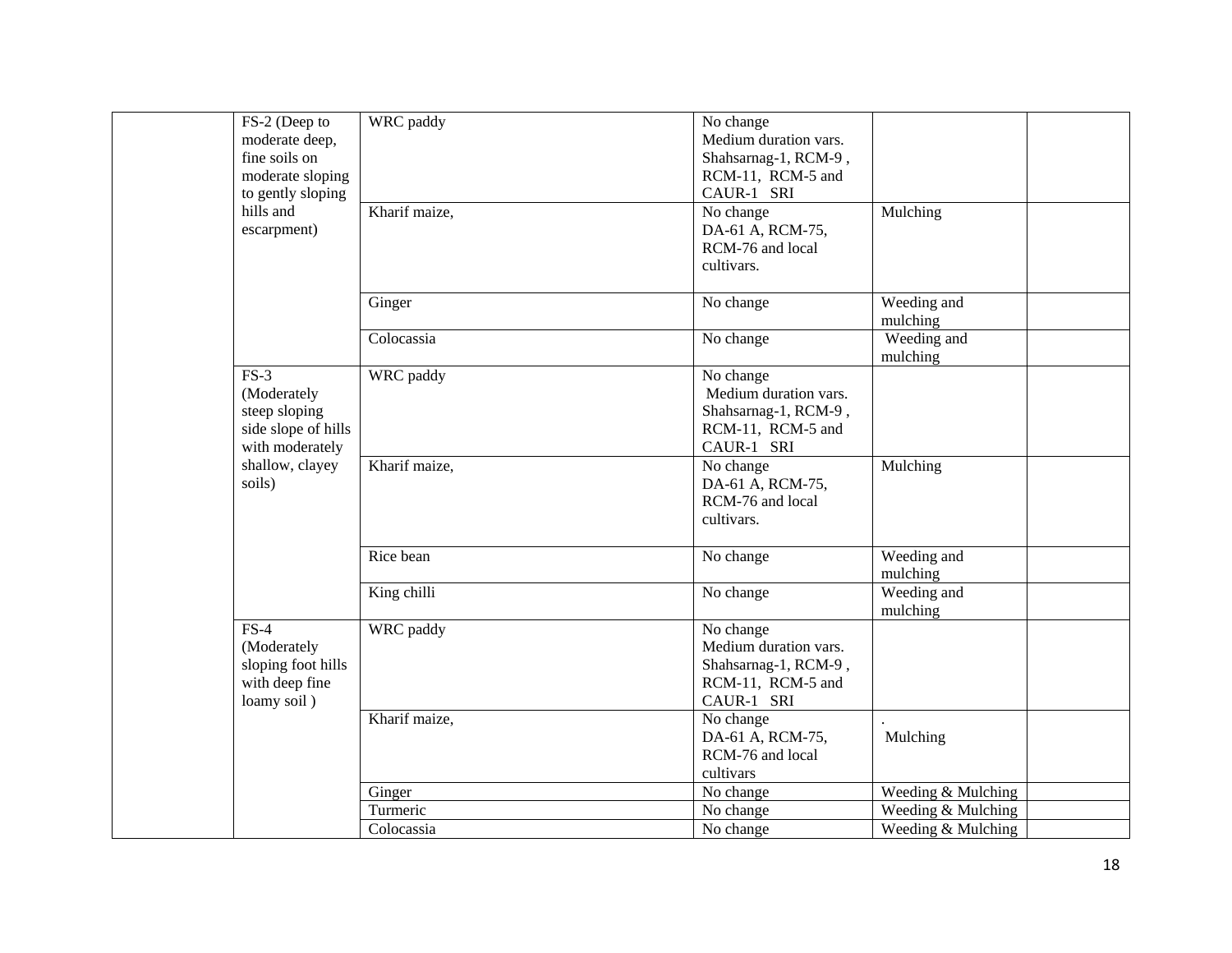|                                                                                 | Cucurbits     | Okra/cowpea etc.<br>Okra-A. Anamika/<br>Prabhani Kranti, Long<br>yard beans                   |                    |  |
|---------------------------------------------------------------------------------|---------------|-----------------------------------------------------------------------------------------------|--------------------|--|
|                                                                                 | Rice bean     | No change                                                                                     | Weeding & Mulching |  |
|                                                                                 | King chilli   | No change                                                                                     | Weeding & Mulching |  |
| $FS-5$<br>(Moderately<br>steep sloping<br>side slope of hills<br>with deep fine | WRC paddy     | No change<br>Medium duration vars.<br>Shahsarnag-1, RCM-9,<br>RCM-11, RCM-5 and<br>CAUR-1 SRI |                    |  |
| soils)                                                                          | Kharif maize, | No change<br>DA-61 A, RCM-75,<br>RCM-76 and local<br>cultivars.                               | Mulching           |  |
|                                                                                 | Ginger        | No change                                                                                     | Weeding & Mulching |  |
|                                                                                 | Turmeric      | No change                                                                                     | Weeding & Mulching |  |
|                                                                                 | Colocassia    | No change                                                                                     | Weeding & Mulching |  |
|                                                                                 | Cucurbits     | Okra/cowpea etc.<br>Okra-A. Anamika/<br>Prabhani Kranti, Long<br>yard beans                   |                    |  |
|                                                                                 | Rice bean     | No change                                                                                     | Weeding & Mulching |  |
|                                                                                 | King chilli   | No change                                                                                     | Weeding & Mulching |  |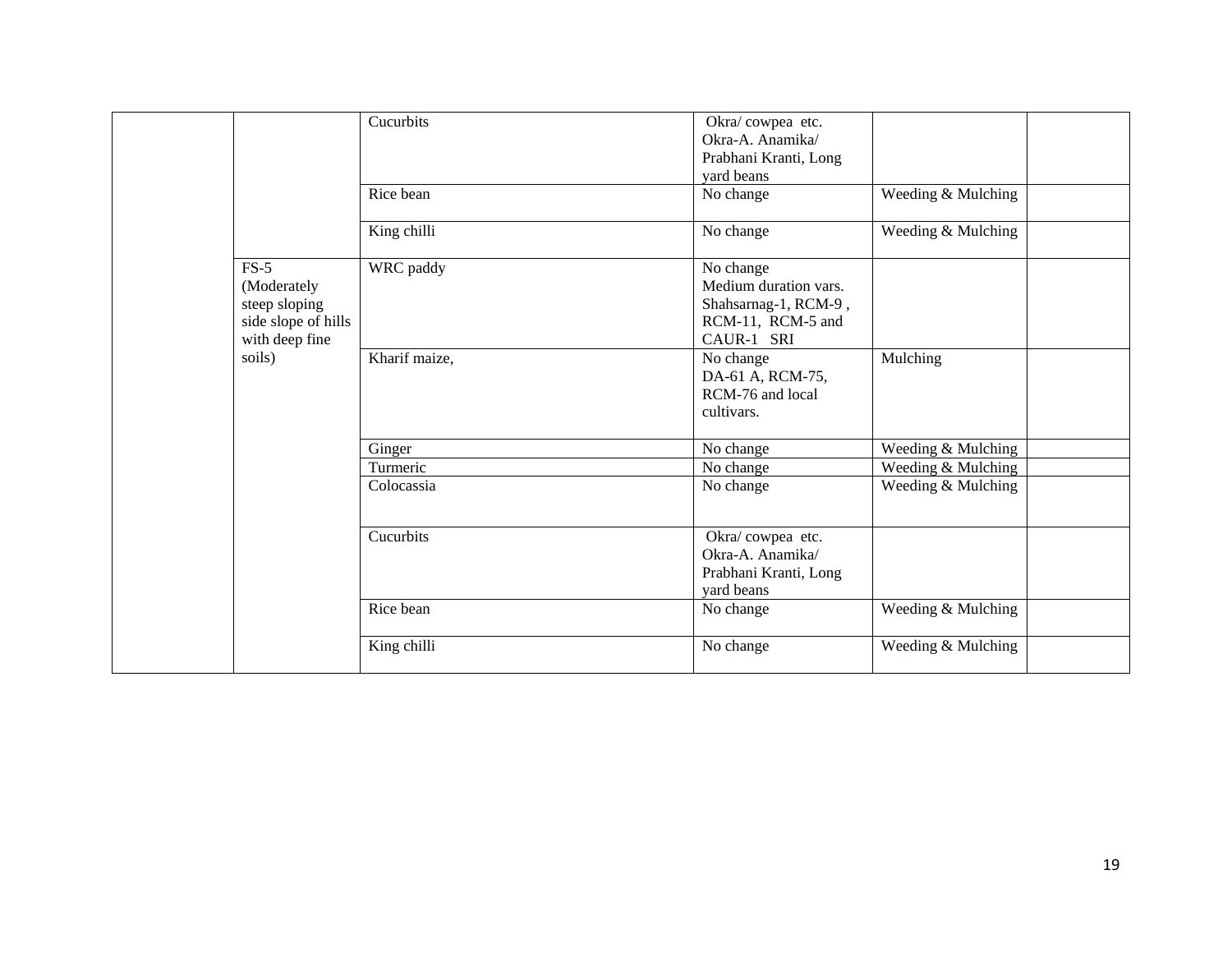| <b>Condition</b>          |                      |                                      |                      | <b>Suggested Contingency measures</b> |                   |
|---------------------------|----------------------|--------------------------------------|----------------------|---------------------------------------|-------------------|
| <b>Early season</b>       | <b>Major Farming</b> | <b>Normal Crop / Cropping system</b> | Change in crop /     | Agronomic                             | <b>Remarks</b> on |
| drought                   | situation            |                                      | cropping system      | measures                              | Implementat       |
| (delayed onset)           |                      |                                      | including variety    |                                       | ion               |
|                           | FS-1(Steep to        | <b>Lowland Paddy</b>                 | No change            | SRI, Direct sowing of                 |                   |
| Delay by 4                | moderate steep       |                                      | Short duration vars, | paddy by using paddy                  |                   |
| weeks                     | side slopes of       |                                      | RCM-5, CAUR-3        | drum seeder ICM,                      |                   |
| July 1 <sup>st</sup> week | hills with           | Kharif maize,                        | No change            | Re-sowing of maize                    |                   |
|                           | moderately deep      |                                      |                      | or any vegetables,                    |                   |
|                           | loamy soils)         |                                      |                      | Early harvest of pre-                 |                   |
|                           |                      |                                      |                      | kharif maize and sell                 |                   |
|                           |                      |                                      |                      | as raw cobs.                          |                   |
|                           |                      | Ginger                               | No change            | Mulching                              |                   |
|                           |                      |                                      |                      |                                       |                   |
|                           |                      | Colocassia                           | No change            | Mulching,                             |                   |
|                           |                      | Perilla                              | No change            | Mulching                              |                   |
|                           |                      | Sesame                               | No Change            | Weeding                               |                   |
|                           |                      | French Bean                          | No change            | Mulching,                             |                   |
|                           | FS-2 (Deep to        | WRC paddy                            | No change            | SRI, Direct sowing of                 |                   |
|                           | moderate deep,       |                                      | Short duration vars, | paddy by using paddy                  |                   |
|                           | fine soils on        |                                      | RCM-5, CAUR-3        | drum seeder ICM                       |                   |
|                           | moderate sloping     | Kharif maize,                        | No change            | Re-sowing of maize                    |                   |
|                           | to gently sloping    |                                      |                      | or any vegetables,                    |                   |
|                           | hills and            |                                      |                      | Early harvest of pre-                 |                   |
|                           | escarpment)          |                                      |                      | kharif maize and sell                 |                   |
|                           |                      |                                      |                      | as raw cobs.                          |                   |
|                           |                      | Ginger                               | No change            | Weeding and                           |                   |
|                           |                      |                                      |                      | mulching                              |                   |
|                           |                      | Colocassia                           | No change            | Weeding and                           |                   |
|                           |                      |                                      |                      | mulching                              |                   |
|                           | $FS-3$               | WRC paddy                            | No change            | SRI, Direct sowing of                 |                   |
|                           | (Moderately          |                                      | Short duration vars, | paddy by using paddy                  |                   |
|                           | steep sloping        |                                      | RCM-5, CAUR-3        | drum seeder ICM                       |                   |

**Rainfed situation –** South west monsoon - normal  $(1<sup>st</sup>$  week of June)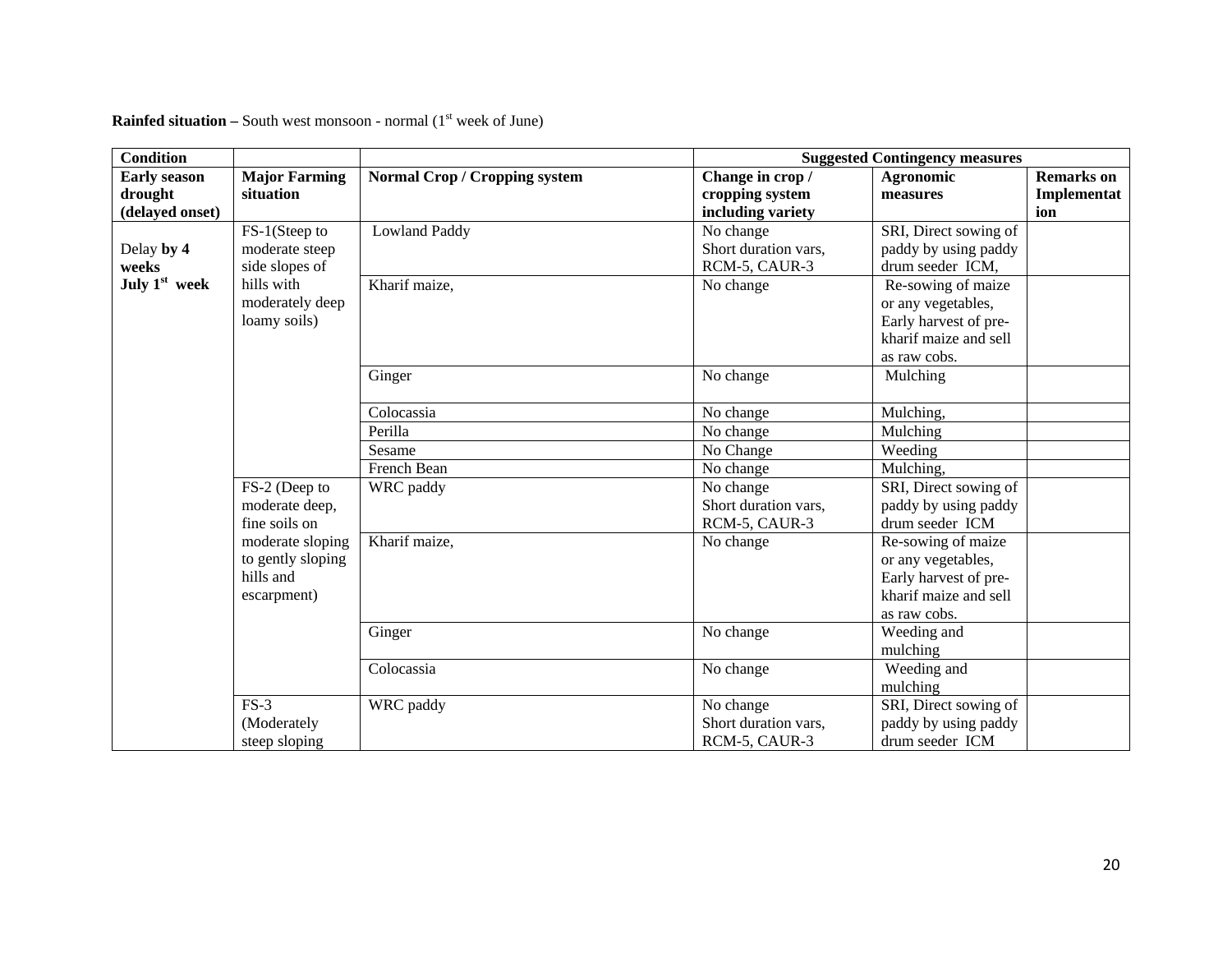|                          | side slope of hills<br>with moderately<br>shallow, clayey<br>soils) | Kharif maize, | No change                                          | Re-sowing of maize<br>or any vegetables,<br>Early harvest of pre-<br>kharif maize and sell<br>as raw cobs. |
|--------------------------|---------------------------------------------------------------------|---------------|----------------------------------------------------|------------------------------------------------------------------------------------------------------------|
|                          |                                                                     | Rice bean     | No change                                          | Weeding and<br>mulching                                                                                    |
|                          |                                                                     | King chilli   | No change                                          | Weeding, mulching<br>and plant protection<br>measures for disease<br>and pests                             |
|                          | $FS-4$<br>(Moderately<br>sloping foot hills                         | WRC paddy     | No change<br>Short duration vars,<br>RCM-5, CAUR-3 | SRI, Direct sowing of<br>paddy by using paddy<br>drum seeder ICM                                           |
|                          | with deep fine<br>loamy soil)                                       | Kharif maize, | No change                                          | Re-sowing of maize<br>or any vegetables,<br>Early harvest of pre-<br>kharif maize and sell<br>as raw cobs. |
|                          |                                                                     | Ginger        | No change                                          | Weeding & Mulching                                                                                         |
|                          |                                                                     | Turmeric      | No change                                          | Weeding & Mulching                                                                                         |
|                          |                                                                     | Colocassia    | No change                                          | Weeding & Mulching                                                                                         |
|                          |                                                                     | Cucurbits     | Okra/cowpea etc.                                   | Okra-A. Anamika/<br>Prabhani Kranti,<br>Long yard beans                                                    |
|                          |                                                                     | Rice bean     | No change                                          | Weeding & Mulching                                                                                         |
|                          |                                                                     | King chilli   | No change                                          | Weeding, mulching<br>and plant protection<br>measures for disease<br>and pests                             |
|                          | $FS-5$<br>(Moderately<br>steep sloping                              | WRC paddy     | No change<br>Short duration vars,<br>RCM-5, CAUR-3 | SRI, Direct sowing of<br>paddy by using paddy<br>drum seeder ICM                                           |
| with deep fine<br>soils) | side slope of hills                                                 | Kharif maize, | No change                                          | Re-sowing of maize<br>or any vegetables,<br>Early harvest of pre-<br>kharif maize and sell<br>as raw cobs. |
|                          |                                                                     | Ginger        | No change                                          | Weeding & Mulching                                                                                         |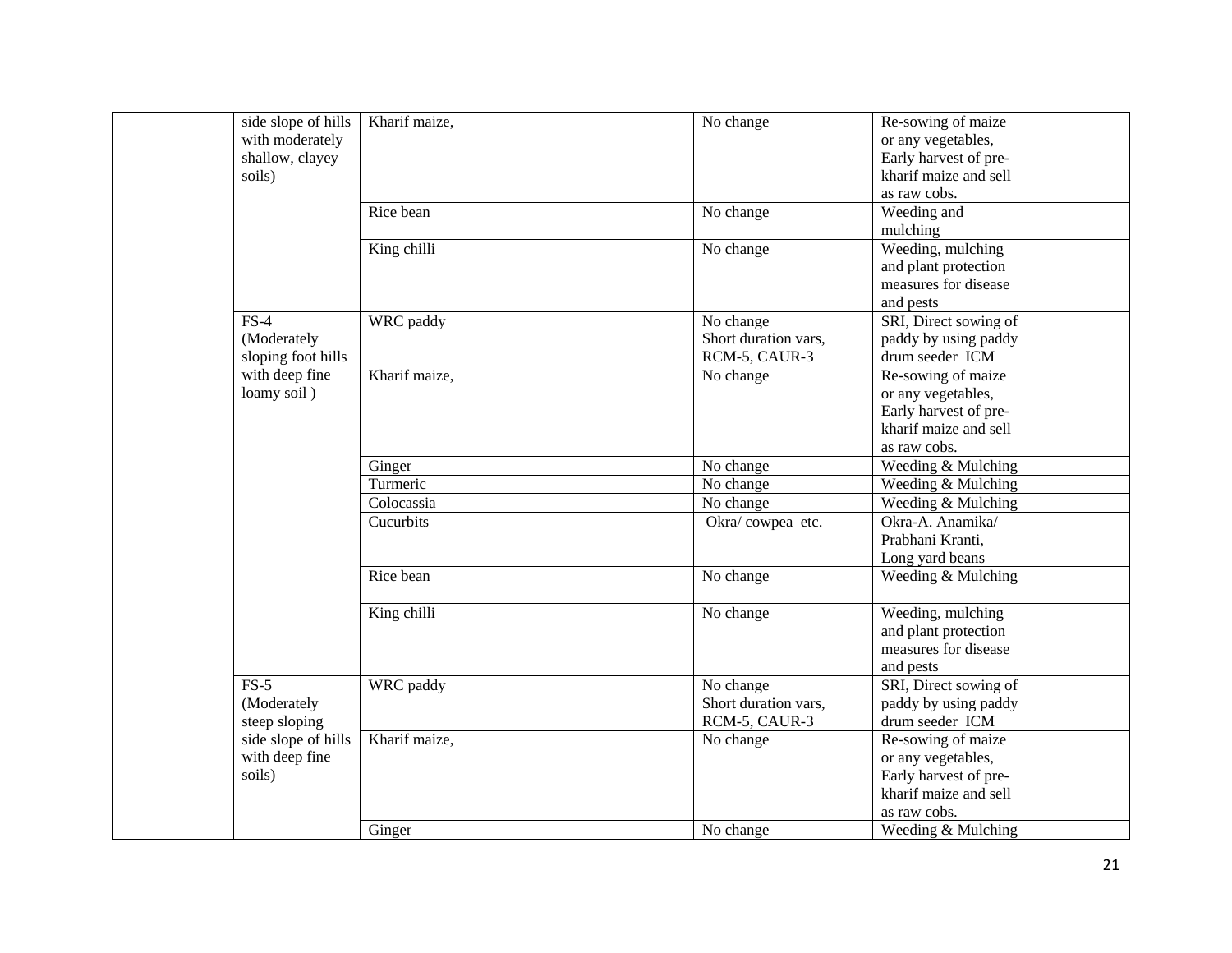|  |           | Turmeric    | No change             | Weeding & Mulching   |
|--|-----------|-------------|-----------------------|----------------------|
|  |           | Colocassia  | No change             | Weeding & Mulching   |
|  |           |             |                       |                      |
|  |           | Cucurbits   | Okra/cowpea etc.      |                      |
|  |           |             | Okra-A. Anamika/      |                      |
|  |           |             | Prabhani Kranti, Long |                      |
|  |           |             | yard beans            |                      |
|  | Rice bean | No change   | Weeding & Mulching    |                      |
|  |           | King chilli | No change             | Weeding, mulching    |
|  |           |             |                       | and plant protection |
|  |           |             |                       | measures for disease |
|  |           |             |                       | and pests            |
|  |           |             |                       |                      |

• **6-8 weeks delay of South west monsoon is not applicable in the district.**

#### **2.1.4 Pre monsoon- Normal**

| <b>Condition</b>                                                                          |                                                   |                                      |                                                                                                                                                        | <b>Suggested Contingency measures</b>                                                                                         |                                         |
|-------------------------------------------------------------------------------------------|---------------------------------------------------|--------------------------------------|--------------------------------------------------------------------------------------------------------------------------------------------------------|-------------------------------------------------------------------------------------------------------------------------------|-----------------------------------------|
| <b>Early season</b><br>drought<br>(delayed onset)                                         | <b>Major Farming</b><br>situation                 | <b>Normal Crop / Cropping system</b> | Crop management                                                                                                                                        | Soil nutrient &<br>moisture<br>conservation<br>measures                                                                       | <b>Remarks</b> on<br>Implementat<br>ion |
| <b>Normal</b> onset<br>followed by 15-                                                    | FS-1(Steep to<br>moderate steep<br>side slopes of | Jhum paddy                           | If there is poor<br>germination (Less than<br>$30\%$ ) re-sowing                                                                                       | Weeding                                                                                                                       | Line dept.<br>schemes/<br><b>RKVY</b>   |
| 20 days dry<br>spell after<br>sowing leading<br>to poor<br>germination<br>/crop stand etc | hills with<br>moderately deep<br>loamy soils)     | Kharif maize,                        | If there is poor<br>germination (Less than<br>30%) re-sowing of maize<br>/vegetable<br>Gap filling<br>life saving irrigation if<br>possible<br>Weeding | In situ moisture<br>conservation,<br>mulching with locally<br>available bio mass<br>and life saving<br>irrigation if possible |                                         |
|                                                                                           |                                                   | Ginger                               |                                                                                                                                                        | Mulching                                                                                                                      |                                         |
|                                                                                           |                                                   | Colocassia                           |                                                                                                                                                        | Mulching                                                                                                                      |                                         |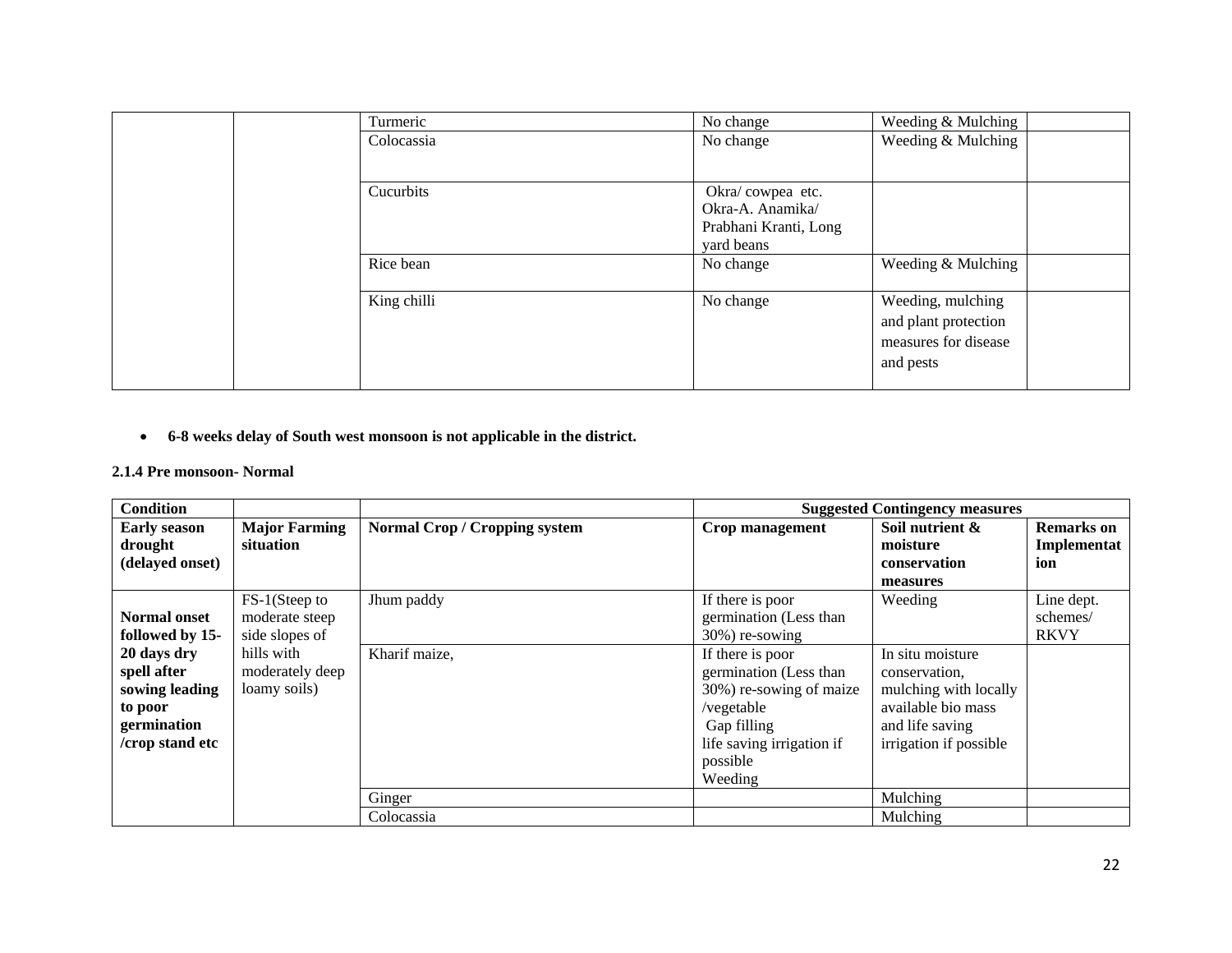|                     | Perilla       | If there is poor               |                        |  |
|---------------------|---------------|--------------------------------|------------------------|--|
|                     |               | germination (Less than         |                        |  |
|                     |               | 30%) re-sowing                 |                        |  |
| FS-2 (Deep to       | Jhum paddy    | i. If there is poor            | ii. Weeding            |  |
| moderate deep,      |               | germination (Less than         |                        |  |
| fine soils on       |               | 30%) re-sowing                 |                        |  |
| moderate sloping    | Kharif maize, | i. If there is poor            | In situ moisture       |  |
| to gently sloping   |               | germination (Less than         | conservation,          |  |
| hills and           |               | 30%) re-sowing of maize        | mulching with locally  |  |
| escarpment)         |               | /vegetable                     | available bio mass     |  |
|                     |               | ii. Gap filling                | and life saving        |  |
|                     |               | iii. life saving irrigation if | irrigation if possible |  |
|                     |               |                                |                        |  |
|                     |               | possible                       |                        |  |
|                     |               | iv. Weeding                    |                        |  |
|                     | Ginger        |                                | Mulching               |  |
|                     | Colocassia    |                                | Mulching               |  |
| $FS-3$              | Jhum paddy    | i. If there is poor            | ii. Weeding            |  |
| (Moderately         |               | germination (Less than         |                        |  |
| steep sloping       |               | 30%) re-sowing                 |                        |  |
| side slope of hills | Kharif maize, | i. If there is poor            | In situ moisture       |  |
| with moderately     |               | germination (Less than         | conservation,          |  |
| shallow, clayey     |               | 30%) re-sowing of maize        | mulching with locally  |  |
| soils)              |               | /vegetable                     | available bio mass     |  |
|                     |               | ii. Gap filling                | and life saving        |  |
|                     |               | iii. life saving irrigation if | irrigation if possible |  |
|                     |               | possible                       |                        |  |
|                     |               | iv. Weeding                    |                        |  |
|                     | Rice bean     | i. If there is poor            | In situ moisture       |  |
|                     |               | germination (Less than         | conservation,          |  |
|                     |               | 30%) re-sowing of maize        | mulching with locally  |  |
|                     |               | /vegetable                     | available bio mass     |  |
|                     |               | ii. Gap filling                | and life saving        |  |
|                     |               | iii. life saving irrigation if | irrigation if possible |  |
|                     |               | possible                       |                        |  |
|                     |               | iv. Weeding                    |                        |  |
|                     |               |                                |                        |  |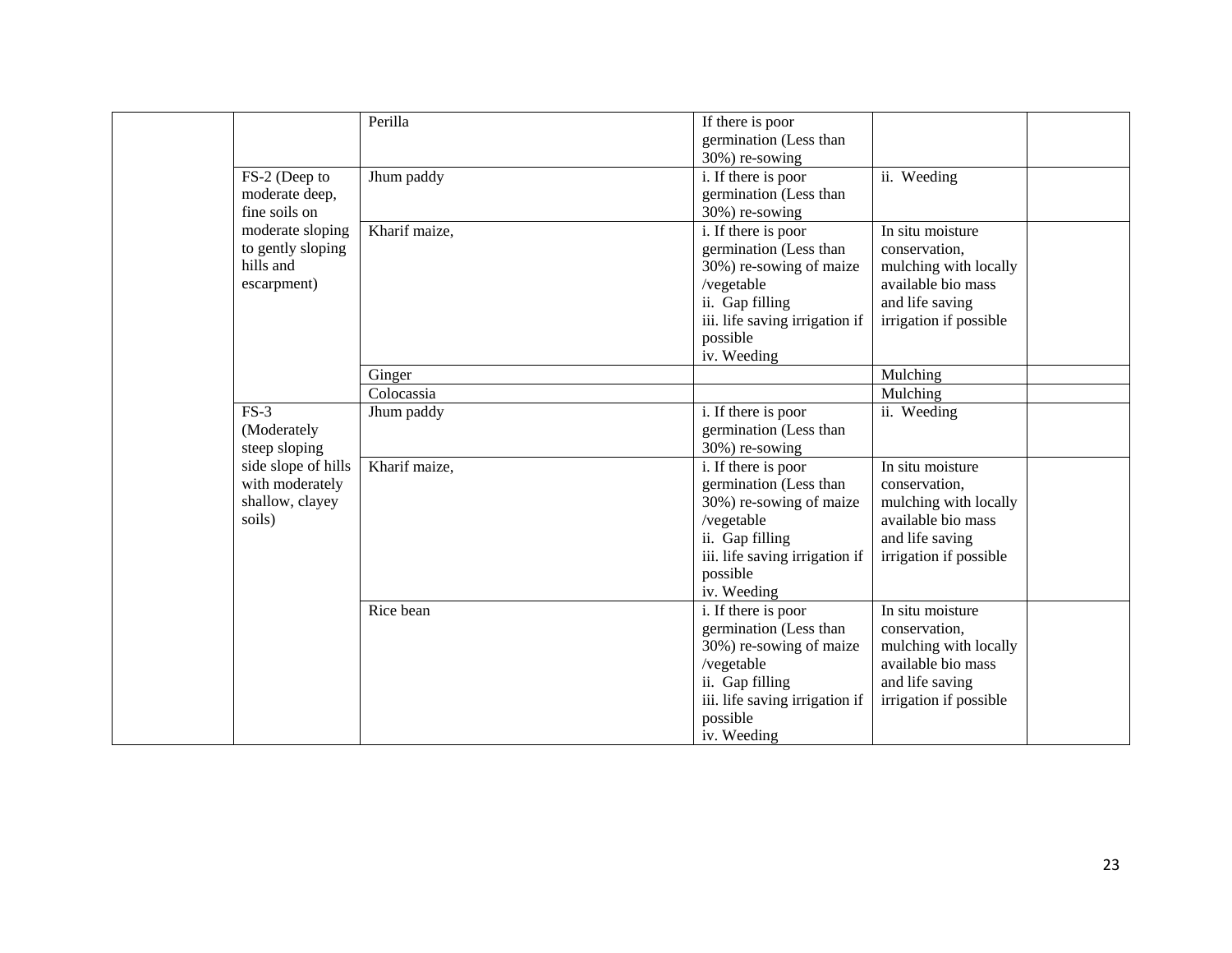|  |                                             | King chilli                                                                                            |                                                                                                                                                                        | Weeding, mulching<br>and plant protection                                                                                     |  |
|--|---------------------------------------------|--------------------------------------------------------------------------------------------------------|------------------------------------------------------------------------------------------------------------------------------------------------------------------------|-------------------------------------------------------------------------------------------------------------------------------|--|
|  |                                             |                                                                                                        |                                                                                                                                                                        | measures for disease                                                                                                          |  |
|  |                                             |                                                                                                        |                                                                                                                                                                        | and pests                                                                                                                     |  |
|  |                                             |                                                                                                        |                                                                                                                                                                        |                                                                                                                               |  |
|  | $FS-4$<br>(Moderately<br>sloping foot hills | Jhum paddy                                                                                             | i. If there is poor<br>germination (Less than<br>30%) re-sowing                                                                                                        | ii. Weeding                                                                                                                   |  |
|  | with deep fine<br>loamy soil)               | Kharif maize,                                                                                          | i. If there is poor<br>germination (Less than<br>30%) re-sowing of maize<br>/vegetable<br>ii. Gap filling<br>iii. life saving irrigation if<br>possible<br>iv. Weeding | In situ moisture<br>conservation,<br>mulching with locally<br>available bio mass<br>and life saving<br>irrigation if possible |  |
|  |                                             | Ginger/                                                                                                |                                                                                                                                                                        | In situ moisture<br>conservation,<br>mulching with locally<br>available bio mass                                              |  |
|  |                                             | Turmeric                                                                                               |                                                                                                                                                                        | In situ moisture<br>conservation,<br>mulching with locally<br>available bio mass                                              |  |
|  | Colocassia                                  | If there is poor<br>germination (Less than<br>30%) re-sowing of maize<br>/vegetable<br>ii. Gap filling | In situ moisture<br>conservation,<br>mulching with locally<br>available bio mass                                                                                       |                                                                                                                               |  |
|  |                                             | Cucurbits                                                                                              | Okra/cowpea etc.                                                                                                                                                       | In situ moisture<br>conservation,<br>mulching with locally<br>available bio mass<br>and life saving<br>irrigation if possible |  |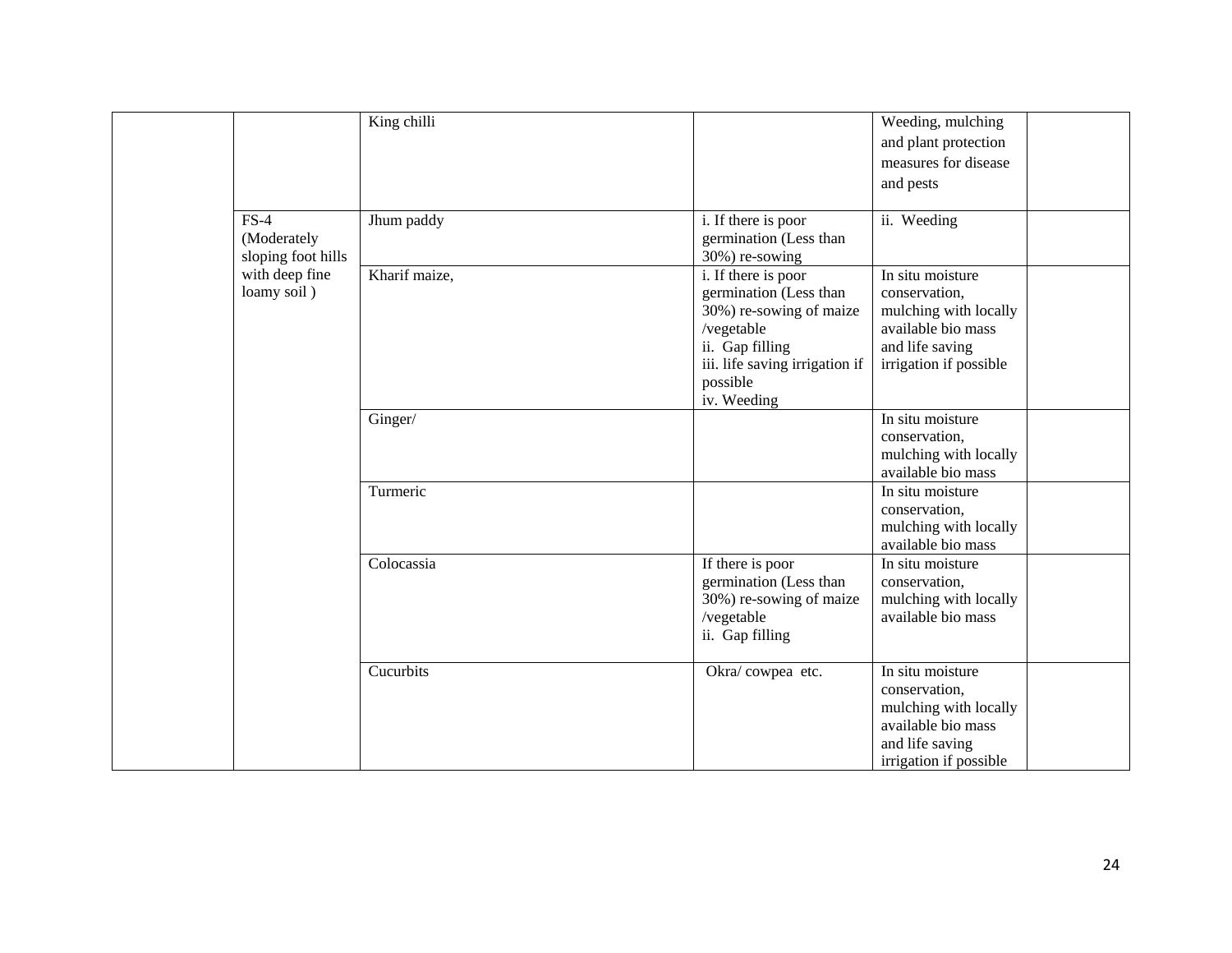|                                                 | Rice bean         | i. If there is poor<br>germination (Less than<br>30%) re-sowing of maize<br>/vegetable<br>ii. Gap filling<br>iii. life saving irrigation if<br>possible<br>iv. Weeding | In situ moisture<br>conservation,<br>mulching with locally<br>available bio mass<br>and life saving<br>irrigation if possible |
|-------------------------------------------------|-------------------|------------------------------------------------------------------------------------------------------------------------------------------------------------------------|-------------------------------------------------------------------------------------------------------------------------------|
|                                                 | King chilli       | Weeding                                                                                                                                                                | Mulching and plant<br>protection measures<br>for disease and pests                                                            |
| $FS-5$<br>(Moderately<br>steep sloping          | Jhum paddy        | i. If there is poor<br>germination (Less than<br>30%) re-sowing                                                                                                        | ii. Weeding                                                                                                                   |
| side slope of hills<br>with deep fine<br>soils) | Pre-kharif maize, | i. If there is poor<br>germination (Less than<br>30%) re-sowing of maize<br>/vegetable<br>ii. Gap filling<br>iii. life saving irrigation if<br>possible<br>iv. Weeding | In situ moisture<br>conservation,<br>mulching with locally<br>available bio mass<br>and life saving<br>irrigation if possible |
|                                                 | Ginger            |                                                                                                                                                                        | Mulching<br>In situ moisture<br>conservation,<br>mulching with locally<br>available bio mass                                  |
|                                                 | Turmeric          |                                                                                                                                                                        | Mulching<br>In situ moisture<br>conservation,<br>mulching with locally<br>available bio mass                                  |
|                                                 | Colocassia        | If there is poor<br>germination (Less than<br>30%) re-sowing of maize<br>/vegetable<br>ii. Gap filling                                                                 | In situ moisture<br>conservation,<br>mulching with locally<br>available bio mass                                              |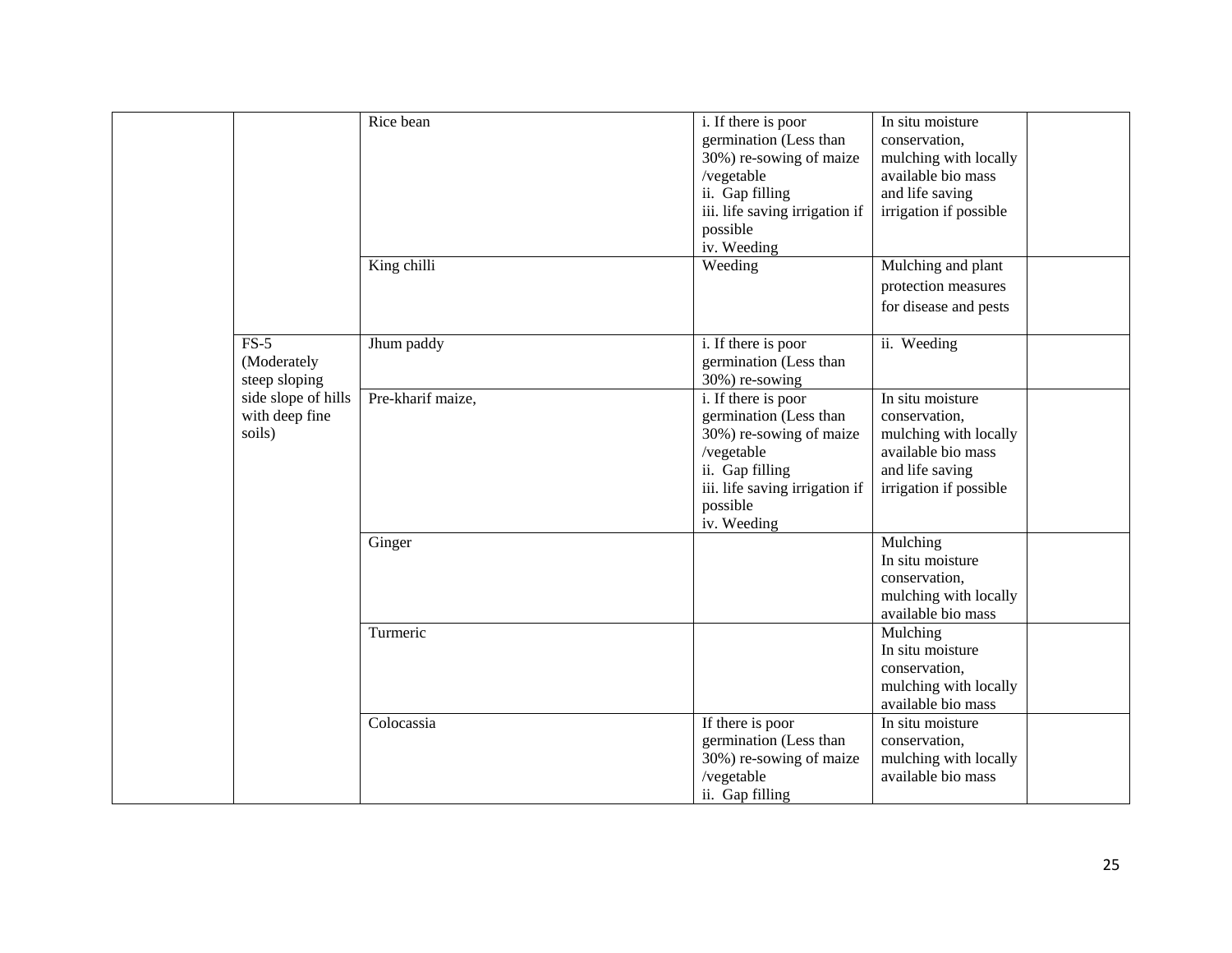| Cucurbits   | If there is poor        | In situ moisture      |  |
|-------------|-------------------------|-----------------------|--|
|             | germination (Less than  | conservation.         |  |
|             | 30%) re-sowing of maize | mulching with locally |  |
|             | /vegetable              | available bio mass    |  |
|             | ii. Gap filling         |                       |  |
| Rice bean   | If there is poor        | In situ moisture      |  |
|             | germination (Less than  | conservation,         |  |
|             | 30%) re-sowing of maize | mulching with locally |  |
|             | /vegetable              | available bio mass    |  |
|             | ii. Gap filling         |                       |  |
| King chilli | Weeding                 | Mulching and plant    |  |
|             |                         | protection measures   |  |
|             |                         | for disease and pests |  |

#### 2.1.5 Pre-monsoon Normal

| <b>Condition</b>                                                              |                                                   |                                      |                                          | <b>Suggested Contingency measures</b>                                                                                               |                                         |
|-------------------------------------------------------------------------------|---------------------------------------------------|--------------------------------------|------------------------------------------|-------------------------------------------------------------------------------------------------------------------------------------|-----------------------------------------|
| <b>Early season</b><br>drought<br>(delayed onset)                             | <b>Major Farming</b><br>situation                 | <b>Normal Crop / Cropping system</b> | Crop management                          | Soil nutrient &<br>moisture<br>conservation<br>measures                                                                             | <b>Remarks</b> on<br>Implementat<br>ion |
| Mid season<br>drought (Long<br>dry spell                                      | FS-1(Steep to<br>moderate steep<br>side slopes of | Jhum paddy                           | Weeding                                  | Spraying of 2% Urea<br>Spraying of 2%<br>Potash                                                                                     | Line dept.<br>schemes/<br><b>RKVY</b>   |
| consecutive 2<br>weeks rainless<br>$(>2.5$ mm<br>period)<br><b>Vegetative</b> | hills with<br>moderately deep<br>loamy soils)     | Kharif maize,                        | Weeding/intercultural<br>operations etc. | In situ moisture<br>conservation.<br>mulching with locally<br>available bio mass<br>Spraying of 2% Urea<br>Spraying of 2%<br>Potash |                                         |
| stage                                                                         |                                                   | Ginger                               | Weeding/intercultural<br>operations etc  | Mulching                                                                                                                            |                                         |
|                                                                               |                                                   | Colocassia                           | Weeding/intercultural<br>operations etc  | Mulching                                                                                                                            |                                         |
|                                                                               |                                                   | Perilla                              | Weeding/intercultural<br>operations etc. |                                                                                                                                     |                                         |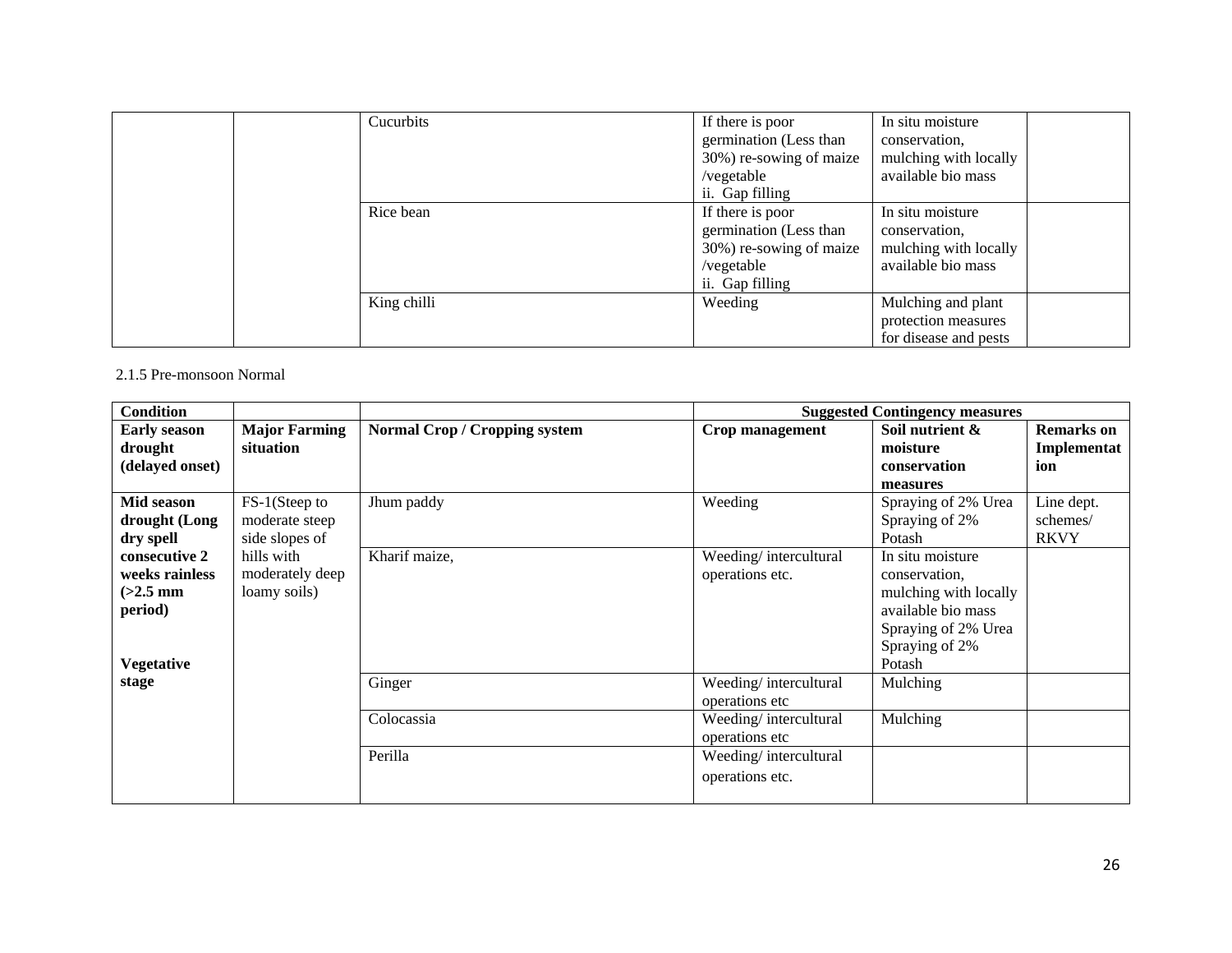| FS-2 (Deep to                        | Jhum paddy    | Weeding/intercultural                    |                                             |  |
|--------------------------------------|---------------|------------------------------------------|---------------------------------------------|--|
| moderate deep,<br>fine soils on      |               | operations etc.                          |                                             |  |
| moderate sloping                     | Kharif maize, | Weeding/intercultural                    | In situ moisture                            |  |
| to gently sloping<br>hills and       |               | operations etc.                          | conservation,                               |  |
| escarpment)                          |               |                                          | mulching with locally<br>available bio mass |  |
|                                      |               |                                          | and life saving                             |  |
|                                      |               |                                          | irrigation if possible                      |  |
|                                      | Ginger        | Weeding/intercultural                    | Earthing up and soil                        |  |
|                                      |               | operations etc.                          | drenching with                              |  |
|                                      |               |                                          | <b>Trichoderma</b>                          |  |
|                                      |               |                                          | harzanium to<br>minimize soft rot           |  |
|                                      | Colocassia    | Weeding/intercultural                    | Mulching                                    |  |
|                                      |               | operations etc.                          |                                             |  |
|                                      |               |                                          |                                             |  |
| $FS-3$                               | Jhum paddy    | Weeding/intercultural                    |                                             |  |
| (Moderately                          |               | operations etc.                          |                                             |  |
| steep sloping<br>side slope of hills |               |                                          |                                             |  |
| with moderately                      | Kharif maize, | Weeding/intercultural                    | In situ moisture<br>conservation,           |  |
| shallow, clayey                      |               | operations etc.                          | mulching with locally                       |  |
| soils)                               |               |                                          | available bio mass                          |  |
|                                      |               |                                          | and life saving                             |  |
|                                      |               |                                          | irrigation if possible                      |  |
|                                      | Rice bean     | Weeding/intercultural<br>operations etc. | In situ moisture<br>conservation,           |  |
|                                      |               |                                          | mulching with locally                       |  |
|                                      |               |                                          | available bio mass                          |  |
|                                      |               |                                          | and life saving                             |  |
|                                      | King chilli   | Weeding/intercultural                    | irrigation if possible                      |  |
|                                      |               | operations etc.                          | Mulching and plant<br>protection measures   |  |
|                                      |               |                                          | for disease and pests                       |  |
|                                      |               |                                          |                                             |  |
| $FS-4$                               | Jhum paddy    | Weeding/intercultural                    |                                             |  |
| (Moderately                          |               | operations etc.                          |                                             |  |
| sloping foot hills                   |               |                                          |                                             |  |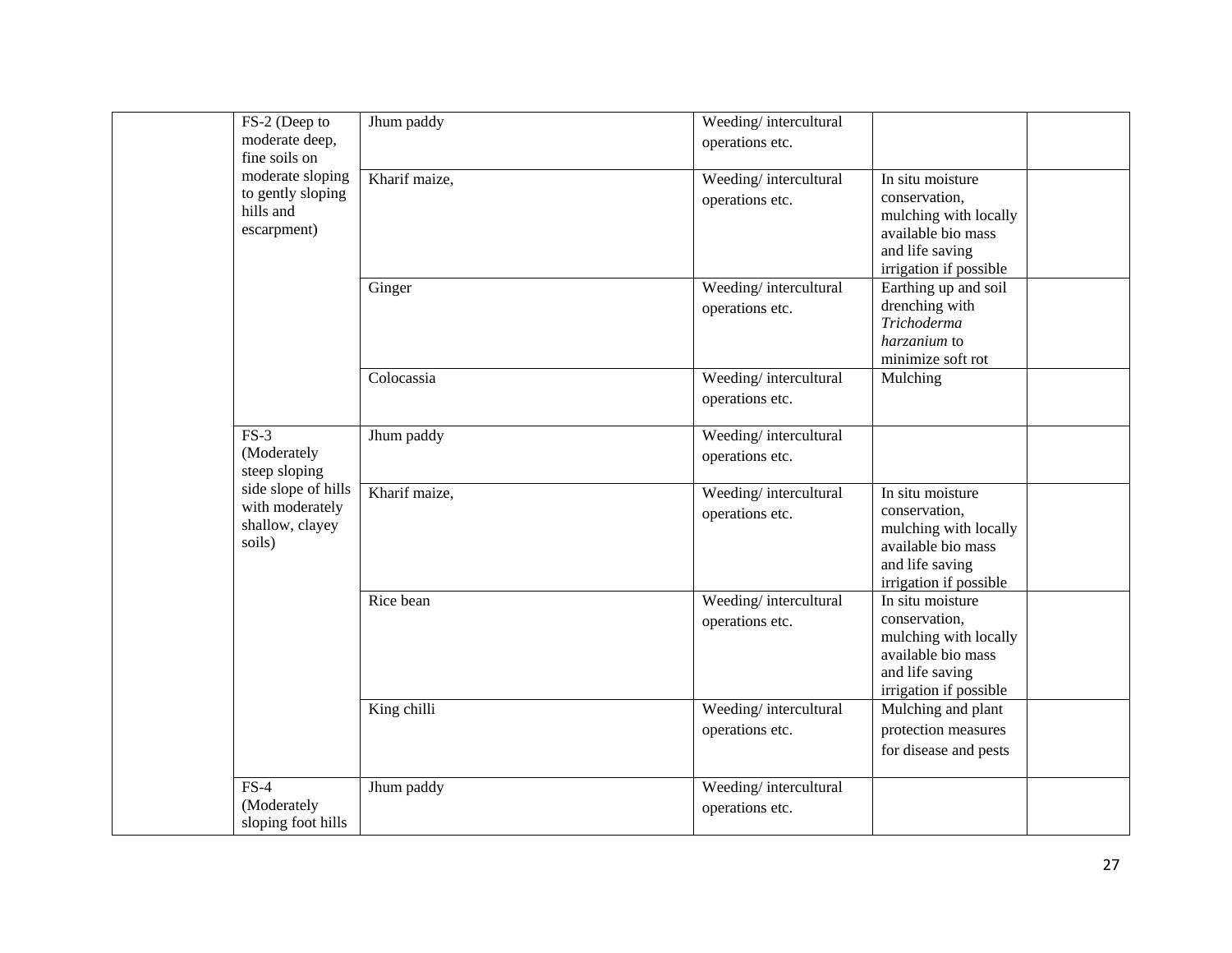|                | Kharif maize, | Weeding/intercultural | In situ moisture       |
|----------------|---------------|-----------------------|------------------------|
| with deep fine |               |                       |                        |
| loamy soil)    |               | operations etc.       | conservation,          |
|                |               |                       | mulching with locally  |
|                |               |                       | available bio mass     |
|                |               |                       | and life saving        |
|                |               |                       | irrigation if possible |
|                | Ginger/       | Weeding/intercultural | In situ moisture       |
|                |               | operations etc.       | conservation,          |
|                |               |                       | mulching with locally  |
|                |               |                       | available bio mass     |
|                |               |                       | and Earthing up, soil  |
|                |               |                       | drenching with         |
|                |               |                       | Trichoderma            |
|                |               |                       | harzanium to           |
|                |               |                       | minimize soft rot      |
|                | Turmeric      | Weeding/intercultural | In situ moisture       |
|                |               | operations etc.       | conservation,          |
|                |               |                       | mulching with locally  |
|                |               |                       | available bio mass,    |
|                |               |                       | Plant protection       |
|                |               |                       | measures for leaf spot |
|                | Colocassia    | Weeding/intercultural | In situ moisture       |
|                |               | operations etc.       | conservation,          |
|                |               |                       | mulching with locally  |
|                |               |                       | available bio mass     |
|                | Cucurbits     | Weeding/intercultural | In situ moisture       |
|                |               | operations etc.       | conservation,          |
|                |               |                       | mulching with locally  |
|                |               |                       | available bio mass     |
|                |               |                       | and life saving        |
|                |               |                       | irrigation if possible |
|                | Rice bean     | Weeding/intercultural | In situ moisture       |
|                |               |                       | conservation,          |
|                |               | operations etc.       | mulching with locally  |
|                |               |                       | available bio mass     |
|                |               |                       |                        |
|                |               |                       | and life saving        |
|                |               |                       | irrigation if possible |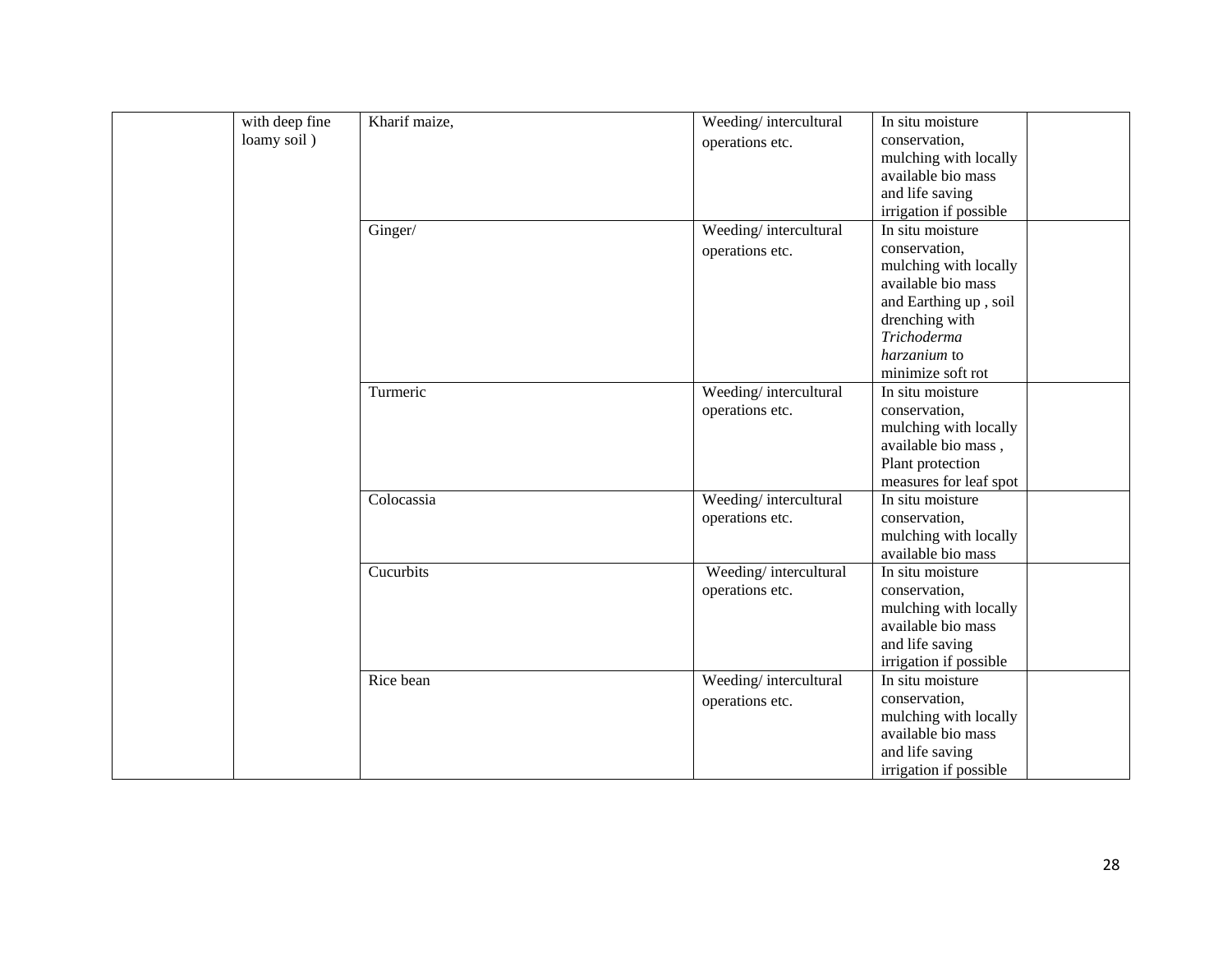|  |                                                 | King chilli       | Weeding/intercultural<br>operations etc. | Mulching and plant<br>protection measures<br>for disease and pests                                                            |
|--|-------------------------------------------------|-------------------|------------------------------------------|-------------------------------------------------------------------------------------------------------------------------------|
|  | $FS-5$<br>(Moderately<br>steep sloping          | Jhum paddy        | Weeding/intercultural<br>operations etc. |                                                                                                                               |
|  | side slope of hills<br>with deep fine<br>soils) | Pre-kharif maize, | Weeding/intercultural<br>operations etc. | In situ moisture<br>conservation,<br>mulching with locally<br>available bio mass<br>and life saving<br>irrigation if possible |
|  |                                                 | Ginger            | Weeding/intercultural<br>operations etc. | In situ moisture<br>conservation,<br>mulching with locally<br>available bio mass                                              |
|  |                                                 | Turmeric          | Weeding/intercultural<br>operations etc. | In situ moisture<br>conservation,<br>mulching with locally<br>available bio mass                                              |
|  |                                                 | Colocassia        | Weeding/intercultural<br>operations etc. | In situ moisture<br>conservation,<br>mulching with locally<br>available bio mass                                              |
|  |                                                 | Cucurbits         | Weeding/intercultural<br>operations etc. | In situ moisture<br>conservation,<br>mulching with locally<br>available bio mass                                              |
|  |                                                 | Rice bean         | Weeding/intercultural<br>operations etc. | In situ moisture<br>conservation,<br>mulching with locally<br>available bio mass                                              |
|  |                                                 | King chilli       | Weeding/intercultural<br>operations etc. | Mulching and plant<br>protection measures<br>for disease and pests                                                            |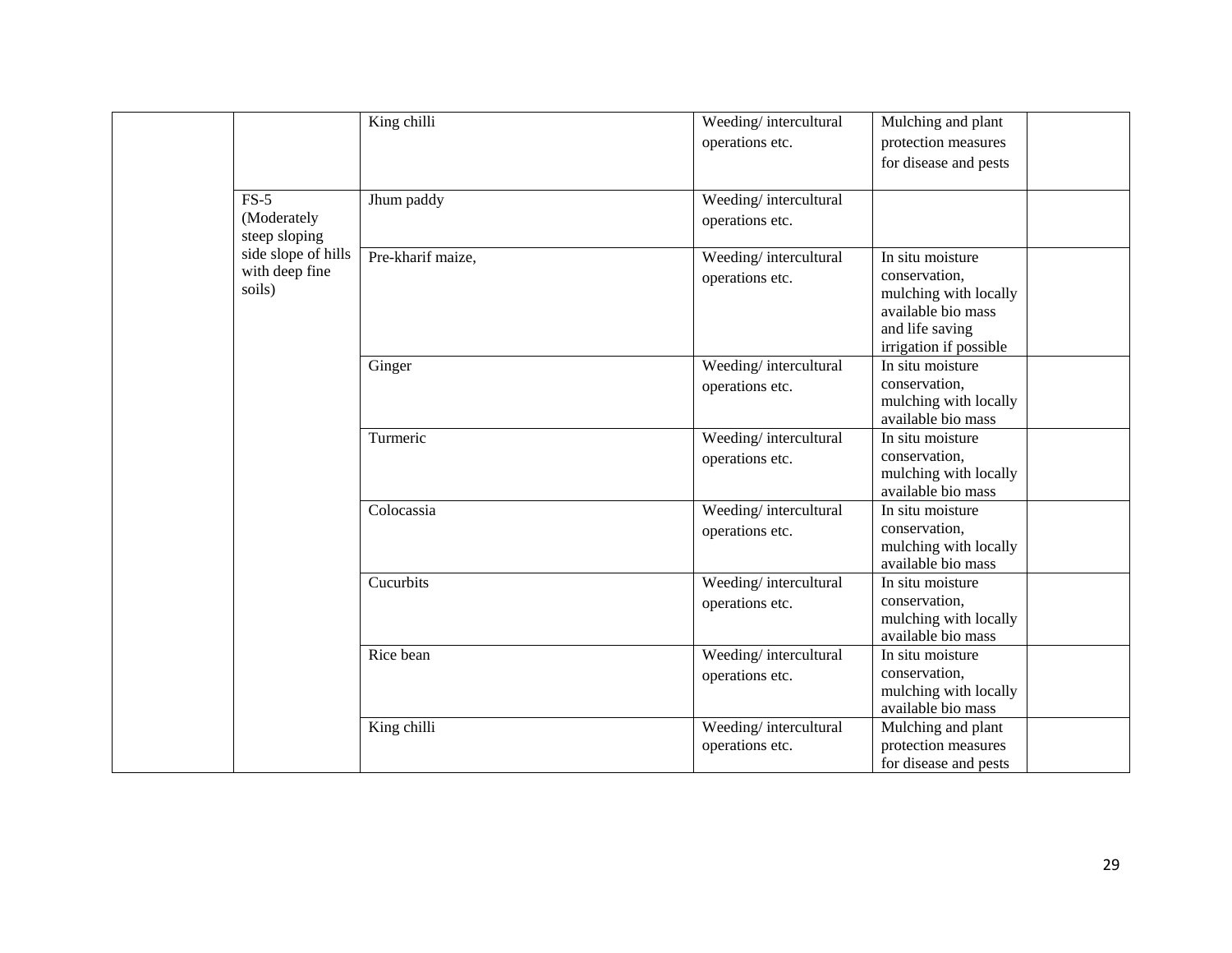#### 2.1.6 Pre-monsoon Normal

| <b>Condition</b>                                                                                                                             |                                                                                    |                                      |                                              | <b>Suggested Contingency measures</b>                                                                                                                                                                  |                                         |
|----------------------------------------------------------------------------------------------------------------------------------------------|------------------------------------------------------------------------------------|--------------------------------------|----------------------------------------------|--------------------------------------------------------------------------------------------------------------------------------------------------------------------------------------------------------|-----------------------------------------|
| <b>Early season</b><br>drought<br>(delayed onset)                                                                                            | <b>Major Farming</b><br>situation                                                  | <b>Normal Crop / Cropping system</b> | Crop management                              | Soil nutrient &<br>moisture<br>conservation                                                                                                                                                            | <b>Remarks</b> on<br>Implementat<br>ion |
|                                                                                                                                              |                                                                                    |                                      |                                              | measures                                                                                                                                                                                               |                                         |
| Mid season<br>drought (Long<br>dry spell                                                                                                     | FS-1(Steep to<br>moderate steep<br>side slopes of                                  | Jhum paddy                           | Spraying of 2% Urea<br>Spraying of 2% Potash |                                                                                                                                                                                                        | Line dept.<br>schemes/<br><b>RKVY</b>   |
| hills with<br>consecutive 2<br>weeks rainless<br>$(>2.5$ mm<br>loamy soils)<br>period)<br><b>Flowering</b><br>stage/Fruiting<br><b>Stage</b> | moderately deep                                                                    | Kharif maize,                        | Weeding/intercultural<br>operations etc.     | In situ moisture<br>conservation,<br>mulching with locally<br>available bio mass<br>give one<br>supplementary<br>irrigation if possible<br>& plant protection<br>measures for stem                     |                                         |
|                                                                                                                                              |                                                                                    |                                      |                                              | borer and aphids                                                                                                                                                                                       |                                         |
|                                                                                                                                              |                                                                                    | Ginger                               | Weeding/intercultural<br>operations etc      | Mulching                                                                                                                                                                                               |                                         |
|                                                                                                                                              |                                                                                    | Colocassia                           | Weeding/intercultural<br>operations etc      | Mulching                                                                                                                                                                                               |                                         |
|                                                                                                                                              |                                                                                    | Perilla                              |                                              |                                                                                                                                                                                                        |                                         |
|                                                                                                                                              | FS-2 (Deep to<br>moderate deep,                                                    | Jhum paddy                           | Weeding                                      |                                                                                                                                                                                                        |                                         |
|                                                                                                                                              | fine soils on<br>moderate sloping<br>to gently sloping<br>hills and<br>escarpment) | Kharif maize,                        | Weeding/intercultural<br>operations etc.     | In situ moisture<br>conservation,<br>mulching with locally<br>available bio mass<br>give one<br>supplementary<br>irrigation if possible<br>& plant protection<br>measures for stem<br>borer and aphids |                                         |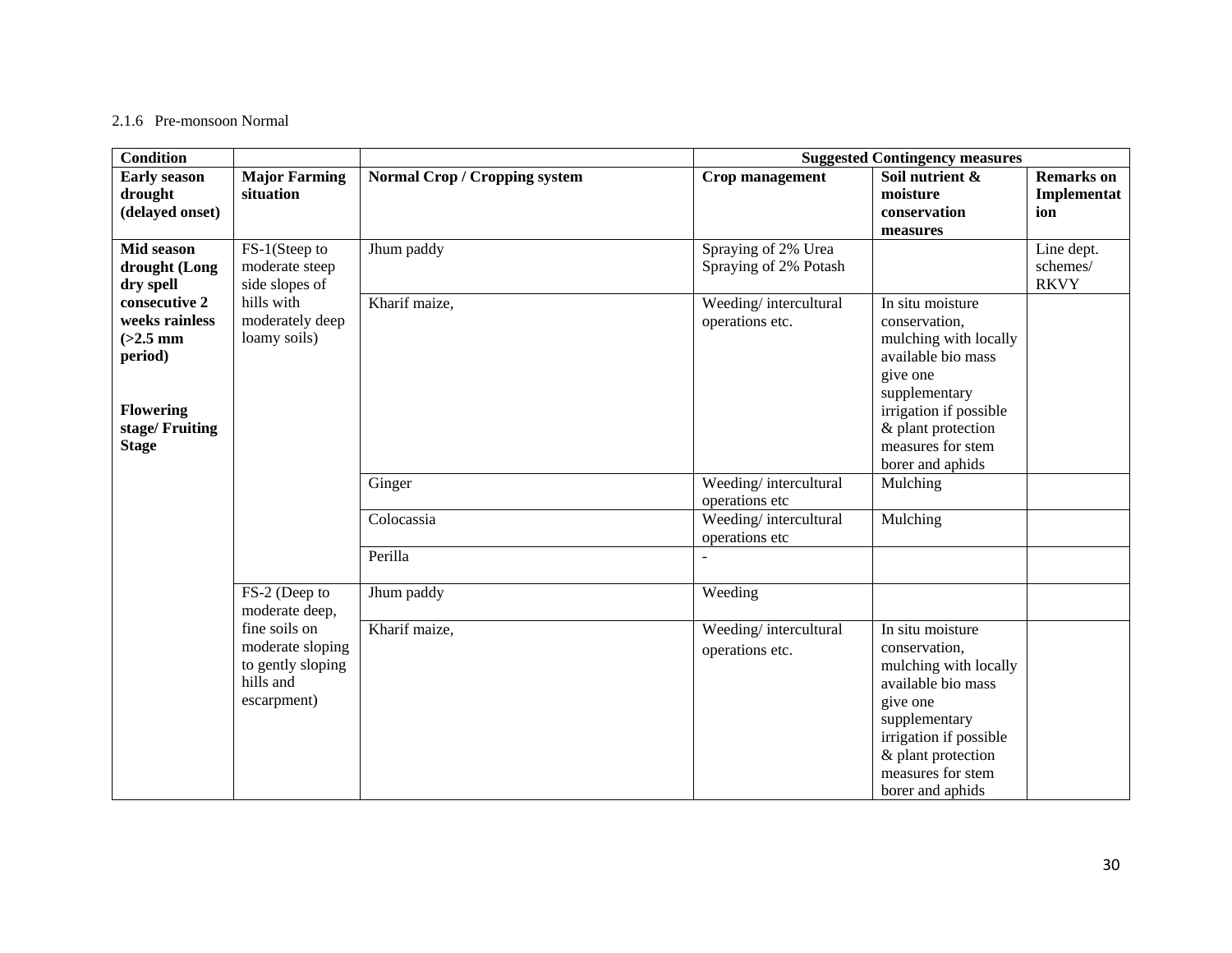|                                                                                      | Ginger<br>Colocassia | Weeding/intercultural<br>operations etc.<br>Weeding/intercultural<br>operations etc. | Earthing up and soil<br>drenching with<br><b>Trichoderma</b><br>harzanium to<br>minimize soft rot<br>Mulching                                                                                          |
|--------------------------------------------------------------------------------------|----------------------|--------------------------------------------------------------------------------------|--------------------------------------------------------------------------------------------------------------------------------------------------------------------------------------------------------|
| $FS-3$<br>(Moderately                                                                | Jhum paddy           | Weeding                                                                              |                                                                                                                                                                                                        |
| steep sloping<br>side slope of hills<br>with moderately<br>shallow, clayey<br>soils) | Kharif maize,        | Weeding/intercultural<br>operations etc.                                             | In situ moisture<br>conservation,<br>mulching with locally<br>available bio mass<br>give one<br>supplementary<br>irrigation if possible<br>& plant protection<br>measures for stem<br>borer and aphids |
|                                                                                      | Rice bean            | Weeding/intercultural<br>operations etc.                                             | In situ moisture<br>conservation,<br>mulching with locally<br>available bio mass<br>and life saving<br>irrigation if possible                                                                          |
|                                                                                      | King chilli          | Weeding/intercultural<br>operations etc.                                             | Weeding, mulching<br>and plant protection<br>measures for disease<br>and pests                                                                                                                         |
| $FS-4$<br>(Moderately                                                                | Jhum paddy           | Weeding                                                                              |                                                                                                                                                                                                        |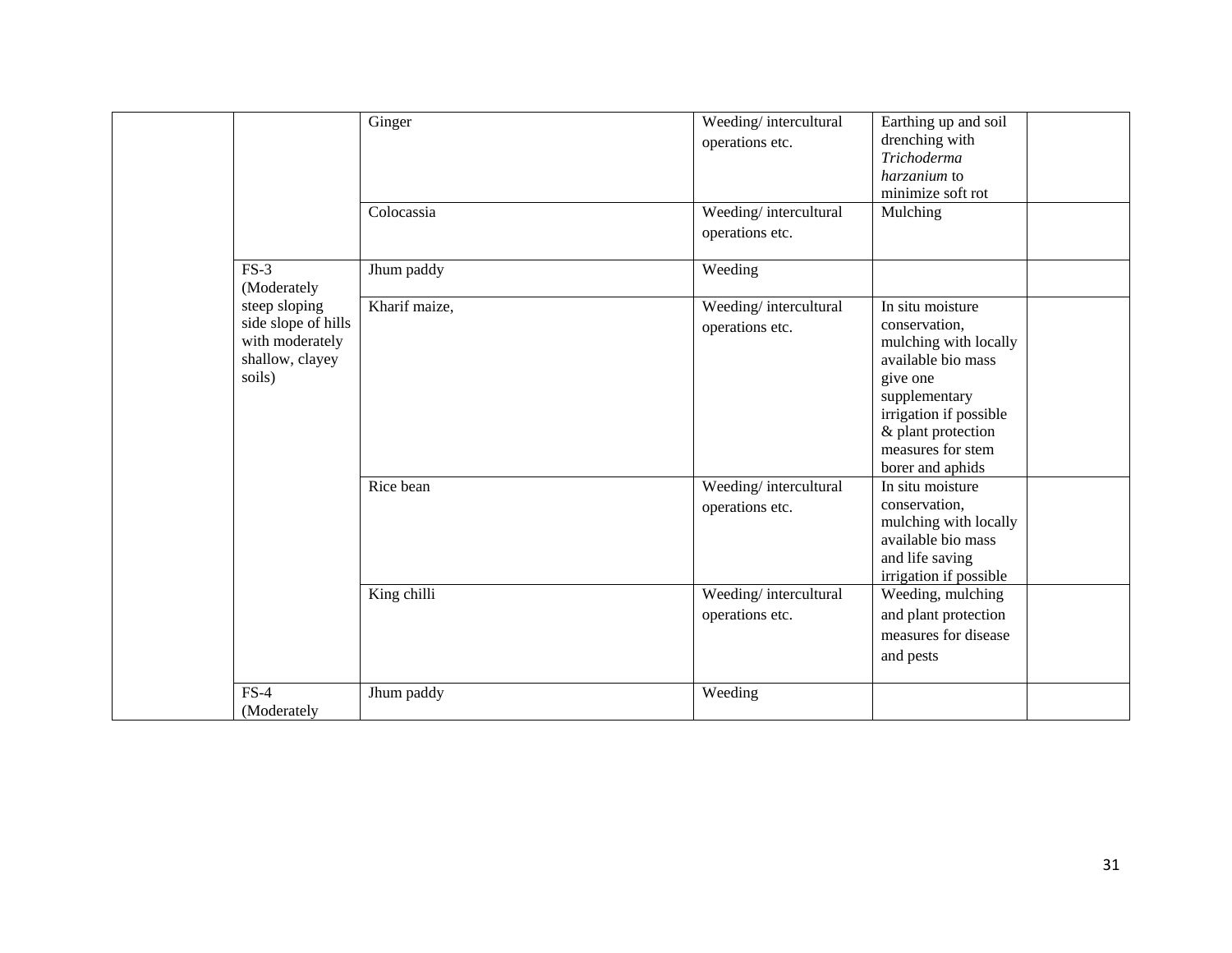| sloping foot hills | Kharif maize, | Weeding/intercultural | In situ moisture       |
|--------------------|---------------|-----------------------|------------------------|
| with deep fine     |               | operations etc.       | conservation,          |
| loamy soil)        |               |                       | mulching with locally  |
|                    |               |                       | available bio mass     |
|                    |               |                       | give one               |
|                    |               |                       | supplementary          |
|                    |               |                       | irrigation if possible |
|                    |               |                       | & plant protection     |
|                    |               |                       | measures for stem      |
|                    |               |                       | borer and aphids       |
|                    | Ginger/       | Weeding/intercultural | In situ moisture       |
|                    |               | operations etc.       | conservation,          |
|                    |               |                       | mulching with locally  |
|                    |               |                       | available bio mass     |
|                    |               |                       | and Earthing up, soil  |
|                    |               |                       | drenching with         |
|                    |               |                       | Trichoderma            |
|                    |               |                       | harzanium to           |
|                    |               |                       | minimize soft rot      |
|                    | Turmeric      | Weeding/intercultural | In situ moisture       |
|                    |               | operations etc.       | conservation,          |
|                    |               |                       | mulching with locally  |
|                    |               |                       | available bio mass,    |
|                    |               |                       | Plant protection       |
|                    |               |                       | measures for leaf spot |
|                    | Colocassia    | Weeding/intercultural | In situ moisture       |
|                    |               | operations etc.       | conservation,          |
|                    |               |                       | mulching with locally  |
|                    |               |                       | available bio mass     |
|                    | Cucurbits     | Weeding/intercultural | In situ moisture       |
|                    |               | operations etc.       | conservation,          |
|                    |               |                       | mulching with locally  |
|                    |               |                       | available bio mass     |
|                    |               |                       | and life saving        |
|                    |               |                       | irrigation if possible |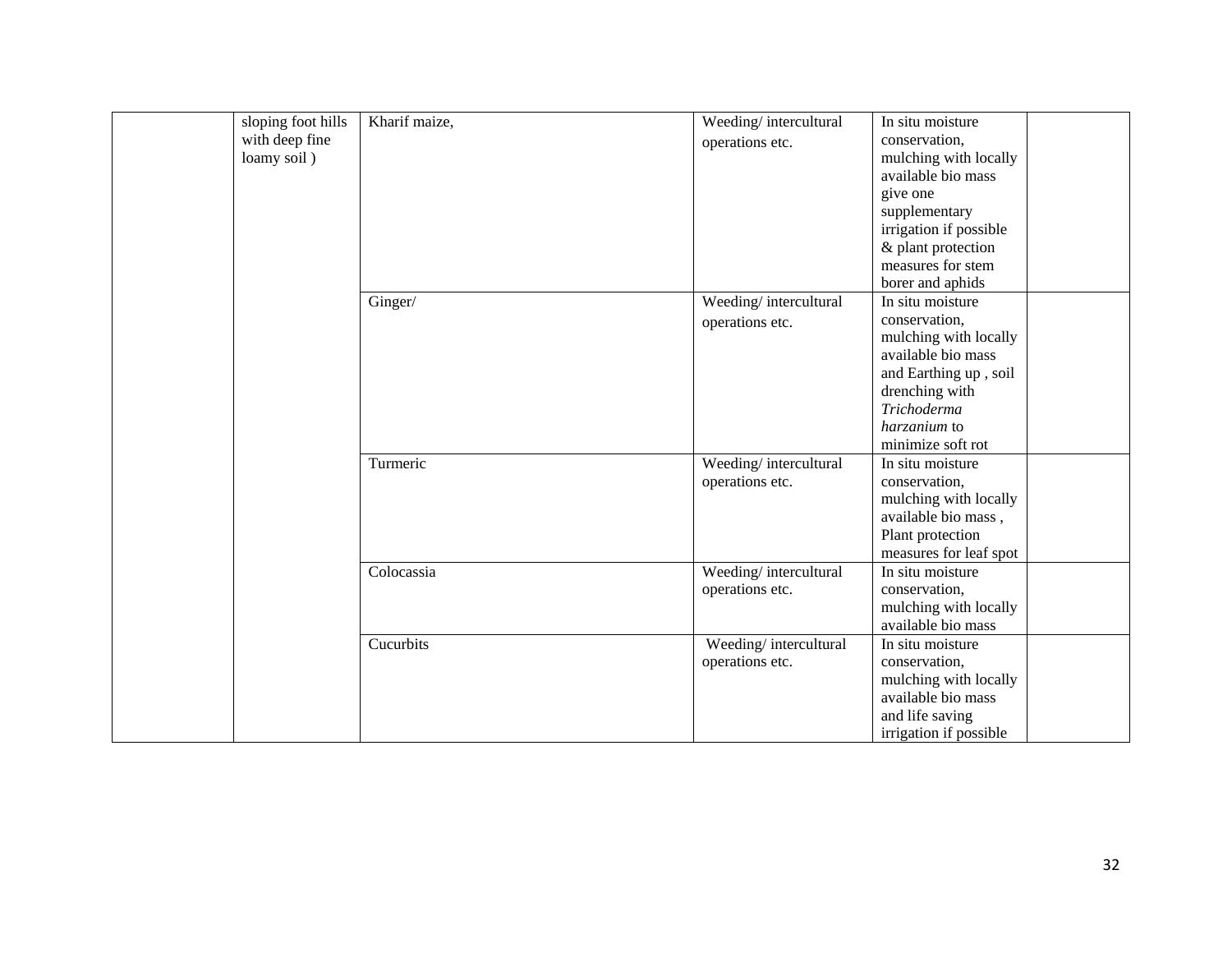|                                                                                 | Rice bean<br>King chilli    | Weeding/intercultural<br>operations etc.<br>Weeding/intercultural<br>operations etc. | In situ moisture<br>conservation,<br>mulching with locally<br>available bio mass<br>and life saving<br>irrigation if possible<br>Mulching and plant<br>protection measures<br>for disease and pests                                         |
|---------------------------------------------------------------------------------|-----------------------------|--------------------------------------------------------------------------------------|---------------------------------------------------------------------------------------------------------------------------------------------------------------------------------------------------------------------------------------------|
| $FS-5$                                                                          | Jhum paddy                  |                                                                                      |                                                                                                                                                                                                                                             |
| (Moderately<br>steep sloping<br>side slope of hills<br>with deep fine<br>soils) | Pre-kharif maize,<br>Ginger | Weeding/intercultural<br>operations etc.<br>Weeding/intercultural<br>operations etc. | In situ moisture<br>conservation,<br>mulching with locally<br>available bio mass<br>give one<br>supplementary<br>irrigation if possible<br>& plant protection<br>measures for stem<br>borer and aphids<br>In situ moisture<br>conservation, |
|                                                                                 |                             |                                                                                      | mulching with locally                                                                                                                                                                                                                       |
|                                                                                 |                             |                                                                                      | available bio mass                                                                                                                                                                                                                          |
|                                                                                 | Turmeric                    | Weeding/intercultural<br>operations etc.                                             | In situ moisture<br>conservation,<br>mulching with locally<br>available bio mass                                                                                                                                                            |
|                                                                                 | Colocassia                  | Weeding/intercultural<br>operations etc.                                             | In situ moisture<br>conservation,<br>mulching with locally<br>available bio mass                                                                                                                                                            |
|                                                                                 | Cucurbits                   | Weeding/intercultural<br>operations etc.                                             | In situ moisture<br>conservation,<br>mulching with locally<br>available bio mass                                                                                                                                                            |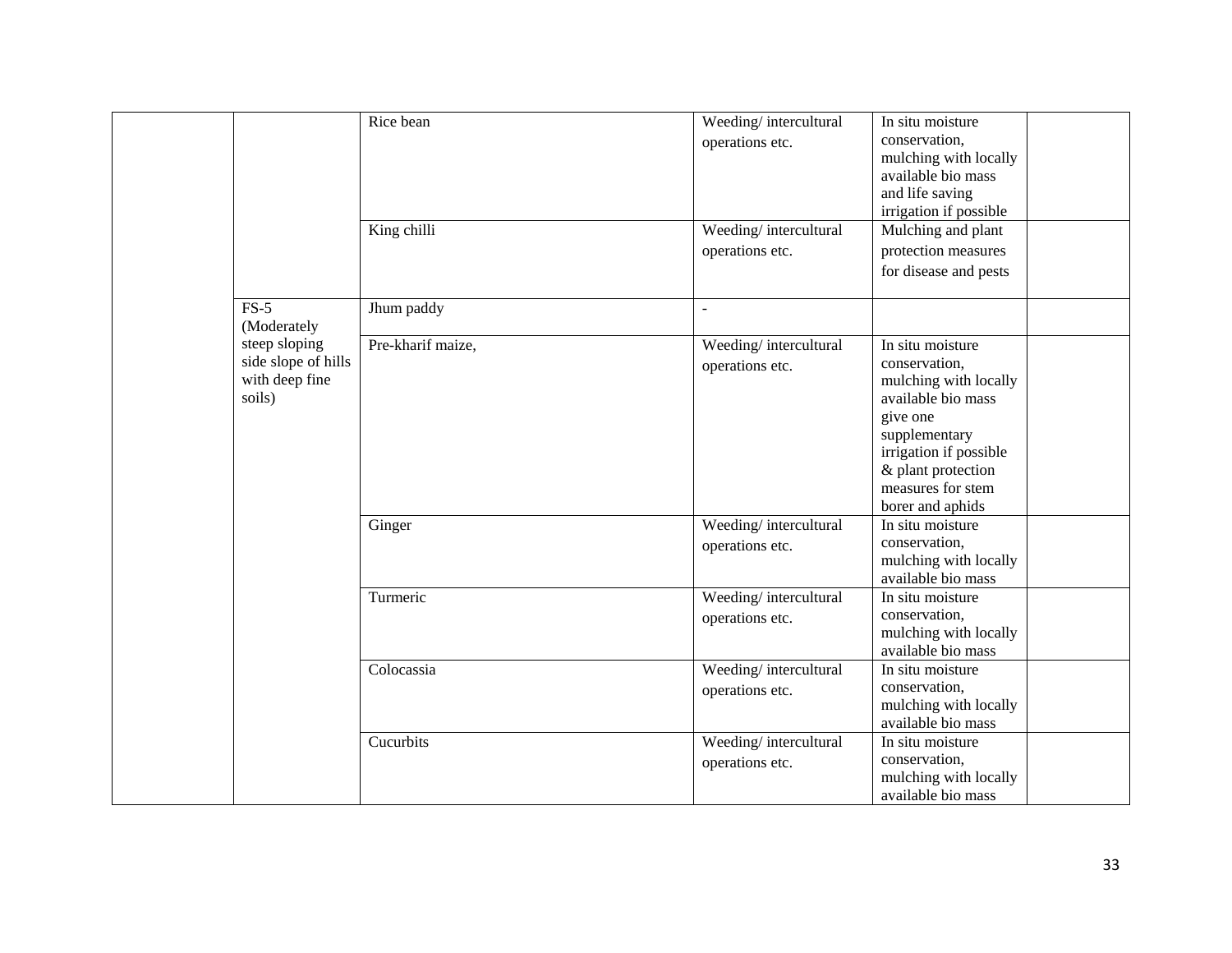|  | Rice bean   | Weeding/intercultural | In situ moisture      |
|--|-------------|-----------------------|-----------------------|
|  |             | operations etc.       | conservation,         |
|  |             |                       | mulching with locally |
|  |             |                       | available bio mass    |
|  | King chilli | Weeding/intercultural | Mmulching and plant   |
|  |             | operations etc.       | protection measures   |
|  |             |                       | for disease and pests |

## **2.1.7 Terminal drought**

| <b>Condition</b>                                   |                                                                   |                                      |                                                          | <b>Suggested Contingency measures</b>                                                                                                   |                                         |
|----------------------------------------------------|-------------------------------------------------------------------|--------------------------------------|----------------------------------------------------------|-----------------------------------------------------------------------------------------------------------------------------------------|-----------------------------------------|
| <b>Early season</b><br>drought<br>(delayed onset)  | <b>Major Farming</b><br>situation                                 | <b>Normal Crop / Cropping system</b> | Crop management                                          | Rabi crop planning                                                                                                                      | <b>Remarks</b> on<br>Implementat<br>ion |
| <b>Terminal</b><br>drought (Early<br>withdrawal of | FS-1(Steep to<br>moderate steep<br>side slopes of                 | Jhum paddy                           |                                                          | i. If grain filling is<br>severely affected<br>harvest for fodder                                                                       | Line dept.<br>schemes/<br><b>RKVY</b>   |
| monsoon)                                           | hills with<br>moderately deep<br>loamy soils)                     | Kharif maize,                        | i. Mulching<br>ii. Life saving irrigation if<br>possible | i. If grain filling is<br>severely affected<br>harvest for fodder<br>ii. Land preparation<br>for sowing of linseed,<br>toria, buckwheat |                                         |
|                                                    |                                                                   | Ginger                               |                                                          | Harvest at<br>physiological<br>maturity                                                                                                 |                                         |
|                                                    |                                                                   | Colocassia                           |                                                          | Harvest at<br>physiological<br>maturity                                                                                                 |                                         |
|                                                    |                                                                   | Perilla                              |                                                          |                                                                                                                                         |                                         |
|                                                    | FS-2 (Deep to<br>moderate deep,<br>fine soils on                  | Jhum paddy                           |                                                          | i. If grain filling is<br>severely affected<br>harvest for fodder                                                                       |                                         |
|                                                    | moderate sloping<br>to gently sloping<br>hills and<br>escarpment) | Kharif maize,                        | i. Mulching<br>ii. Life saving irrigation if<br>possible | i. If grain filling is<br>severely affected<br>harvest for fodder<br>ii. Land preparation<br>for sowing of linseed,<br>toria, buckwheat |                                         |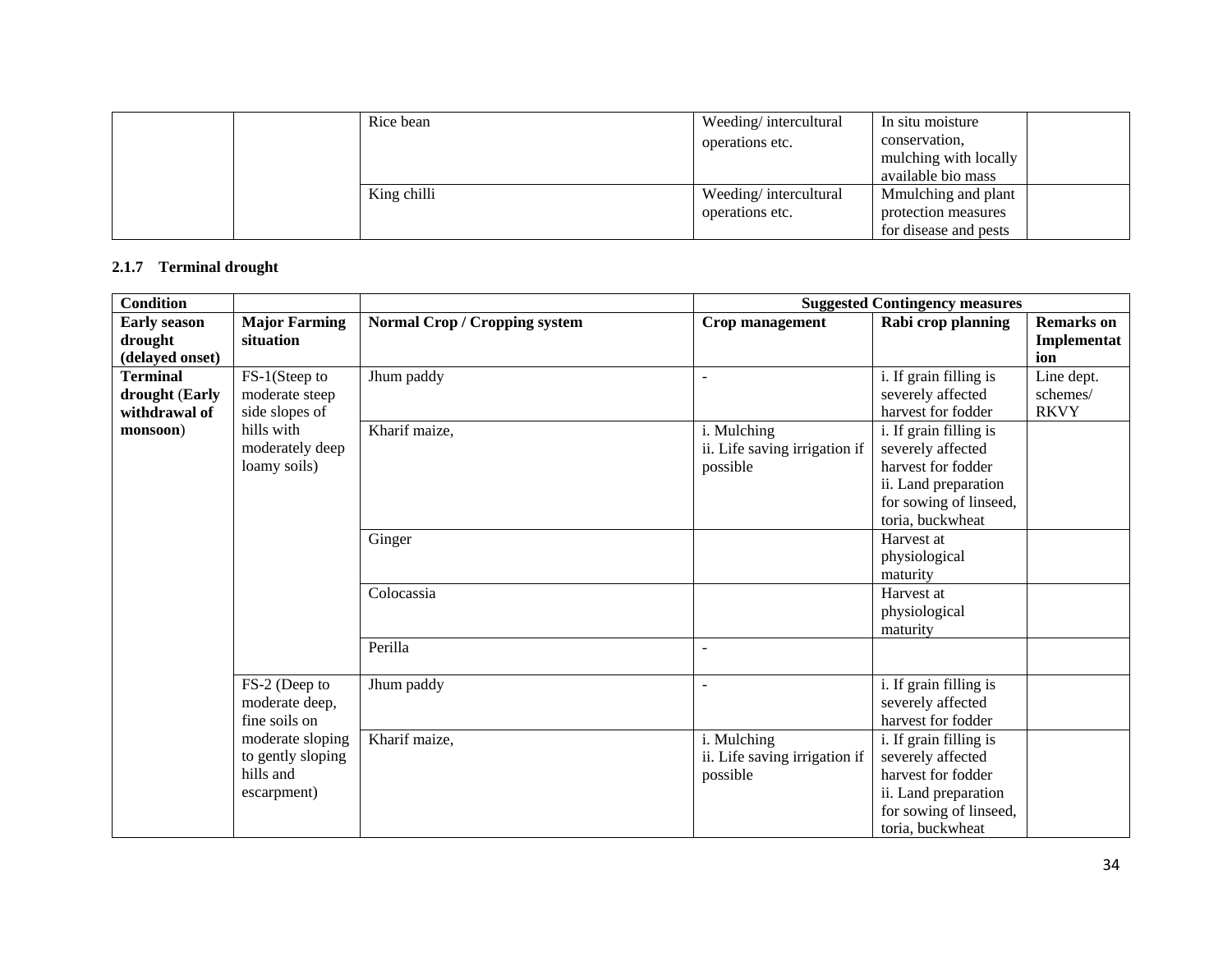|  |                     | Ginger        |                               | Harvest at             |
|--|---------------------|---------------|-------------------------------|------------------------|
|  |                     |               |                               | physiological          |
|  |                     |               |                               | maturity               |
|  |                     |               |                               |                        |
|  |                     | Colocassia    |                               | Harvest at             |
|  |                     |               |                               | physiological          |
|  |                     |               |                               | maturity               |
|  | $FS-3$              | Jhum paddy    | $\blacksquare$                | i. If grain filling is |
|  | (Moderately         |               |                               | severely affected      |
|  | steep sloping       |               |                               | harvest for fodder     |
|  | side slope of hills | Kharif maize, | i. Mulching                   | i. If grain filling is |
|  | with moderately     |               | ii. Life saving irrigation if | severely affected      |
|  | shallow, clayey     |               | possible                      | harvest for fodder     |
|  | soils)              |               |                               | ii. Land preparation   |
|  |                     |               |                               | for sowing of linseed, |
|  |                     |               |                               | toria, buckwheat       |
|  |                     | Rice bean     | Weeding/intercultural         | In situ moisture       |
|  |                     |               | operations etc.               | conservation,          |
|  |                     |               |                               | mulching with locally  |
|  |                     |               |                               | available bio mass     |
|  |                     |               |                               | and life saving        |
|  |                     |               |                               | irrigation if possible |
|  |                     | King chilli   | $\overline{a}$                | Harvest at             |
|  |                     |               |                               |                        |
|  |                     |               |                               | physiological          |
|  |                     |               |                               | maturity               |
|  | $FS-4$              | Jhum paddy    | $\overline{\phantom{a}}$      | i. If grain filling is |
|  | (Moderately         |               |                               | severely affected      |
|  | sloping foot hills  |               |                               | harvest for fodder     |
|  | with deep fine      | Kharif maize, | i. Mulching                   | i. If grain filling is |
|  | loamy soil)         |               | ii. Life saving irrigation if | severely affected      |
|  |                     |               | possible                      | harvest for fodder     |
|  |                     |               |                               | ii. Land preparation   |
|  |                     |               |                               | for sowing of linseed, |
|  |                     |               |                               | toria, buckwheat       |
|  |                     | Ginger/       |                               | Harvest at             |
|  |                     |               |                               | physiological          |
|  |                     |               |                               | maturity               |
|  |                     |               |                               |                        |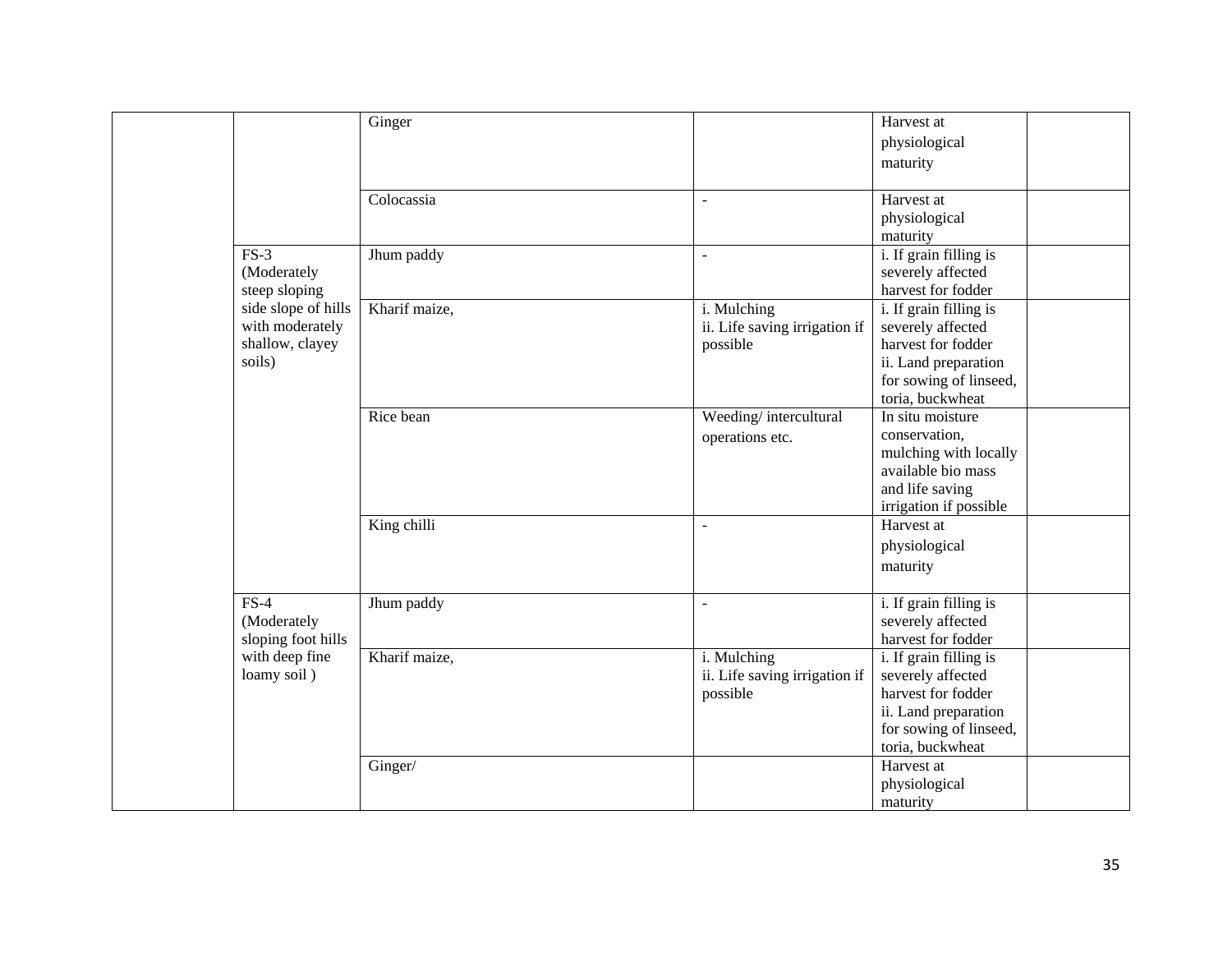|                     | Turmeric      |                               | Harvest at             |  |
|---------------------|---------------|-------------------------------|------------------------|--|
|                     |               |                               | physiological          |  |
|                     |               |                               | maturity               |  |
|                     | Colocassia    | $\sim$                        | Harvest at             |  |
|                     |               |                               | physiological          |  |
|                     |               |                               | maturity               |  |
|                     | Cucurbits     |                               | Harvest at             |  |
|                     |               |                               | physiological          |  |
|                     |               |                               | maturity               |  |
|                     | Rice bean     | $\sim$                        | Harvest at             |  |
|                     |               |                               | physiological          |  |
|                     |               |                               | maturity               |  |
|                     | King chilli   |                               | Harvest at             |  |
|                     |               |                               | physiological          |  |
|                     |               |                               | maturity               |  |
| $FS-5$              | Jhum paddy    | $\sim$                        | i. If grain filling is |  |
| (Moderately         |               |                               | severely affected      |  |
| steep sloping       |               |                               | harvest for fodder     |  |
| side slope of hills | Kharif maize, | i. Mulching                   | i. If grain filling is |  |
| with deep fine      |               | ii. Life saving irrigation if | severely affected      |  |
| soils)              |               | possible                      | harvest for fodder     |  |
|                     |               |                               | ii. Land preparation   |  |
|                     |               |                               | for sowing of linseed, |  |
|                     |               |                               | toria, buckwheat       |  |
|                     | Ginger        |                               | Harvest at             |  |
|                     |               |                               | physiological          |  |
|                     |               |                               | maturity               |  |
|                     | Turmeric      |                               | Harvest at             |  |
|                     |               |                               | physiological          |  |
|                     |               |                               | maturity               |  |
|                     | Colocassia    |                               | Harvest at             |  |
|                     |               |                               | physiological          |  |
|                     |               |                               | maturity               |  |
|                     | Cucurbits     |                               | Harvest at             |  |
|                     |               |                               | physiological          |  |
|                     |               |                               | maturity               |  |
|                     | Rice bean     |                               | Harvest at             |  |
|                     |               |                               | physiological          |  |
|                     |               |                               | maturity               |  |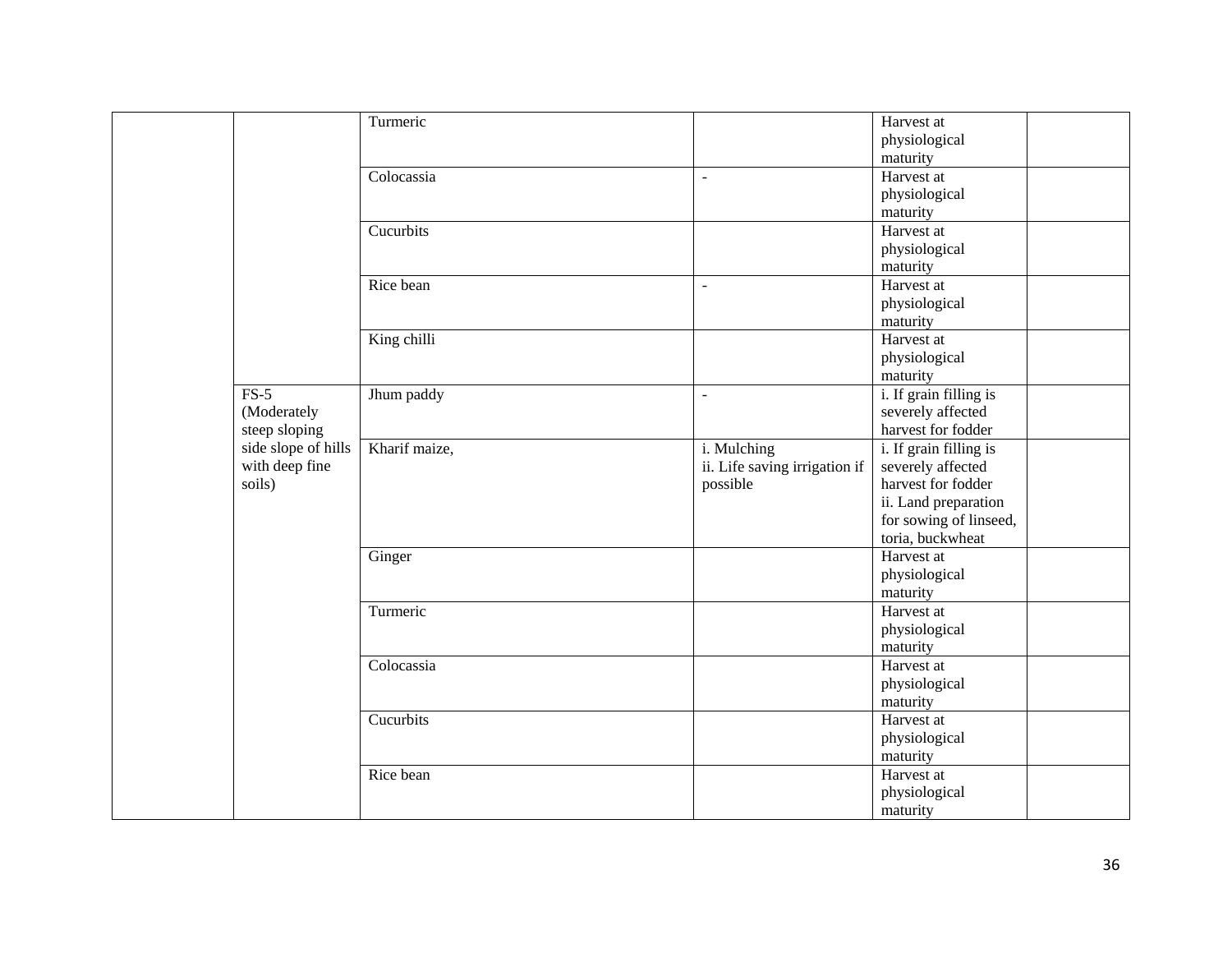|  | King chilli | Harvest at    |  |
|--|-------------|---------------|--|
|  |             | physiological |  |
|  |             | maturity      |  |

## **2.1.2 Drought - Irrigated situation-- not applicable**

| <b>Condition</b>       |                      |                             | <b>Suggested Contingency measures</b> |                                       |                             |  |
|------------------------|----------------------|-----------------------------|---------------------------------------|---------------------------------------|-----------------------------|--|
|                        | <b>Major Farming</b> | <b>Normal Crop/cropping</b> | Change in crop/cropping               | <b>Agronomic measures</b>             | <b>Remarks</b> on           |  |
|                        | situation            | system                      | system                                |                                       | Implementation              |  |
| <b>Delayed release</b> | NA.                  |                             |                                       |                                       |                             |  |
| of water in            |                      |                             |                                       |                                       |                             |  |
| canals due to          |                      |                             |                                       |                                       |                             |  |
| low rainfall           |                      |                             |                                       |                                       |                             |  |
|                        |                      |                             |                                       |                                       |                             |  |
|                        |                      |                             |                                       |                                       |                             |  |
| <b>Condition</b>       |                      |                             |                                       | <b>Suggested Contingency measures</b> |                             |  |
|                        | <b>Major Farming</b> | <b>Normal Crop/cropping</b> | Change in crop/cropping               | Agronomic measures <sup>1</sup>       | <b>Remarks</b> on           |  |
|                        | situation            | system <sup>g</sup>         | system <sup>n</sup>                   |                                       | Implementation <sup>j</sup> |  |
| <b>Limited release</b> | NA.                  |                             |                                       |                                       |                             |  |
| of water in            |                      |                             |                                       |                                       |                             |  |
| canals due to          |                      |                             |                                       |                                       |                             |  |
| low rainfall           |                      |                             |                                       |                                       |                             |  |

**2.2 Unusual rains (untimely, unseasonal etc)** Not applicable

**2.3 Floods: Not Applicable** 

**2.4 Extreme events- Hailstorm** 

| <b>Extreme event type</b> | Suggested contingency measure <sup>r</sup> |                                |                           |                            |
|---------------------------|--------------------------------------------|--------------------------------|---------------------------|----------------------------|
|                           | Seedling / nursery stage                   | <b>Vegetative stage</b>        | <b>Reproductive stage</b> | At harvest                 |
| <b>Hailstorm</b>          |                                            |                                |                           |                            |
| Maize                     |                                            | Resowing                       | <b>NA</b>                 | <b>NA</b>                  |
| Tomato                    | <b>NA</b>                                  | <b>NA</b>                      | <b>NA</b>                 | Harvest and value addition |
| King Chilli               | Resowing of nursery                        | Gap filling                    | <b>NA</b>                 | <b>NA</b>                  |
| Pineapple                 | <b>NA</b>                                  | <b>NA</b>                      | <b>NA</b>                 | Harvest and value addition |
|                           | <b>NA</b>                                  | Remove the affected plants and | <b>NA</b>                 | <b>NA</b>                  |
| Cucurbits                 |                                            | top dress with urea            |                           |                            |
|                           |                                            |                                |                           |                            |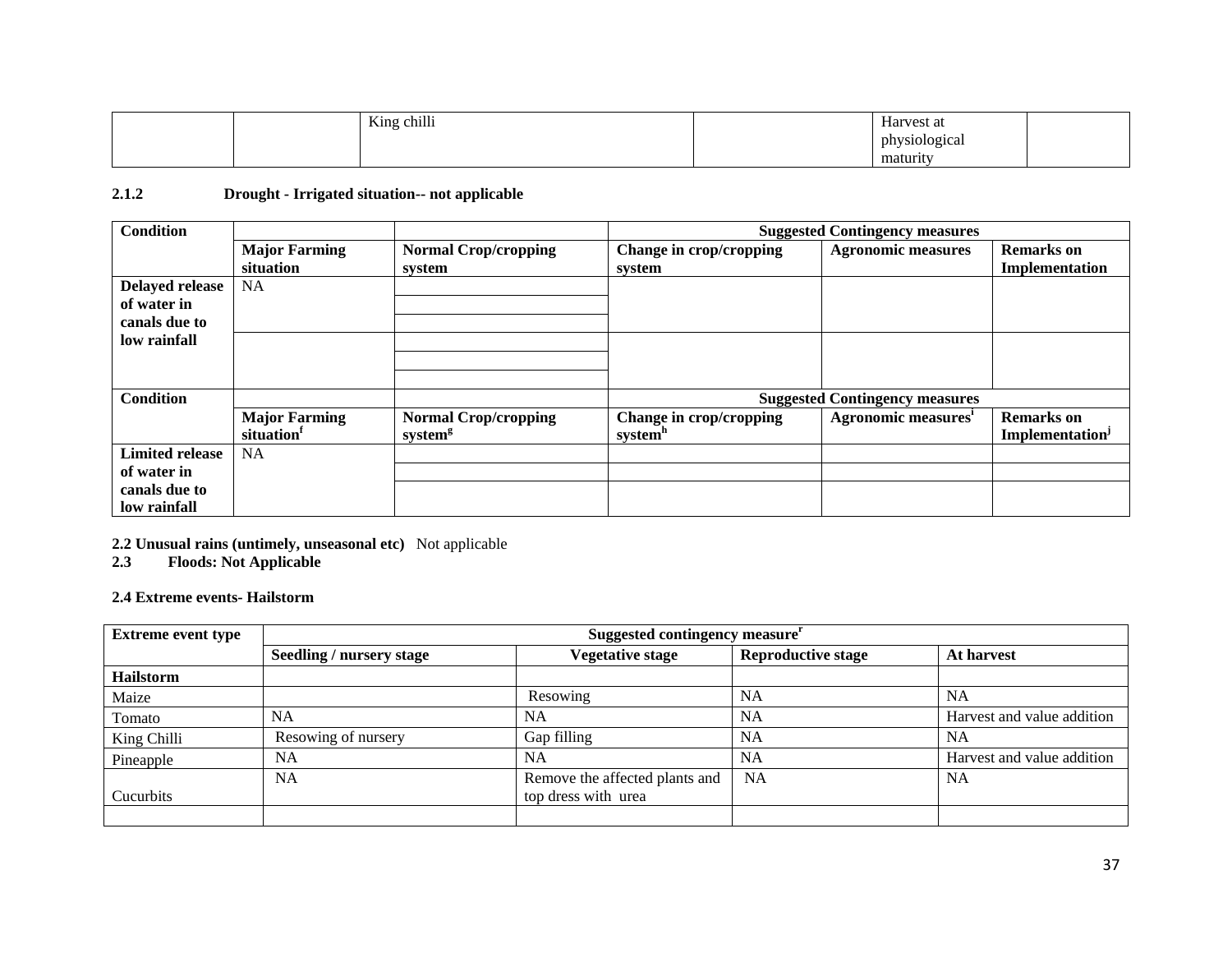#### **Contingent strategies for Livestock, Poultry & Fisheries**

#### **2.5.1 Livestock**

|                                                                          | <b>Suggested contingency measures</b>                                                                                                                                 |                                                                                                                                                     |                                                                |  |
|--------------------------------------------------------------------------|-----------------------------------------------------------------------------------------------------------------------------------------------------------------------|-----------------------------------------------------------------------------------------------------------------------------------------------------|----------------------------------------------------------------|--|
|                                                                          | Before the event <sup>s</sup>                                                                                                                                         | During the event                                                                                                                                    | After the event                                                |  |
| <b>Drought</b>                                                           | Insurance<br>Encourage perennial fodder on bunds and waste<br>land on community basis<br>Establishing fodder banks, encouraging hedge<br>row species for fodder crops | Utilizing fodder from perennial trees and<br>Fodder bank reserves<br>Transporting excess fodder from adjoining<br>districts<br>Use of feed mixtures | <b>Availing Insurance</b><br>Culling unproductive<br>livestock |  |
|                                                                          | Silage - using excess fodder for silage                                                                                                                               |                                                                                                                                                     |                                                                |  |
| Feed and fodder availability                                             | Preserving water in the tank for drinking purpose                                                                                                                     | Using preserved water in the tanks for<br>drinking<br>priority for drinking purpose                                                                 |                                                                |  |
| Drinking water                                                           | Veterinary preparedness with medicines and<br>vaccines                                                                                                                | Conducting mass animal Health Camps<br>and treating<br>the affected once in Campaign                                                                | Culling sick animals                                           |  |
| Health and disease<br>management                                         |                                                                                                                                                                       |                                                                                                                                                     |                                                                |  |
| <b>Floods</b>                                                            | Not applicable                                                                                                                                                        |                                                                                                                                                     |                                                                |  |
| Feed and fodder availability                                             |                                                                                                                                                                       |                                                                                                                                                     |                                                                |  |
| Drinking water                                                           |                                                                                                                                                                       |                                                                                                                                                     |                                                                |  |
| Health and disease<br>management                                         |                                                                                                                                                                       |                                                                                                                                                     |                                                                |  |
| Cyclone                                                                  | Not applicable                                                                                                                                                        |                                                                                                                                                     |                                                                |  |
| Feed and fodder availability                                             |                                                                                                                                                                       |                                                                                                                                                     |                                                                |  |
| Drinking water                                                           |                                                                                                                                                                       |                                                                                                                                                     |                                                                |  |
| Health and disease<br>management                                         |                                                                                                                                                                       |                                                                                                                                                     |                                                                |  |
| <b>Cold wave</b><br>(Applicable only in Hill<br>section around 2500 MSL) |                                                                                                                                                                       |                                                                                                                                                     |                                                                |  |
| Shelter/environment<br>management                                        | Construction of low cost shelter<br>/pigpen model for insulation of cold wave                                                                                         | Covering of the open area with Jute Bags/<br>polythene sheet                                                                                        |                                                                |  |
| Health and disease<br>management                                         | Procurement of medicine                                                                                                                                               | vaccination                                                                                                                                         |                                                                |  |

<sup>s</sup> based on forewarning wherever available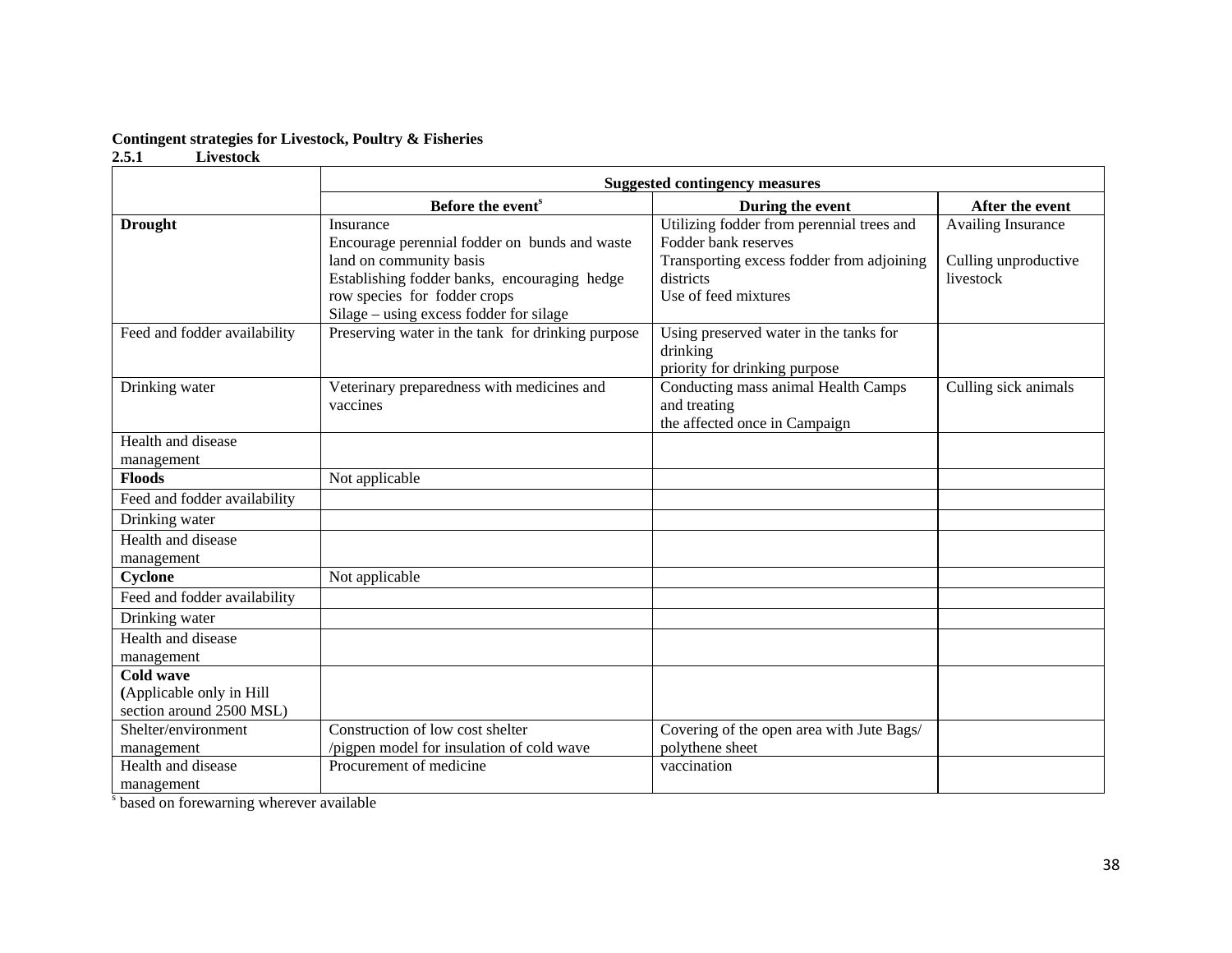|                                                                   |                                                                                |                                    |                                                                  | <b>Convergence/linkages</b><br>with ongoing programs, |
|-------------------------------------------------------------------|--------------------------------------------------------------------------------|------------------------------------|------------------------------------------------------------------|-------------------------------------------------------|
|                                                                   | <b>Suggested contingency measures</b>                                          |                                    |                                                                  | if any                                                |
|                                                                   | <b>Before the event</b>                                                        | During the event                   | After the event                                                  |                                                       |
| <b>Drought</b>                                                    | Insurance & Integration<br>Establishing feed serve<br>Bank                     | Utilizing from feed<br>serve banks | Availing insurance<br>Strengthening feed Reserve<br><b>Banks</b> |                                                       |
| Shortage of feed ingredients                                      |                                                                                |                                    |                                                                  |                                                       |
| Drinking water                                                    | Emergency<br>Veterinary preparedness<br>with medicines<br>vaccination to birds | Campaign and Mass<br>Vaccination   | Culling affected birds                                           |                                                       |
| Health and disease management                                     |                                                                                |                                    |                                                                  |                                                       |
| <b>Floods</b>                                                     | Not applicable                                                                 |                                    |                                                                  |                                                       |
| Shortage of feed ingredients                                      |                                                                                |                                    |                                                                  |                                                       |
| Drinking water                                                    |                                                                                |                                    |                                                                  |                                                       |
| Health and disease management                                     |                                                                                |                                    |                                                                  |                                                       |
| Cyclone                                                           | Not applicable                                                                 |                                    |                                                                  |                                                       |
| Shortage of feed ingredients                                      |                                                                                |                                    |                                                                  |                                                       |
| Drinking water                                                    |                                                                                |                                    |                                                                  |                                                       |
| Health and disease management                                     |                                                                                |                                    |                                                                  |                                                       |
| Cold wave<br>(Applicable only in Hill section<br>around 2500 MSL) |                                                                                |                                    |                                                                  |                                                       |
| Shelter/environment management                                    | Construction of low cost<br>shelter                                            | Installation of<br>heater, bulb    | Culling of effected birds                                        |                                                       |
| Health and disease management                                     | Procurement of medicine                                                        | vaccination                        | Culling of effected birds                                        |                                                       |
|                                                                   |                                                                                |                                    |                                                                  |                                                       |

<sup>a</sup> based on forewarning wherever available

#### **2.5.3 Fisheries/ Aquaculture**

|            | Suggested contingency measures |                  |                 |
|------------|--------------------------------|------------------|-----------------|
|            | <b>Before the event</b>        | During the event | After the event |
| 1) Drought |                                |                  |                 |
| A. Capture |                                |                  |                 |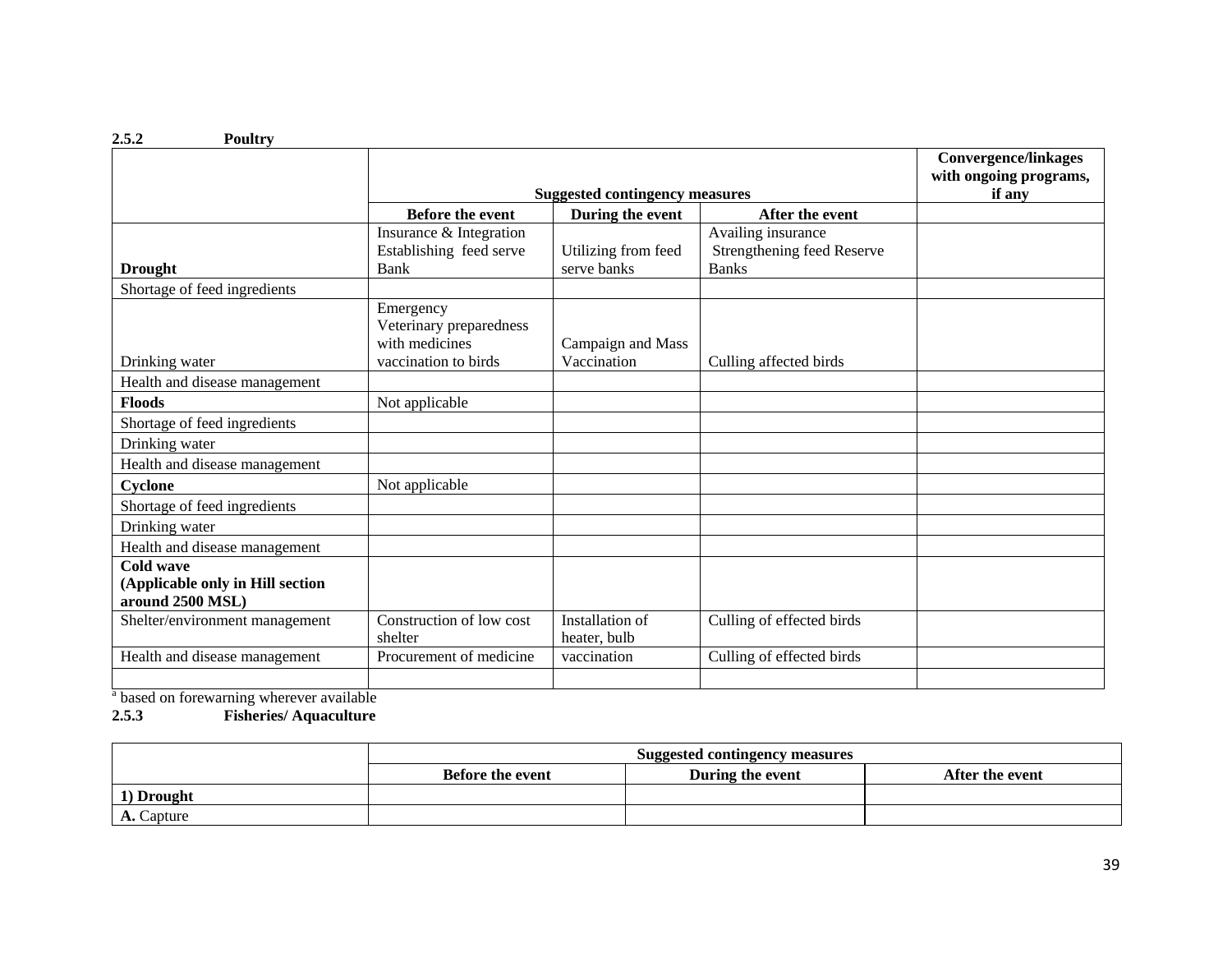| Marine                               |                |  |
|--------------------------------------|----------------|--|
| Inland                               |                |  |
| (i) Shallow water depth due to       |                |  |
| insufficient rains/inflow            |                |  |
| (ii) Changes in water quality        |                |  |
| (iii) Any other                      |                |  |
| <b>B.</b> Aquaculture                |                |  |
| (i) Shallow water in ponds due to    |                |  |
| insufficient rains/inflow            |                |  |
| (ii) Impact of salt load build up in |                |  |
| ponds / change in water quality      |                |  |
| (iii) Any other                      |                |  |
| 2) Floods                            | Not applicable |  |
| A. Capture                           |                |  |
| Marine                               |                |  |
| Inland                               |                |  |
| (i) Average compensation paid due to |                |  |
| loss of human life                   |                |  |
| (ii) No. of boats / nets/damaged     |                |  |
| (iii) No.of houses damaged           |                |  |
| (iv) Loss of stock                   |                |  |
| (v) Changes in water quality         |                |  |
| (vi) Health and diseases             |                |  |
| <b>B.</b> Aquaculture                |                |  |
| (i) Inundation with flood water      |                |  |
| (ii) Water contamination and changes |                |  |
| in water quality                     |                |  |
| (iii) Health and diseases            |                |  |
| (iv) Loss of stock and inputs (feed, |                |  |
| chemicals etc)                       |                |  |
| (v) Infrastructure damage (pumps,    |                |  |
| aerators, huts etc)                  |                |  |
| (vi) Any other                       |                |  |
| 3. Cyclone / Tsunami                 | Not applicable |  |
| A. Capture                           |                |  |
| Marine                               |                |  |